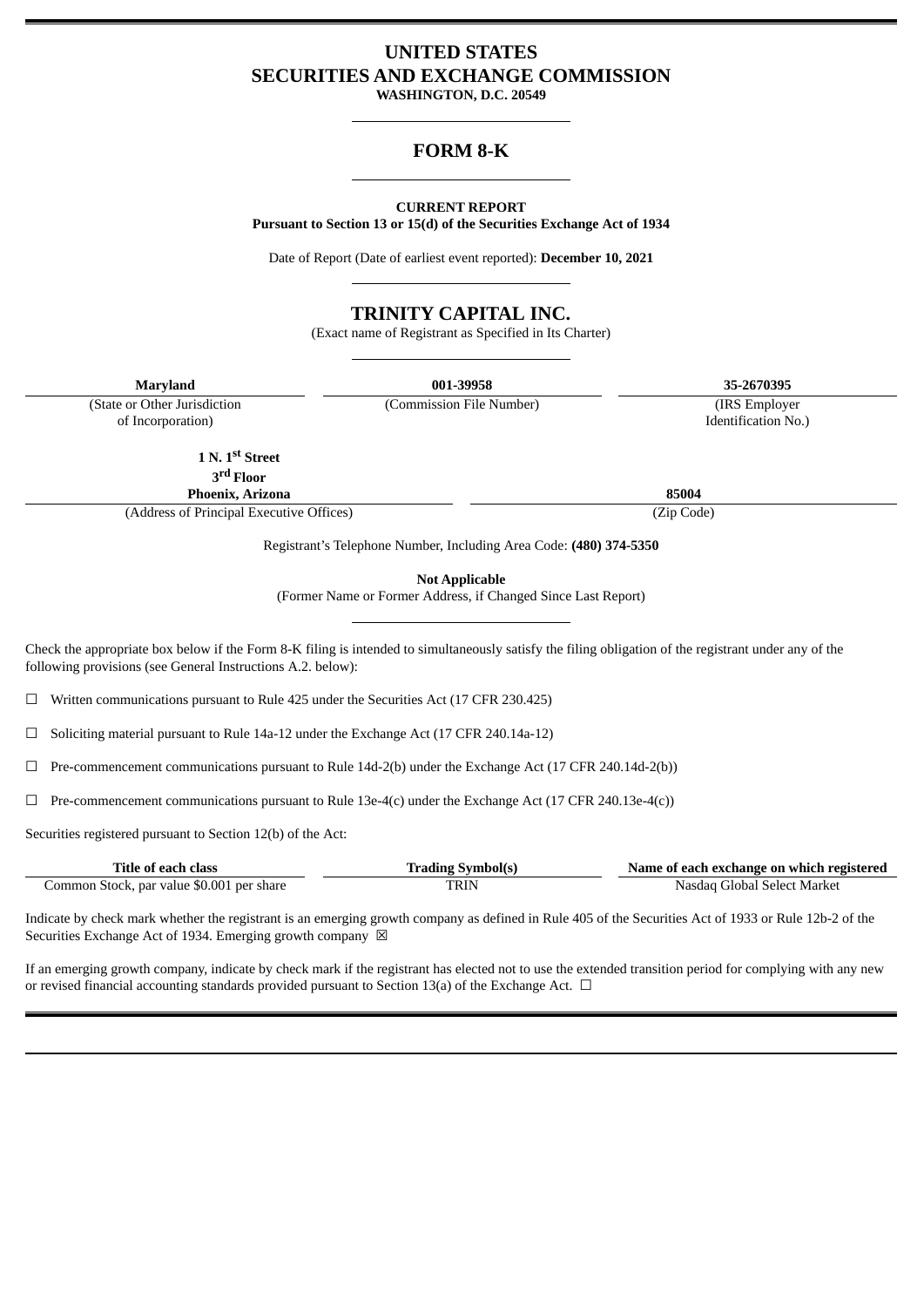## **Item 1.01 – Entry into a Material Definitive Agreement**

On December 15, 2021, Trinity Capital Inc. (the "Company") and U.S. Bank National Association (the "Trustee"), entered into a fourth supplemental indenture (the "Fourth Supplemental Indenture") to the indenture, dated as of January 16, 2020, between the Company and the Trustee (the "Base Indenture"; and together with the Fourth Supplemental Indenture, the "Indenture"), relating to the Company's issuance, offer and sale of \$75,000,000 aggregate principal amount of its 4.25% notes due 2026 (the "Notes").

The Notes will mature on December 15, 2026, and the Company may redeem some or all of the Notes at any time, or from time to time, at a redemption price equal to the greater of (1) 100% of the principal amount of the Notes to be redeemed or (2) the sum of the present values of the remaining scheduled payments of principal and interest (exclusive of accrued and unpaid interest to the date of redemption) on the Notes to be redeemed, discounted to the redemption date on a semi-annual basis (assuming a 360-day year consisting of twelve 30-day months) using the applicable Treasury Rate plus 50 basis points, plus, in each case, accrued and unpaid interest to the redemption date; *provided*, however, that if the Company redeems any Notes on or after November 15, 2026 (the date falling one month prior to the maturity date of the Notes), the redemption price for the Notes will be equal to 100% of the principal amount of the Notes to be redeemed, plus accrued and unpaid interest, if any, to, but excluding, the date of redemption.

The Notes bear interest at a rate of 4.25% per year payable semiannually on June 15 and December 15 of each year, commencing on June 15, 2022. The Notes are direct unsecured obligations of the Company.

The Company expects to use the net proceeds from this offering to pay down its existing indebtedness outstanding under a credit agreement (the "Credit Agreement") with KeyBank, National Association ("KeyBank"), in an amount expected to be equal to approximately \$25 million. The Company intends to use the remaining net proceeds from this offering to make investments in accordance with its investment objective and investment strategy and for general corporate purposes. The Credit Agreement has a maturity date of October 27, 2026 and includes an initial commitment of \$75 million from KeyBank and allows the Company, through its wholly-owned subsidiary TrinCapFunding, LLC ("TCF"), to borrow up to \$300 million. Borrowings under the Credit Agreement initially bear interest at a rate equal to the one-month LIBOR plus 3.25%, which interest rate may decrease to one-month LIBOR plus 2.85% upon the achievement of certain benchmarks, including criteria related to the number and composition of assets in the Credit Facility's collateral pool. As of December 7, 2021, the Company had approximately \$81 million of indebtedness outstanding under the Credit Agreement through its wholly-owned subsidiary, TrinCapFunding, LLC. The Company may reborrow under the Credit Agreement to make investments in accordance with its investment objective and investment strategy and for general corporate purposes.

The Indenture contains certain covenants including covenants requiring the Company to comply with Section 18(a)(1)(A) as modified by Section 61(a) of the Investment Company Act of 1940, as amended, or any successor provisions, but giving effect, in either case, to any exemptive relief granted to the Company by the Securities and Exchange Commission, and to provide financial information to the holders of the Notes and the Trustee if the Company should no longer be subject to the reporting requirements under the Securities Exchange Act of 1934. These covenants are subject to important limitations and exceptions that are described in the Indenture.

In addition, upon the occurrence of a change of control repurchase event (which involves the occurrence of both a change of control and a below investment grade rating of the Notes by Egan-Jones Rating Company), the Company will be required to make an offer to purchase the Notes at a price equal to 100% of the principal amount plus accrued and unpaid interest to, but not including, the date of purchase.

The Notes were offered and sold pursuant to the Registration Statement on Form N-2 (File No. 333-257818) previously filed with the Securities and Exchange Commission, as supplemented by a preliminary prospectus supplement dated December 10, 2021, a final prospectus supplement dated December 10, 2021, and the pricing term sheet dated December 10, 2021. The transaction closed on December 15, 2021.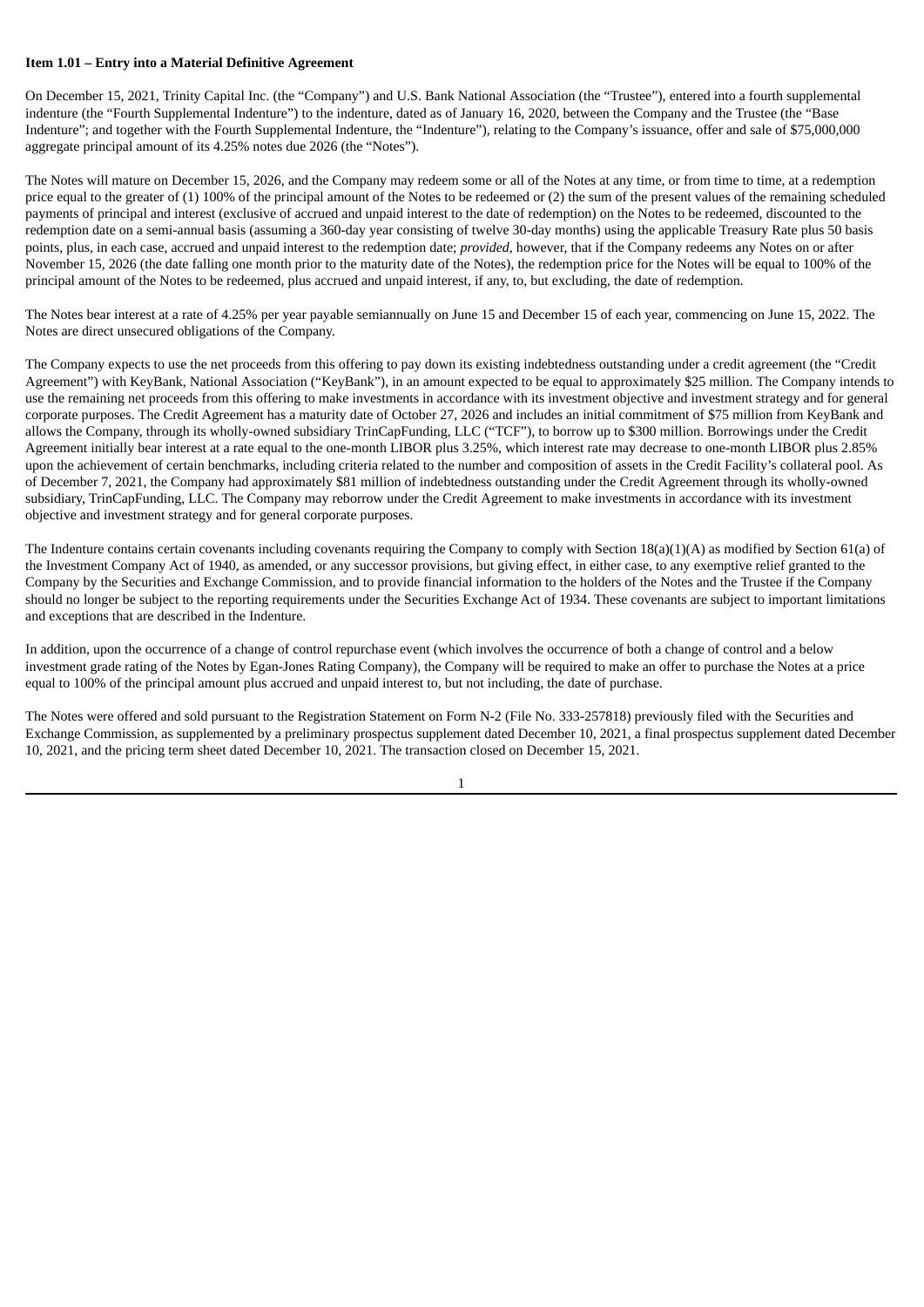The foregoing descriptions of the Base Indenture, Fourth Supplemental Indenture and the Notes do not purport to be complete and are qualified in their entirety by reference to the full text of the Base Indenture, Fourth Supplemental Indenture and the Notes, respectively, each filed as exhibits hereto and incorporated by reference herein.

## Item 2.03 – Creation of a Direct Financial Obligation or an Obligation Under an Off-Balance Sheet Arrangement of a Registrant

The information set forth under Item 1.01 of this Form 8-K is incorporated herein by reference.

## **Item 8.01 – Other Events.**

## *Underwriting Agreement*

On December 10, 2021, the Company entered into an underwriting agreement (the "Underwriting Agreement") by and between the Company and Keefe, Bruyette & Woods, Inc., as representative of the several underwriters named in Schedule 1 thereto, in connection with the issuance and sale of the Notes discussed above.

The foregoing description of the Underwriting Agreement does not purport to be complete and is qualified in its entirety by reference to the full text of the Underwriting Agreement filed with this report as Exhibit 1.1 and which is incorporated herein by reference.

#### *Press Release*

On December 15, 2021, the Company issued a press release announcing the closing of the public offering of the Notes. This press release is included as Exhibit 99.1 to this Form 8-K and is incorporated herein by reference.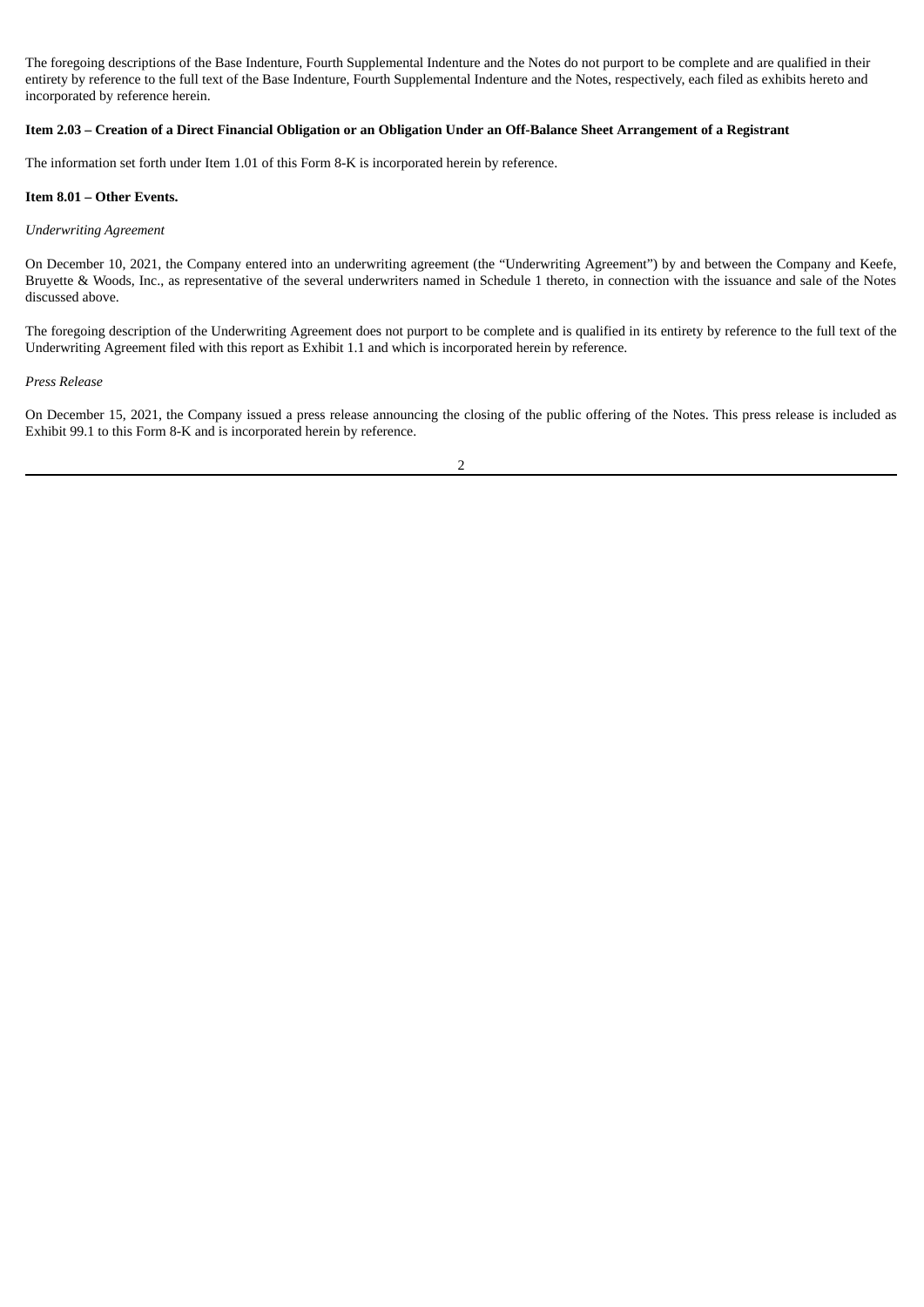## **Item 9.01 – Financial Statements and Exhibits**

(d) Exhibits:

| <b>Exhibit</b><br><b>Number</b> | <b>Description</b>                                                                                                                                                                                                                                      |  |  |
|---------------------------------|---------------------------------------------------------------------------------------------------------------------------------------------------------------------------------------------------------------------------------------------------------|--|--|
| 1.1                             | Underwriting Agreement, dated December 10, 2021, by and between Trinity Capital Inc. and Keefe, Bruyette & Woods, Inc., as<br>representative of the several underwriters named in Schedule 1 thereto.                                                   |  |  |
| 4.1                             | Indenture, dated as of January 16, 2020, by and between Trinity Capital Inc. and U.S. Bank National Association, as trustee (incorporated<br>by reference to exhibit 4.3 to the Company's Registration Statement on Form 10 filed on January 16, 2020). |  |  |
| 4.2                             | Fourth Supplemental Indenture, dated as of December 15, 2021, between Trinity Capital Inc. and U.S. Bank National Association, as<br><b>Trustee</b>                                                                                                     |  |  |
| 4.3                             | Form of 4.25% Note Due 2026 (included as part of Exhibit 4.2)                                                                                                                                                                                           |  |  |
| 5.1                             | Opinion of Eversheds Sutherland (US) LLP                                                                                                                                                                                                                |  |  |
| 23.1                            | Consent of Eversheds Sutherland (US) LLP (included as part of Exhibit 5.1)                                                                                                                                                                              |  |  |
| 99.1                            | Press Release, dated December 15, 2021.                                                                                                                                                                                                                 |  |  |
| 3                               |                                                                                                                                                                                                                                                         |  |  |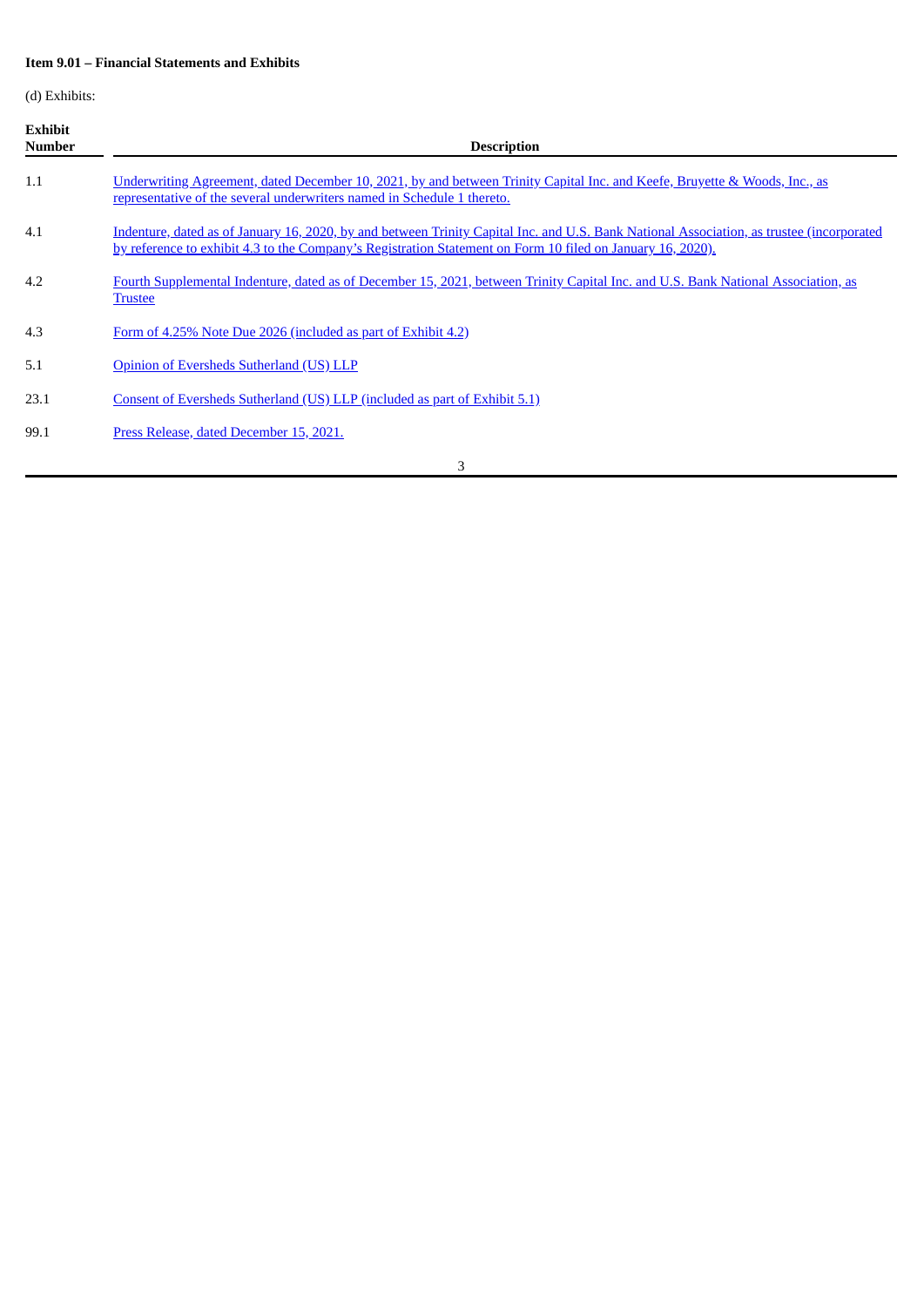## **SIGNATURES**

Pursuant to the requirements of the Securities Exchange Act of 1934, the registrant has duly caused this report to be signed on its behalf by the undersigned thereunto duly authorized.

## **Trinity Capital Inc.**

December 15, 2021 By: /s/ Steven L. Brown

**Name:** Steven L. Brown **Title:** Chief Executive Officer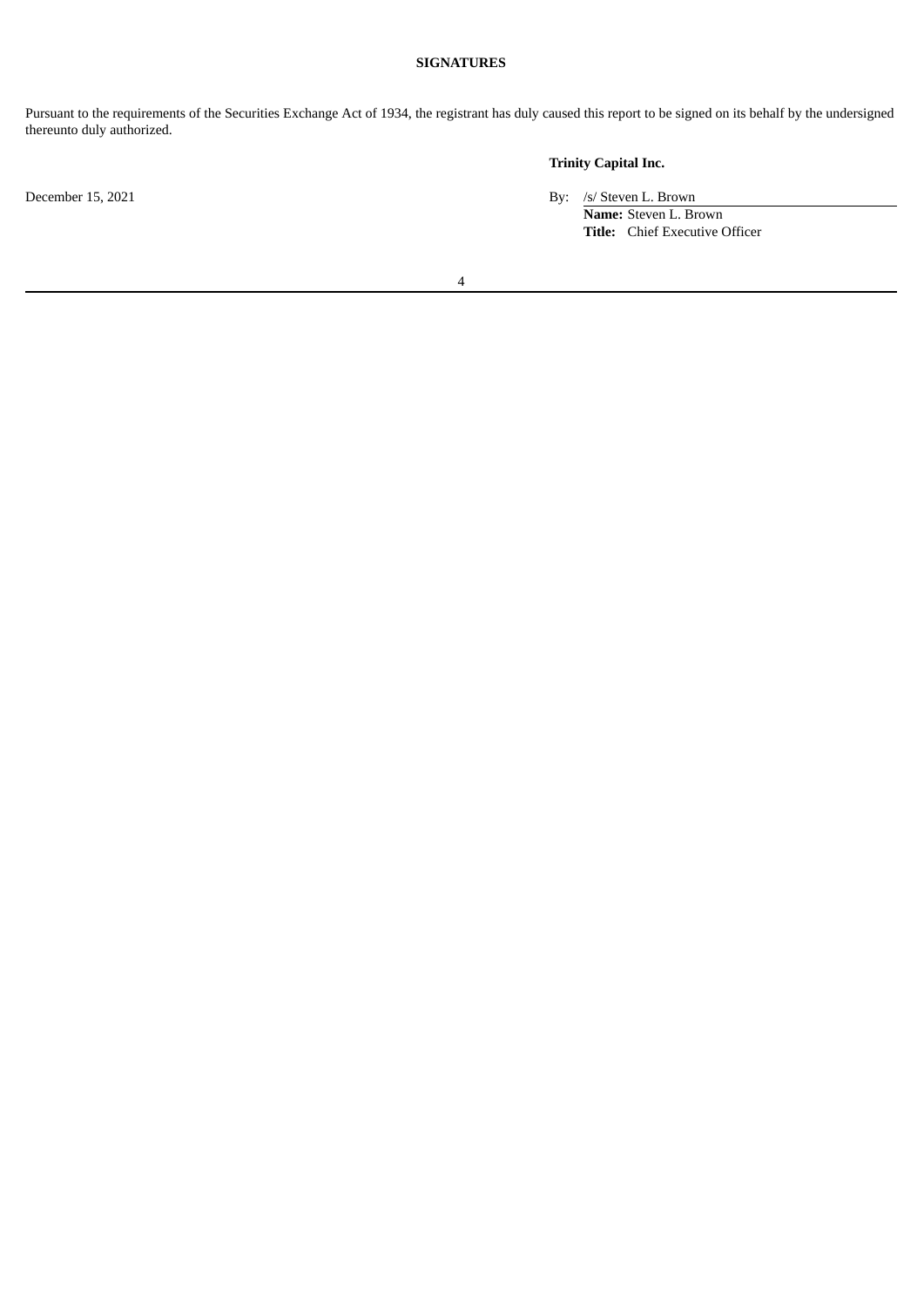**Exhibit 1.1**

*Execution Version*

#### TRINITY CAPITAL INC.

\$75,000,000

### 4.25% Notes due 2026

Underwriting Agreement

<span id="page-5-0"></span>Keefe, Bruyette & Woods, Inc.

As the Representative of the several Underwriters listed in Schedule 1 hereto

c/o Keefe, Bruyette & Woods, Inc. 787 Seventh Avenue, Fourth Floor New York, New York 10019

Ladies and Gentlemen:

Trinity Capital Inc., a Maryland corporation (the "Company"), proposes, subject to the terms and conditions stated herein, to issue and sell to the several Underwriters listed in Schedule 1 hereto (collectively, the "Underwriters," which term shall also include any underwriter substituted as hereinafter provided in Section 11 hereof), for whom you are acting as the representative (in such capacity, the "Representative"), \$75,000,000 aggregate principal amount of 4.25% Notes due 2026 of the Company (the "Securities").

The Securities will be issued under an indenture, dated as of January 16, 2020 (the "Base Indenture"), as supplemented by the Fourth Supplemental Indenture, to be dated as of the Closing Date (as defined below) (the "Fourth Supplemental Indenture" and, together with the Base Indenture, the "Indenture"), between the Company and U.S. Bank National Association, as trustee (the "Trustee"). The Securities will be issued in book-entry form to Cede & Co. as nominee of the Depository Trust Company ("DTC") pursuant to a blanket letter of representations, dated as of January 22, 2021, between the Company and DTC.

The Company understands that the Underwriters propose to make an offering of the Securities as soon as the Representative deems advisable after this underwriting agreement (this "Agreement") has been executed and delivered.

The Company hereby confirms its agreement with the several Underwriters concerning the purchase and sale of the Securities, as follows:

1. Registration Statement. The Company has prepared and filed with the Securities and Exchange Commission (the "Commission") under the Securities Act of 1933, as amended, and the rules and regulations of the Commission thereunder (collectively, the "Securities Act"), a "shelf registration statement" on Form N-2 (File No. 333-257818), relating to the Securities and certain of the Company's other securities, which registration statement has been declared effective by the Commission on August 12, 2021. The Company has also prepared and filed with the Commission a preliminary prospectus supplement dated December 10, 2021 (the "Preliminary Prospectus Supplement"), which contains a base prospectus, dated August 12, 2021 (the "Base Prospectus," and together with the Preliminary Prospectus Supplement, the "Preliminary Prospectus"). Promptly after execution and delivery of this Agreement, the Company will prepare and file a prospectus in accordance with the provisions of Rule 430B ("Rule 430B") promulgated under the Securities Act and Rule 424 ("Rule 424") promulgated under the Securities Act. The information, if any, included or incorporated by reference in such prospectus that was omitted from such registration statement at the time it became effective but that is deemed to be part of such registration statement pursuant to Rule 430B is referred to as "Rule 430B Information." Unless the context otherwise requires, such registration statement, including all documents filed as a part thereof and any Rule 430B Information contained in a prospectus subsequently filed with the Commission pursuant to Rule 424 under the Securities Act and deemed to be part of the registration statement and also including any registration statement filed pursuant to Rule 462(b) promulgated under the Securities Act (the "Rule 462(b) Registration Statement"), is herein called the "Registration Statement." The final prospectus to be filed with the Commission pursuant to Rule 424 after the Applicable Time (as defined below) and to be used to confirm sales, which will include the Base Prospectus together with a final prospectus supplement (the "Prospectus Supplement"), is hereinafter referred to as the "Prospectus." Any reference herein to the Registration Statement, the Preliminary Prospectus and the Prospectus shall be deemed to refer to and include all documents incorporated by reference pursuant to the rules of the Commission promulgated under the Securities Act. All references in this Agreement to amendments or supplements to the Registration Statement or the Prospectus, including those made pursuant to Rule 424 under the Securities Act or such other rule under the Securities Act as may be applicable to the Company, shall be deemed to mean and include, without limitation, the filing of any document under the Securities Exchange Act of 1934, as amended (the "Exchange Act") which is or is deemed to be incorporated by reference in or otherwise deemed under the rules of the Commission promulgated thereunder or otherwise to be a part of or included in the Registration Statement or the Prospectus, as the case may be, as of any specified date.

December 10, 2021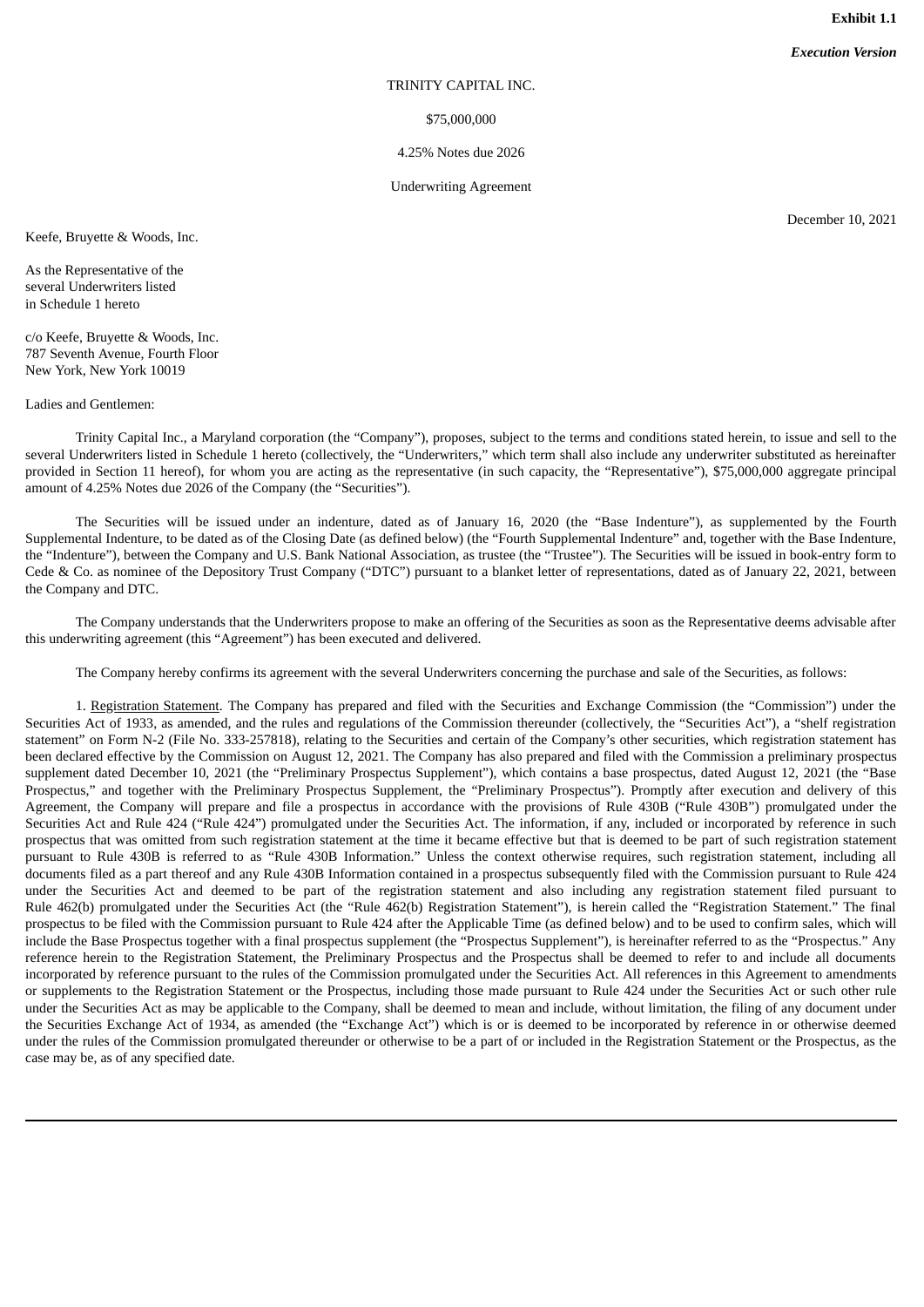A Form N-54A Notification of Election to be Subject to Sections 55 through 65 of the Investment Company Act of 1940, as amended, and the rules and regulations of the Commission thereunder (collectively, the "Investment Company Act") filed pursuant to Section 54(a) of the Investment Company Act (File No. 814-01341) was filed under the Investment Company Act with the Commission on January 16, 2020.

At or prior to the Applicable Time, the Company had prepared the Preliminary Prospectus, which together with the information set forth on Schedule 2 hereto, comprises the "Pricing Disclosure Package."

"Applicable Time" means 2:00 P.M., New York City time, on December 10, 2021.

"Testing-the-Waters Communication" means any oral or written communication with potential investors undertaken in reliance on Section 5(d) of the Securities Act.

### 2. Purchase of the Securities by the Underwriters.

(a) The Company agrees to issue and sell the Securities to the several Underwriters as provided in this Agreement, and each Underwriter, on the basis of the representations, warranties, and agreements set forth herein and subject to the conditions set forth herein, agrees, severally and not jointly, to purchase from the Company the respective aggregate principal amount of Securities set forth opposite such Underwriter's name in Schedule 1 hereto at the price (the "Purchase Price") set forth in Schedule 1 hereto.

(b) The Company understands that the Underwriters intend to offer the Securities for resale on the terms set forth in the Pricing Disclosure Package and the Prospectus, as in the judgment of the Representative is advisable. The Company acknowledges and agrees that the Underwriters may offer and sell Securities to or through any affiliate of an Underwriter.

(c) Payment for the Securities shall be made by wire transfer in immediately available funds to the account specified by the Company to the Representative, at the offices of Ropes & Gray LLP, 1211 Avenue of the Americas, New York, NY 10036, at 10:00 A.M., New York City time, on December 15, 2021, or at such other time or place on the same or such other date, not later than the third business day thereafter, as the Representative and the Company may agree upon in writing. The time and date of such payment for the Securities is referred to herein as the "Closing Date."

Payment for the Securities shall be made against delivery to the Representative for the respective accounts of the several Underwriters of the principal amount of Securities to be purchased on such date with any transfer taxes payable in connection with the sale of such Securities duly paid by the Company. Delivery of the Securities shall be made through the facilities of DTC unless the Representative shall otherwise instruct.

(d) The Company acknowledges and agrees that (1) the Underwriters are acting solely as principal and in the capacity of an arm's-length contractual counterparty to the Company with respect to the offering of Securities contemplated hereby (including in connection with determining the terms of the offering) and not as a financial advisor or a fiduciary to, or an agent of, the Company or any other person, (2) the Underwriters have no obligation to the Company with respect to the transactions contemplated by this Agreement except the obligations expressly set forth in this Agreement and (3) it is capable of evaluating and understanding, and understands and accepts, the terms, risks and conditions of the transactions contemplated hereby. Additionally, neither the Representative nor any other Underwriter is advising the Company or any other person as to any legal, tax, investment, accounting or regulatory matters in any jurisdiction. The Company shall consult with its own advisors concerning such matters and shall be responsible for making its own independent investigation and appraisal of the transactions contemplated hereby, and the Underwriters shall have no responsibility or liability to the Company with respect thereto. The Company acknowledges and agrees that it is aware that the Underwriters and their affiliates are engaged in a broad range of transactions which may involve interests that differ from those of the Company and that the Underwriters have no obligation to disclose such interests and transactions to the Company by virtue of any fiduciary, advisory or agency relationship or otherwise.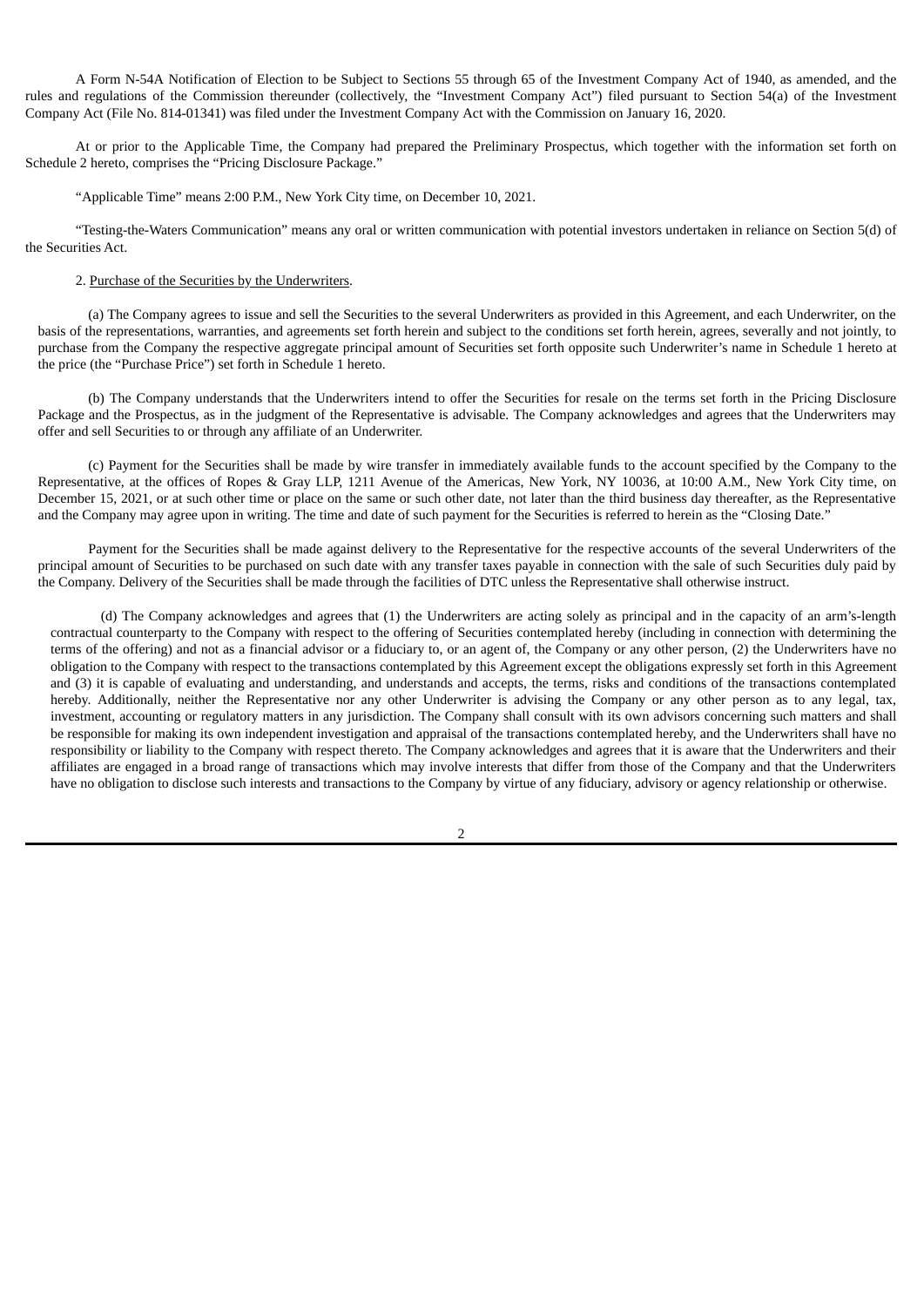### 3. Representations and Warranties of the Company. The Company represents and warrants, and agrees with each Underwriter that:

(a) *Preliminary Prospectus.* No order preventing or suspending the use of the Preliminary Prospectus has been issued by the Commission, and the Preliminary Prospectus included in the Pricing Disclosure Package, at the time of filing thereof, complied in all material respects with the Securities Act, and the Preliminary Prospectus, at the time of filing thereof, did not contain any untrue statement of a material fact or omit to state a material fact necessary in order to make the statements therein, in the light of the circumstances under which they were made, not misleading; provided that the Company makes no representation and warranty with respect to any statements or omissions made in reliance upon and in conformity with information relating to any Underwriter furnished to the Company in writing by such Underwriter through the Representative expressly for use in any Preliminary Prospectus, it being understood and agreed that the only such information furnished by any Underwriter consists of the information described as such in Section 8(b) hereof;

(b) *Pricing Disclosure Package.* The Pricing Disclosure Package as of the Applicable Time did not, and the Pricing Disclosure Package (together with any amendment or supplement thereto) as of the Closing Date, will not, contain any untrue statement of a material fact or omit to state a material fact necessary in order to make the statements therein, in the light of the circumstances under which they were made, not misleading; provided that the Company makes no representation and warranty with respect to any statements or omissions made in reliance upon and in conformity with information relating to any Underwriter furnished to the Company in writing by such Underwriter through the Representative expressly for use in such Pricing Disclosure Package, it being understood and agreed that the only such information furnished by any Underwriter consists of the information described as such in Section 8(b) hereof;

(c) *Issuer Free Writing Prospectus*. The Company (including its agents and representatives, other than the Underwriters in their capacity as such) has not prepared, made, used, authorized, approved or referred to and will not prepare, make, use, authorize, approve or refer to any "written communication" (as defined in Rule 405 under the Act) that constitutes an offer to sell or solicitation of an offer to buy the Securities (each such communication by the Company or its agents and representatives (other than a communication referred to in clauses (i), (ii) and (iii) below) an "Issuer Free Writing Prospectus") other than (i) the Registration Statement, (ii) the Preliminary Prospectus, (iii) the Prospectus, (iv) the documents listed on Schedule 2 hereto, including a Pricing Term Sheet substantially in the form of Annex A hereto, and (v) any electronic road show or other written communications, in each case approved in writing in advance by the Representative. Each such Issuer Free Writing Prospectus, if any, complies in all material respects with the Securities Act, has been or will be (within the time period specified in Rule 433) filed in accordance with the Securities Act (to the extent required thereby) and, when taken together with the Preliminary Prospectus filed prior to the first use of such Issuer Free Writing Prospectus, at the Applicable Time, did not, and at the Closing Date will not, contain any untrue statement of a material fact or omit to state a material fact necessary in order to make the statements therein, in the light of the circumstances under which they were made, not misleading; provided, however, that the Company makes no representation or warranty with respect to any statement or omission contained in any Issuer Free Writing Prospectus made in reliance upon and in conformity with information relating to any Underwriter furnished to the Company in writing by such Underwriter through the Representative expressly for use therein, it being understood and agreed that the only such information furnished by any Underwriter consists of the information described as such in Section 8(b) hereof;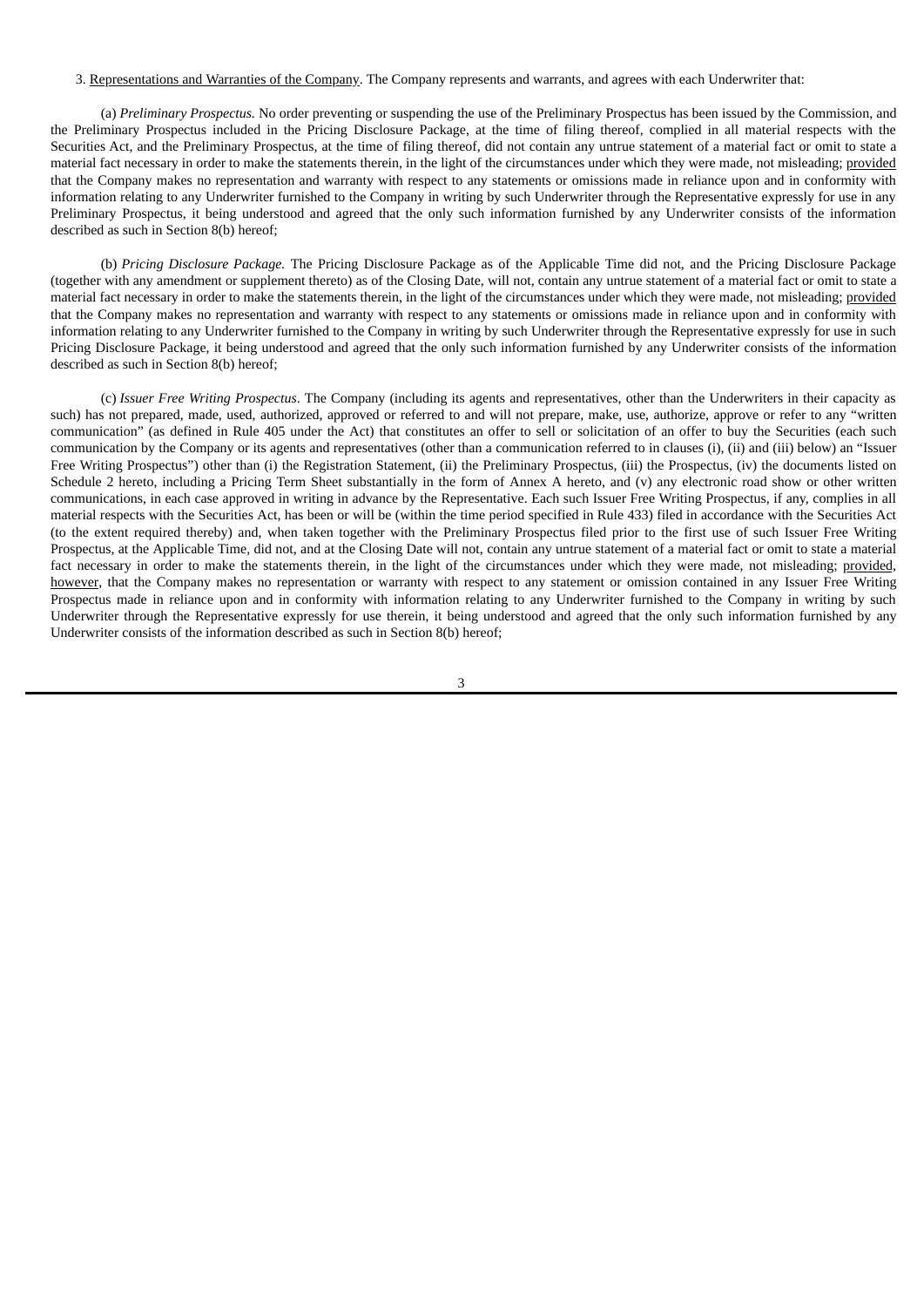(d) *Documents Incorporated by Reference.* The documents incorporated by reference in each of the Registration Statement, the Prospectus and the Preliminary Prospectus, when they became effective or were filed with the Commission, as the case may be, conformed in all material respects to the requirements of the Exchange Act, and none of such documents contained any untrue statement of a material fact or omitted to state a material fact necessary to make the statements therein, in the light of the circumstances under which they were made, not misleading; and any further documents so filed and incorporated by reference in the Registration Statement, the Prospectus or the Preliminary Prospectus, when such documents become effective or are filed with the Commission, as the case may be, will conform in all material respects to the requirements of the Securities Act or the Exchange Act, as applicable, and will not contain any untrue statement of a material fact or omit to state a material fact necessary to make the statements therein, in the light of the circumstances under which they were made, not misleading;

(e) *Testing-the-Waters Materials.* The Company (i) has not alone engaged in any Testing-the-Waters Communications and (ii) has not authorized anyone to engage in Testing-the-Waters Communications;

(f) *Registration Statement and Prospectus.* The Company is eligible to use Form N-2 under the Securities Act, and the Registration Statement has been declared effective by the Commission. No order suspending the effectiveness of the Registration Statement has been issued by the Commission, and, to the knowledge of the Company, no proceeding for that purpose or pursuant to Section 8A of the Securities Act against the Company or related to the offering of the Securities has been initiated or threatened by the Commission; as of the applicable effective date of the Registration Statement and any post-effective amendment thereto, the Registration Statement and any such post-effective amendment complied and will comply in all material respects with the Securities Act, the applicable rules and regulations of the Commission thereunder, the Investment Company Act and the Trust Indenture Act of 1939, as amended (the "TIA"), and did not and will not contain any untrue statement of a material fact or omit to state a material fact required to be stated therein or necessary in order to make the statements therein not misleading; and as of the date of the Prospectus and any amendment or supplement thereto and as of the Closing Date, the Prospectus and any amendment or supplement thereto will not contain any untrue statement of a material fact or omit to state a material fact necessary in order to make the statements therein, in the light of the circumstances under which they were made, not misleading; provided that the Company makes no representation and warranty with respect to (i) that part of the Registration Statement that constitutes the Statement of Eligibility and Qualification (Form T-1) of the Trustee under the TIA or (ii) any statements or omissions made in reliance upon and in conformity with information relating to any Underwriter furnished to the Company in writing by such Underwriter through the Representative expressly for use in the Registration Statement and the Prospectus and any amendment or supplement thereto, it being understood and agreed that the only such information furnished by any Underwriter consists of the information described as such in Section 8(b) hereof;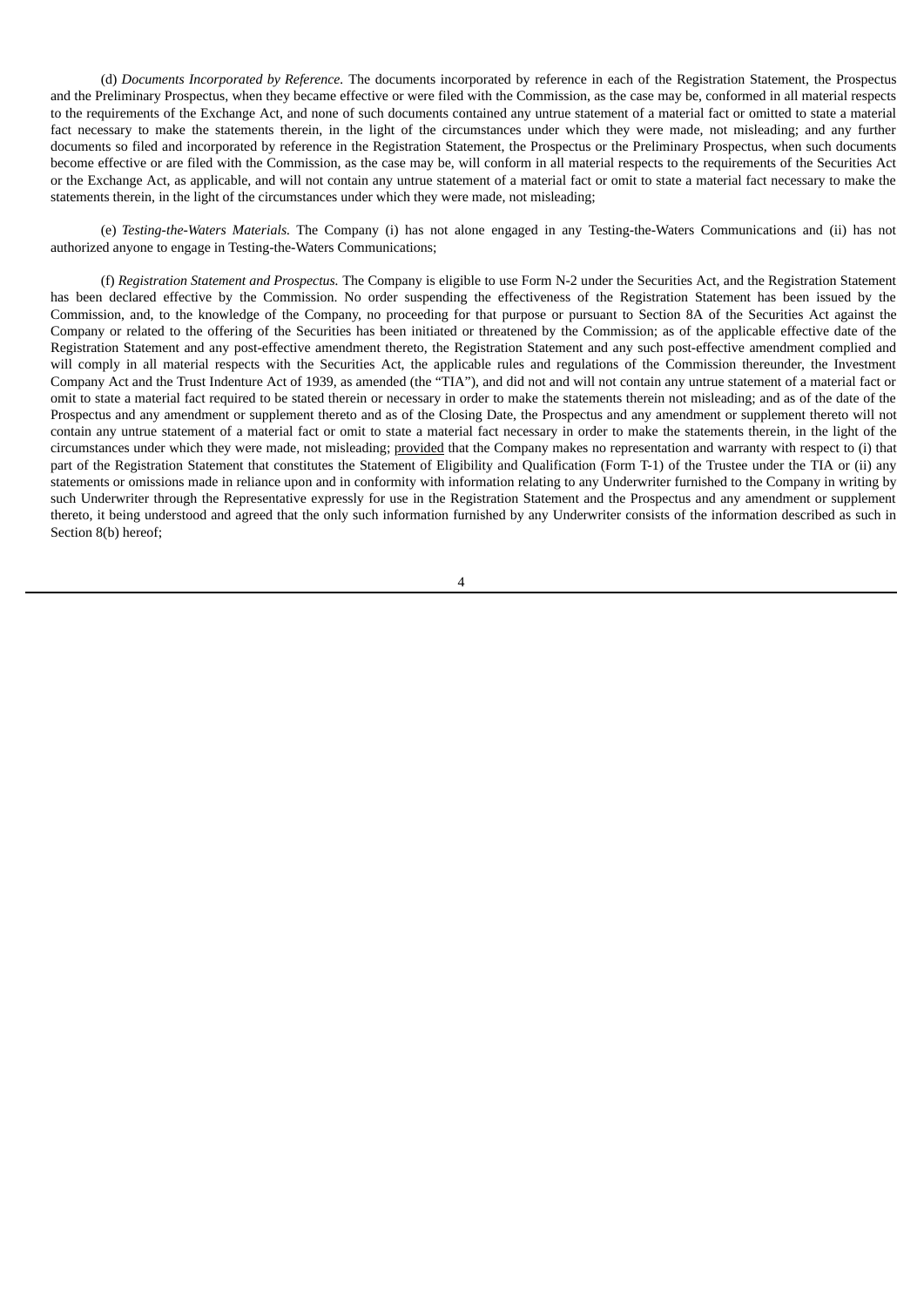(g) *Financial Statements.* The financial statements of the Company, including the notes and schedules thereto, included in the Registration Statement, the Pricing Disclosure Package and the Prospectus (i) present fairly in all material respects the financial condition of the Company and its Subsidiaries (as defined below) as of the respective dates thereof, and the results of operations and statements of cash flows for the periods specified, (ii) correctly reflect and disclose all extraordinary items, and (iii) have been prepared in conformity with United States generally accepted accounting principles ("GAAP") applied on a consistent basis; the financial information under the heading "Selected Financial Data and Other Information" included in the Registration Statement, the Pricing Disclosure Package and the Prospectus have been derived from the accounting records and other books and records of the Company and the Subsidiaries and presents fairly in all material respects the information shown thereby as of the date presented and has been compiled on a basis consistent with that of the audited financial statements included or incorporated by reference therein. The financial data set forth in the Registration Statement, Pricing Disclosure Package and in the Prospectus under the heading "Capitalization" presents fairly in all material respects the information set forth therein on a basis consistent with that of the audited financial statements and related notes thereto included or incorporated by reference therein. There is no pro forma financial information that is required to be included or incorporated by reference in the Registration Statement, the Pricing Disclosure Package and the Prospectus that is not included or incorporated by reference as required;

(h) *No Material Adverse Change*. Subsequent to the date of the Preliminary Prospectus Supplement, and except as may be otherwise disclosed in the Registration Statement, the Pricing Disclosure Package and the Prospectus, there has not been (i) any event, circumstance or change in circumstance that, individually or in the aggregate, has or would reasonably be expected to have a Material Adverse Effect (as defined below), (ii) any transaction, other than in the ordinary course of business, contemplated in any substantive manner or entered into by the Company or any Subsidiary, (iii) any obligation, contingent or otherwise, directly or indirectly incurred by the Company or any Subsidiary, other than in the ordinary course of business, (iv) any dividend or distribution of any kind declared, paid or made by the Company or any Subsidiary on any class of its equity securities, or any purchase by the Company or any Subsidiary of any of its outstanding equity securities, or (v) any change of the equity securities or indebtedness of the Company or any Subsidiary;

(i) *Organization, Good Standing and Due Authorization*. The Company is a corporation duly incorporated and validly existing and in good standing under the laws of the State of Maryland, with requisite corporate power and authority to (i) own, lease or operate its properties and conduct its business as described in the Registration Statement, the Pricing Disclosure Package and the Prospectus; and (ii) execute and deliver this Agreement, and consummate the transactions contemplated hereby (including the sale, issuance, and delivery of the Securities) and thereby;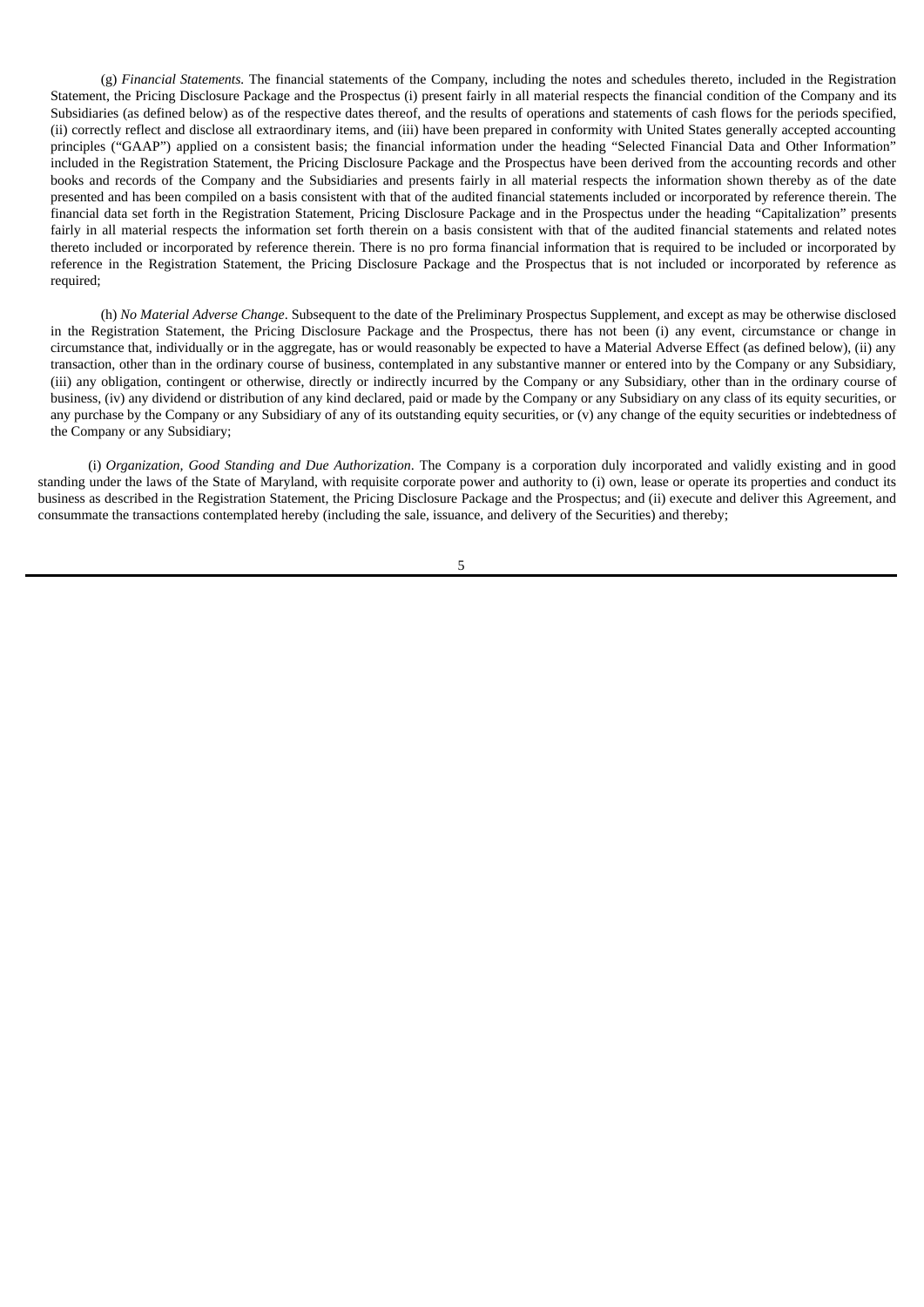(j) *Capitalization.* The Company had, as of the applicable date indicated in the Registration Statement, the Pricing Disclosure Package and the Prospectus, and will have, as of the Closing Date, the duly authorized capitalization set forth in the Registration Statement, the Pricing Disclosure Package and the Prospectus under the caption "Capitalization," after giving effect to the adjustments set forth thereunder; all of the issued and outstanding shares of capital stock of the Company have been duly authorized and validly issued, are fully paid and non-assessable, and have not been issued in violation of, or subject to any preemptive right or other similar right of stockholders arising by operation of law, under the Company's articles of amendment and restatement and bylaws (collectively, the "Charter Documents"), under any agreement to which the Company is a party, or otherwise; except as disclosed in or contemplated by the Registration Statement, the Pricing Disclosure Package and the Prospectus, there are no outstanding (i) securities or obligations of the Company convertible into or exchangeable for any capital stock of the Company, (ii) warrants, rights or options to subscribe for or purchase from the Company any such capital stock or any such convertible or exchangeable securities or obligations or (iii) obligations of the Company to issue or sell any such capital stock, any such convertible or exchangeable securities or obligations, or any such warrants, rights or options;

(k) *Due Authorization of Subsidiaries*. Each subsidiary of the Company (a complete list of which is set forth in Schedule 3 hereto) (each a "Subsidiary," and collectively, the "Subsidiaries") has been duly incorporated, formed or organized and is validly existing as a corporation, limited liability company, limited partnership or similar entity, in good standing under the laws of the jurisdiction of its incorporation, formation or organization, with requisite power and authority to own, lease or operate its properties and to conduct its business as described in the Registration Statement, the Pricing Disclosure Package and the Prospectus; the Subsidiaries are the only subsidiaries, direct or indirect, of the Company; other than Subsidiaries that are special purpose entities, no Subsidiary is currently prohibited, directly or indirectly, from paying any dividends or distributions to the Company, from repaying to the Company any loans or advances to such Subsidiary from the Company or from transferring any of such Subsidiary's property or assets to the Company or any other Subsidiary of the Company; the outstanding equity interests of each of the Subsidiaries have been duly authorized and validly issued, are fully paid, and only with respect to any Subsidiary which is a corporation, non-assessable, and are owned by the Company or another Subsidiary free and clear of any lien, encumbrance or claim (each, a "Lien"), other than statutory Liens created by state or federal securities laws restricting the transfer of such equity interests; no options, warrants or other rights to purchase, agreements or other obligations to issue, or other rights to convert any obligations into, shares of capital stock or ownership interests in the Subsidiaries are outstanding;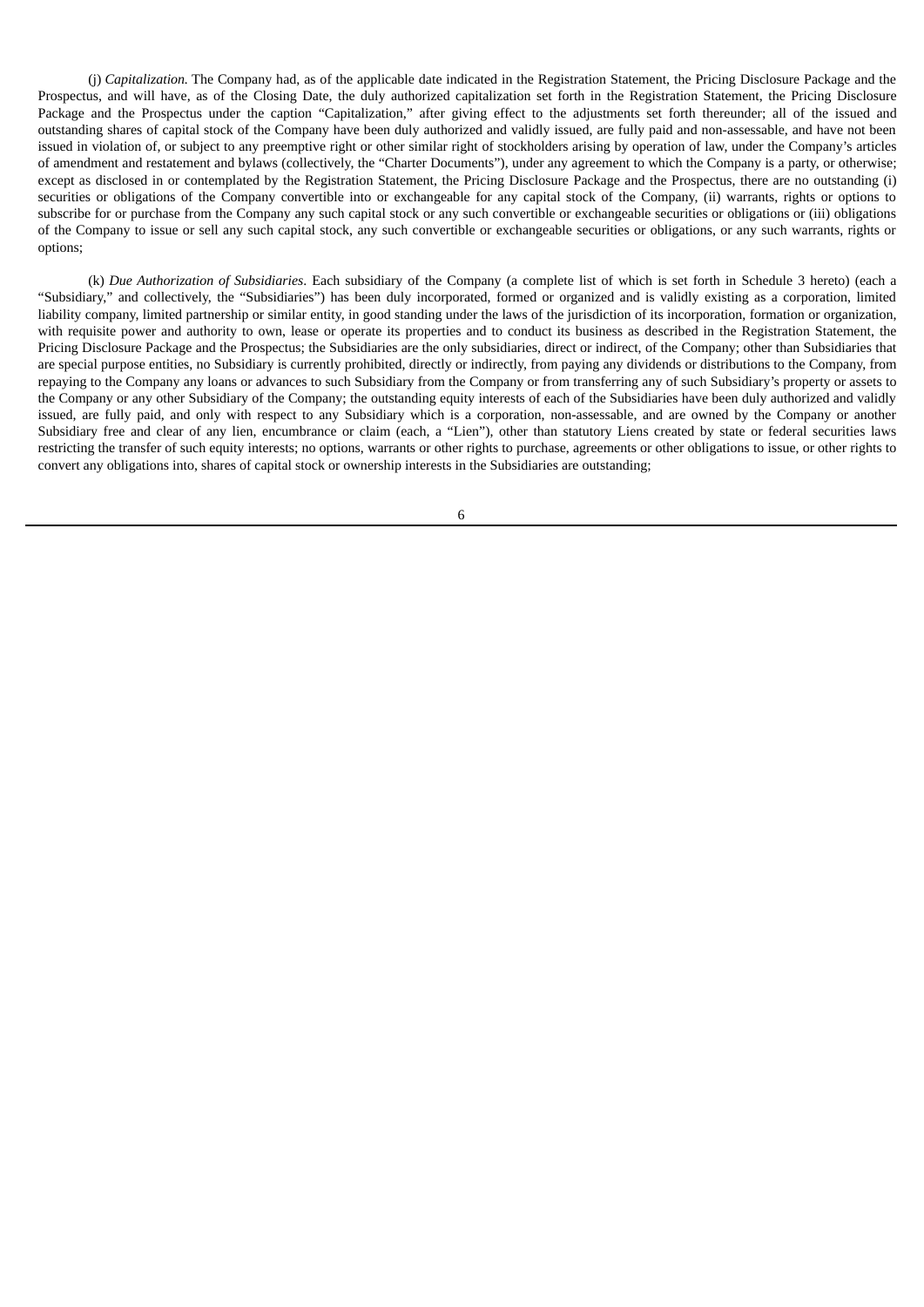(l) *Underwriting Agreement*. The execution and delivery of this Agreement by the Company and the consummation by it of the transactions contemplated hereby have been duly authorized by all necessary action on the part of the Company. This Agreement has been duly executed by the Company and, when delivered in accordance with the terms hereof, will constitute a valid and binding obligation of the Company, enforceable against the Company in accordance with its terms, except as the enforcement thereof may be limited by bankruptcy, insolvency, reorganization, moratorium or other similar laws relating to or affecting the rights and remedies of creditors or by general equitable principles and except as rights to indemnity and contribution hereunder and thereunder may be limited by general equitable principles or federal or state securities laws or public policy underlying such laws;

(m) *Base Indenture*. The Base Indenture has been duly executed by the Company and constitutes a valid and binding obligation of the Company, enforceable against the Company in accordance with its terms, except as the enforcement thereof may be limited by bankruptcy, insolvency, reorganization, moratorium or other similar laws relating to or affecting the rights and remedies of creditors or by general equitable principles and except as rights to indemnity and contribution thereunder may be limited by general equitable principles or federal or state securities laws or public policy underlying such laws;

(n) *Fourth Supplemental Indenture*. The execution and delivery of the Fourth Supplemental Indenture by the Company and the consummation by it of the transactions contemplated thereby have been duly authorized by all necessary action on the part of the Company. On the Closing Date, the Fourth Supplemental Indenture will be duly executed and delivered by the Company and, when duly executed and delivered in accordance with the terms hereof and thereof, will constitute a valid and binding obligation of the Company, enforceable against the Company in accordance with its terms, except as the enforcement thereof may be limited by bankruptcy, insolvency, reorganization, moratorium or other similar laws relating to or affecting the rights and remedies of creditors or by general equitable principles and except as rights to indemnity and contribution thereunder may be limited by general equitable principles or federal or state securities laws or public policy underlying such laws;

(o) *The Securities*. The Securities to be issued and sold by the Company hereunder have been duly authorized and, when issued, authenticated and delivered by the Company and when authenticated by the Trustee as provided herein and in the Indenture relating thereto, against payment of the consideration set forth herein, will be valid and binding obligations of the Company, enforceable against the Company in accordance with their terms, except as the enforcement thereof may be limited by bankruptcy, insolvency, reorganization, moratorium or other similar laws relating to or affecting the rights and remedies of creditors or by general equitable principles and except as rights to indemnity and contribution thereunder may be limited by general equitable principles or federal or state securities laws or public policy underlying such laws, and will be entitled to the benefits of the Indenture relating thereto; and the Securities and the Indenture conform in all material respects to the statements relating thereto contained in the Registration Statement, the Pricing Disclosure Package and the Prospectus;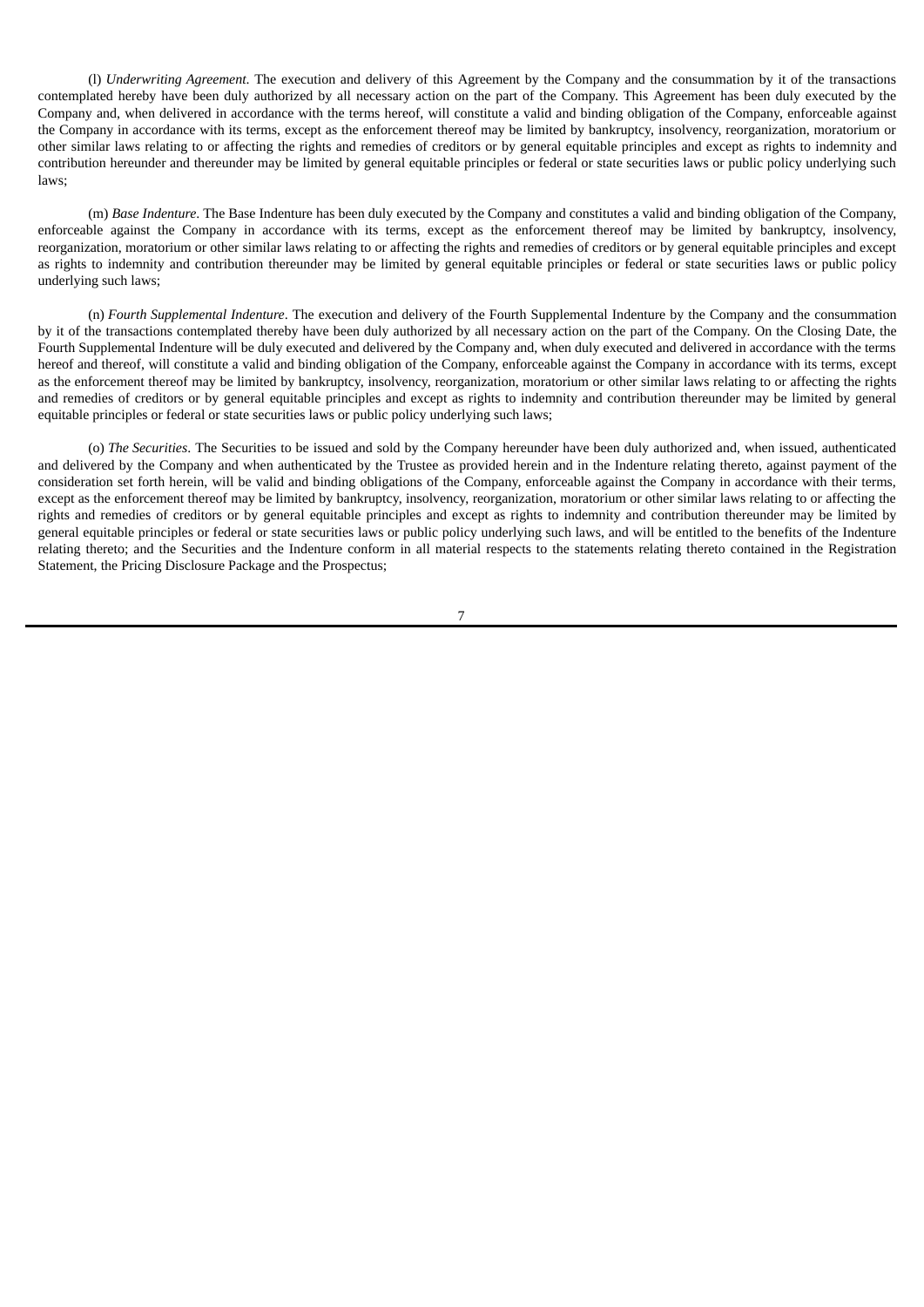(p) *No Violation or Default of the Company*. The Company is not in breach of, or in default under (nor has any event occurred which with notice, lapse of time, or both would constitute a breach of, or default under), (i) any of the Charter Documents, (ii) any obligation, agreement, covenant or condition contained in any material contract, license, indenture, mortgage, deed of trust, bank loan or credit agreement or other agreement or instrument to which the Company is a party or by which it or its assets may be bound or affected, or (iii) any Law (as defined below) applicable to the Company, except, in the case of clause (ii), for such breaches or defaults which would not, individually or in the aggregate, reasonably be expected to have a Material Adverse Effect;

(q) *No Violation or Default of Subsidiaries*. None of the Subsidiaries is in breach of, or in default under (nor has any event occurred which with notice, lapse of time, or both would constitute a breach of, or default under), (i) any of its charter documents, (ii) any obligation, agreement, covenant or condition contained in any material contract, license, indenture, mortgage, deed of trust, bank loan or credit agreement or other agreement or instrument to which such Subsidiary is a party or by which any of them or their respective assets may be bound or affected, or (iii) any Law applicable to such Subsidiary, except, in the case of clause (ii) for such breaches or defaults which would not, individually or in the aggregate, reasonably be expected to have a Material Adverse Effect;

(r) *No Conflicts*. The execution, delivery and performance by the Company of this Agreement and the Fourth Supplemental Indenture, the issuance and sale of the Securities by the Company, the consummation by the Company of the transactions contemplated by this Agreement and the Indenture, the performance by the Company of the Base Indenture, and the use of the proceeds from the sale of the Securities as described in the Pricing Disclosure Package and the Prospectus, will not conflict with, or result in any breach of or constitute a default under (nor constitute any event which with notice, lapse of time, or both would constitute a breach of, or default under), (i) any provision of any of the Charter Documents, (ii) any provision of any material contract, license, indenture, mortgage, deed of trust, bank loan or credit agreement or other agreement or instrument to which the Company or any Subsidiary is a party or by which it or its respective assets may be bound or affected, or (iii) any Law issued by any federal, state or local government, regulatory commission, court, administrative agency or commission, or other governmental body, board, agency, authority or instrumentality of competent jurisdiction (each, a "Governmental Authority") applicable to the Company or any Subsidiary, except in the case of clause (ii) for such conflicts, breaches or defaults which have been validly waived or would not, individually or in the aggregate, reasonably be expected to have a Material Adverse Effect or result in the creation or imposition of any material lien, charge, claim or encumbrance upon any property or asset of the Company or any Subsidiary;

(s) *No Consents Required*. No filing with, or authorization, approval, consent, license, order, registration, qualification or decree of, any Governmental Authority is necessary or required for the performance by the Company of this Agreement and the Fourth Supplemental Indenture, the issuance and sale of the Securities, and the consummation of the transactions contemplated by this Agreement and the Indenture, or the performance by the Company of the Base Indenture, except (A) such as have been already obtained or as may be required under the Securities Act, the Investment Company Act, the rules of the Nasdaq Global Select Market, state securities laws or the rules of the Financial Industry Regulatory Authority, Inc. ("FINRA") and (B) where the failure to obtain any such filing, authorization, approval, consent, license, order, registration, qualification or decree would not reasonably be expected, singly or in the aggregate, to have a Material Adverse Effect;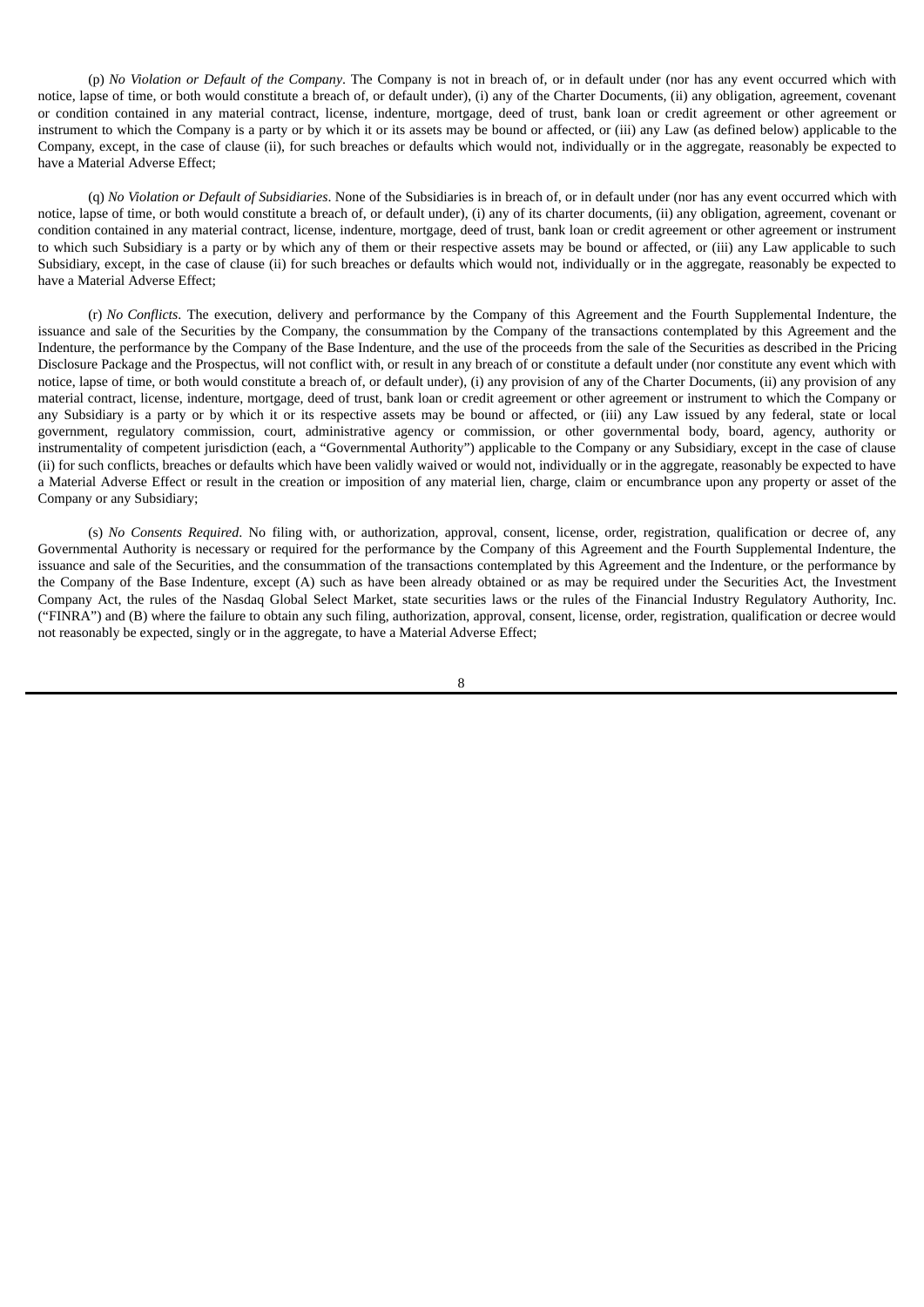(t) *No Judgments.* There is no outstanding judgment, order, writ, injunction, decree or award of any Governmental Authority or arbitrator affecting the business of the Company or any of the Subsidiaries, which draws into question the validity of any action taken or to be taken pursuant to this Agreement or in which it is sought to restrain or prohibit or to obtain damages or other relief in connection with this Agreement; there is no litigation, arbitration, investigation or other proceeding of or before any Governmental Authority pending, or, to the knowledge of the Company, threatened in writing, against the Company, any Subsidiary, any stockholder of the Company, or any stockholder or member of any Subsidiary;

(u) *Legal Proceedings.* Other than as set forth in the Registration Statement, the Pricing Disclosure Package and the Prospectus, there are no actions, suits, proceedings, inquiries, examinations or investigations (collectively, "Proceedings") pending or, to the knowledge of the Company, threatened against the Company or any Subsidiary, or any of their respective properties, directors, officers or employees at law or in equity, or before or by any Governmental Authority; other than the Underwriters, the Company has not authorized anyone to make any representations regarding the offer and sale of the Securities, or regarding the Company or any Subsidiary in connection therewith; none of the Company or the Subsidiaries has received written notice of any order or decree preventing the use of the Preliminary Prospectus, the Pricing Disclosure Package or the Preliminary Prospectus Supplement or any amendment or supplement thereto, and no Proceeding for that purpose has commenced or is pending or, to the knowledge of the Company, is contemplated;

(v) *Compliance with Laws*. None of the Company or the Subsidiaries has violated, or received written notice of any violation with respect to, any law, rule, regulation, order, decree or judgment (each, a "Law") applicable to it and its business, including those relating to transactions with affiliates, lending, debt collection, notice, privacy, environmental, safety or similar Laws, federal or state Laws relating to discrimination in the hiring, promotion or pay of employees, federal or state wages and hours Laws, the Employee Retirement Income Security Act of 1974, as amended, and the rules and regulations promulgated thereunder ("ERISA"), except for those violations, in each case, as would not reasonably be expected to, individually or in the aggregate, have a Material Adverse Effect;

(w) *Capital Stock*. The statements set forth in the Registration Statement, the Pricing Disclosure Package and the Prospectus under the caption "Description of Our Capital Stock", insofar as they purport to describe the provisions of the laws and regulations or documents referred to therein, are accurate, complete and fair in all material respects; there are no contracts, agreements or understandings of the Company or any of its Subsidiaries that are required to be described in or filed as exhibits to the Registration Statement or the Prospectus by the Securities Act that have not been so described, filed or incorporated by reference therein as permitted by the Securities Act; the Registration Statement, Pricing Disclosure Package and the Prospectus contain accurate summaries in all material respects of all material contracts, agreements, instruments and other documents of the Company as required by Form N-2 under the Securities Act; the copies of all such contracts, agreements, instruments and other documents (including all amendments or waivers relating to any of the foregoing) that have been previously furnished to the Underwriters or their counsel are complete and genuine and include all material collateral and supplemental agreements thereto;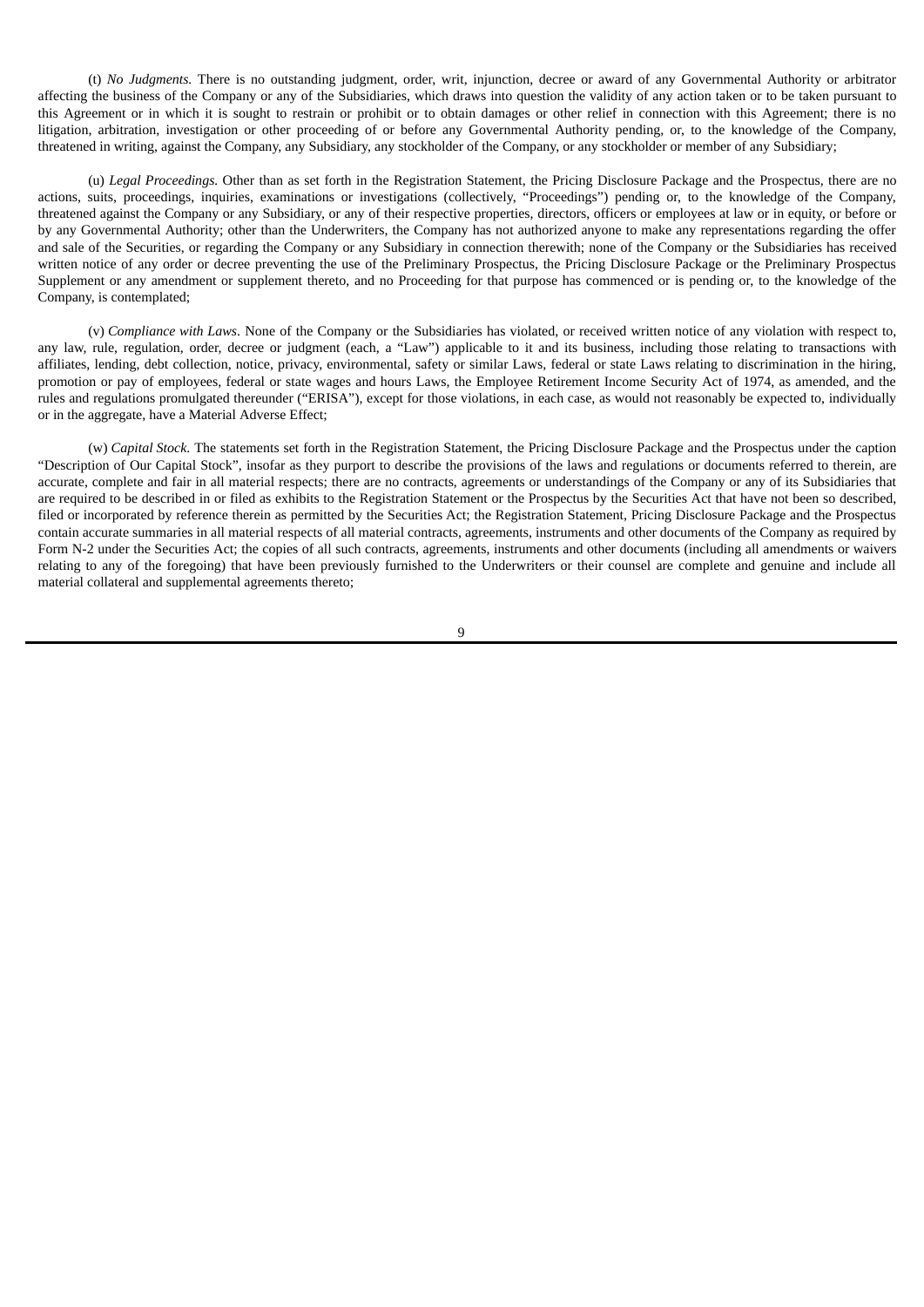(x) *Election to be Treated as a Business Development Company.* The Company has elected to be regulated by the Commission as a business development company under the Investment Company Act and has not withdrawn that election, and the Commission has not ordered that such election be withdrawn nor to the best of the Company's knowledge have proceedings to effectuate such withdrawal been initiated or threatened by the Commission; since January 16, 2020, the Company has been organized and operated in material conformance with the requirements of the Investment Company Act applicable to business development companies;

(y) *Independent Accountants*. Ernst & Young LLP, who has certified certain financial statements of the Company, is an independent registered public accounting firm with respect to the Company or its applicable predecessors within the meaning of the Securities Act and the Public Company Accounting Oversight Board (United States), as required by the Securities Act for registered offerings;

(z) *Title to Real and Personal Property.* The Company and each of the Subsidiaries has good and valid title to all assets and properties reflected as owned by it in the Registration Statement, Pricing Disclosure Package and the Prospectus (whether through fee ownership, mineral estates or similar rights of ownership), in each case free and clear of any Liens, except such as are disclosed in the Registration Statement, the Pricing Disclosure Package and the Prospectus; any real property or personal property held under lease by the Company or any Subsidiary is held under a lease that is valid, existing and enforceable by the Company or such Subsidiary, with such exceptions as are disclosed in the Registration Statement, the Pricing Disclosure Package and the Prospectus, and none of the Company or the Subsidiaries has received any notice of any claim of any sort that has been asserted by anyone adverse to the rights of the Company or any Subsidiary under any such lease;

(aa) *Title to Intellectual Property*. The Company and each Subsidiary owns or possesses such licenses or other rights to use all material patents, trademarks, service marks, trade names, copyrights, software and design licenses, trade secrets, other intangible property rights and know-how (collectively "Intangibles") as are necessary to conduct the Company's and/or such Subsidiary's respective business as described in the Registration Statement, the Pricing Disclosure Package and the Prospectus, except such as are disclosed in the Registration Statement, the Pricing Disclosure Package and the Prospectus, and none of the Company or the Subsidiaries has received written notice of any infringement of or conflict with (and none of the Company or the Subsidiaries knows of any such infringement of or conflict with) asserted rights of others with respect to any Intangibles, which would reasonably be expected to have a Material Adverse Effect;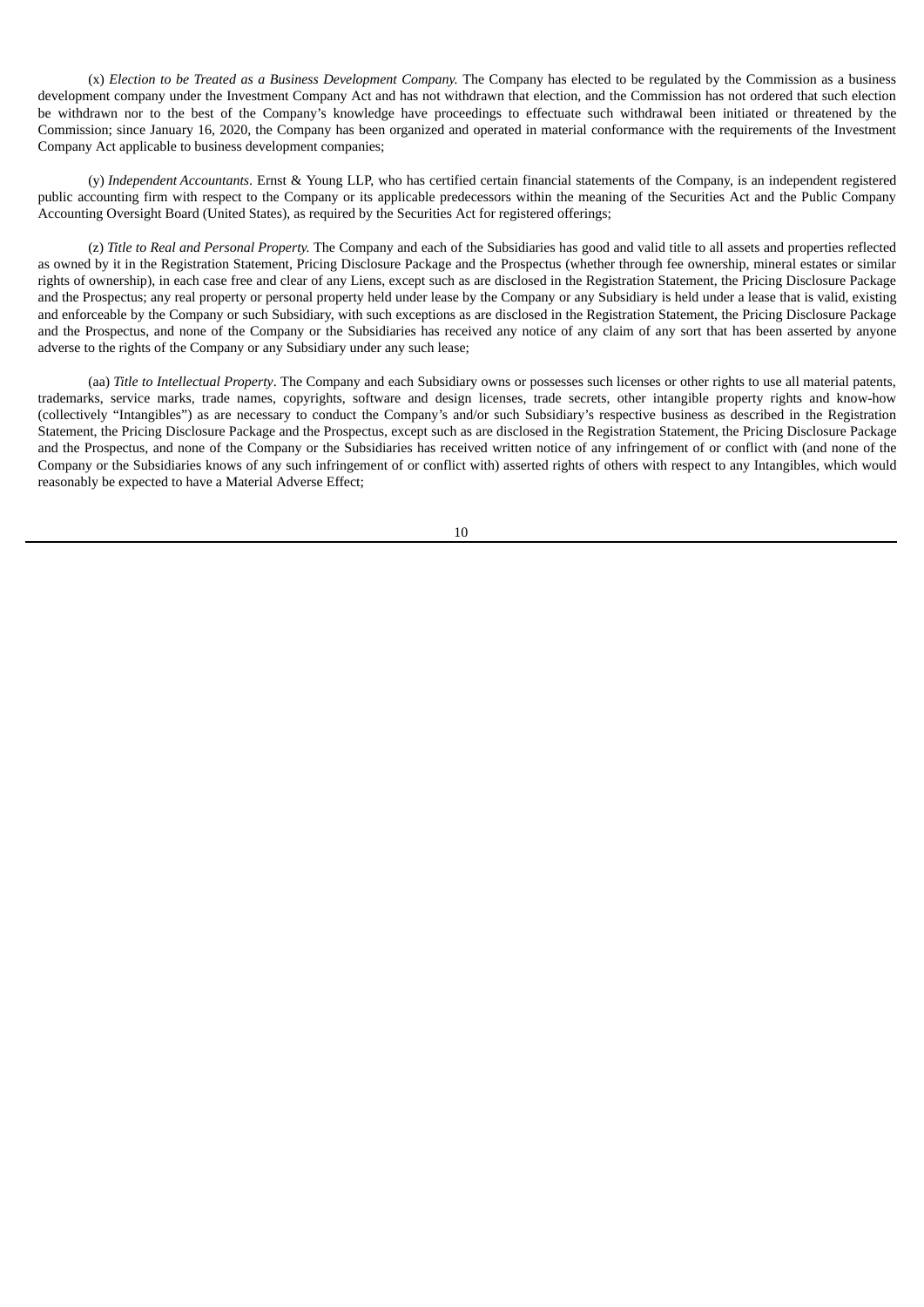(bb) *No Undisclosed Relationships*. None of the independent directors named in the Registration Statement, the Pricing Disclosure Package and the Prospectus has, within the last five years, been employed by or affiliated, directly or indirectly, with the Company or any of the Subsidiaries, whether by ownership of, ownership interest in, employment by, any material business or professional relationship with, or serving as an officer or director of, the Company, any of the Subsidiaries, or any of their respective affiliates;

(cc) *Investment Company Act.* Neither the Company nor any Subsidiary is required to register as an "investment company" under the Investment Company Act;

(dd) *Taxes*. Except where such failure to file or pay a tax, assessment, charge or lien would not, individually or in the aggregate, reasonably be expected to have a Material Adverse Effect or where such matters are the result of a pending bona fide dispute with taxing authorities, (i) the Company and the Subsidiaries have accurately prepared and timely filed (taking into account any extensions of time within which to file) any and all federal, state, foreign and other tax returns that are required to be filed by them, if any, and have paid or made provision for the payment of all taxes, assessments, governmental or other similar charges, including, without limitation, all sales and use taxes and all taxes which the Company and the Subsidiaries are obligated to withhold from amounts owing to employees, creditors and third parties, with respect to the periods covered by such tax returns (whether or not such amounts are shown as due on any tax return), and (ii) there is no tax Lien, whether imposed by any federal, state, foreign or other taxing authority, outstanding against the assets, properties or business of the Company or any Subsidiary, other than Liens for taxes not yet due and payable; no deficiency assessment with respect to a proposed adjustment of the Company's or any Subsidiary's federal, state, local or foreign taxes is pending or, to the knowledge of the Company, threatened; since the date of the most recent audited financial statements, none of the Company or the Subsidiaries has incurred any liability for taxes other than in the ordinary course of its business;

(ee) *Licenses and Permits*. The Company and each of the Subsidiaries has all necessary licenses, permits, certificates, authorizations, consents and approvals and has made all necessary filings required under any Law (collectively, the "Authorizations") required in order to conduct its respective business as described in the Registration Statement, the Pricing Disclosure Package and the Prospectus; the Company and each of the Subsidiaries have complied with the terms of the necessary Authorizations and there are not pending modifications, amendments or revocations of the Authorizations; the Company and the Subsidiaries have paid all fees due to Governmental Authorities pursuant to the Authorizations; all reports required to be filed in connection with the Authorizations have been timely filed and are accurate and complete; and the Company and the Subsidiaries are not in violation of, or in default under, any such Authorizations or any Law issued by a Governmental Authority applicable to the Company or any such Subsidiary, except to the extent that any failure to have, comply with, pay any fees pursuant to, file any reports in connection with, or violate or default under any such Authorizations would not, individually or in the aggregate, reasonably be expected to have a Material Adverse Effect;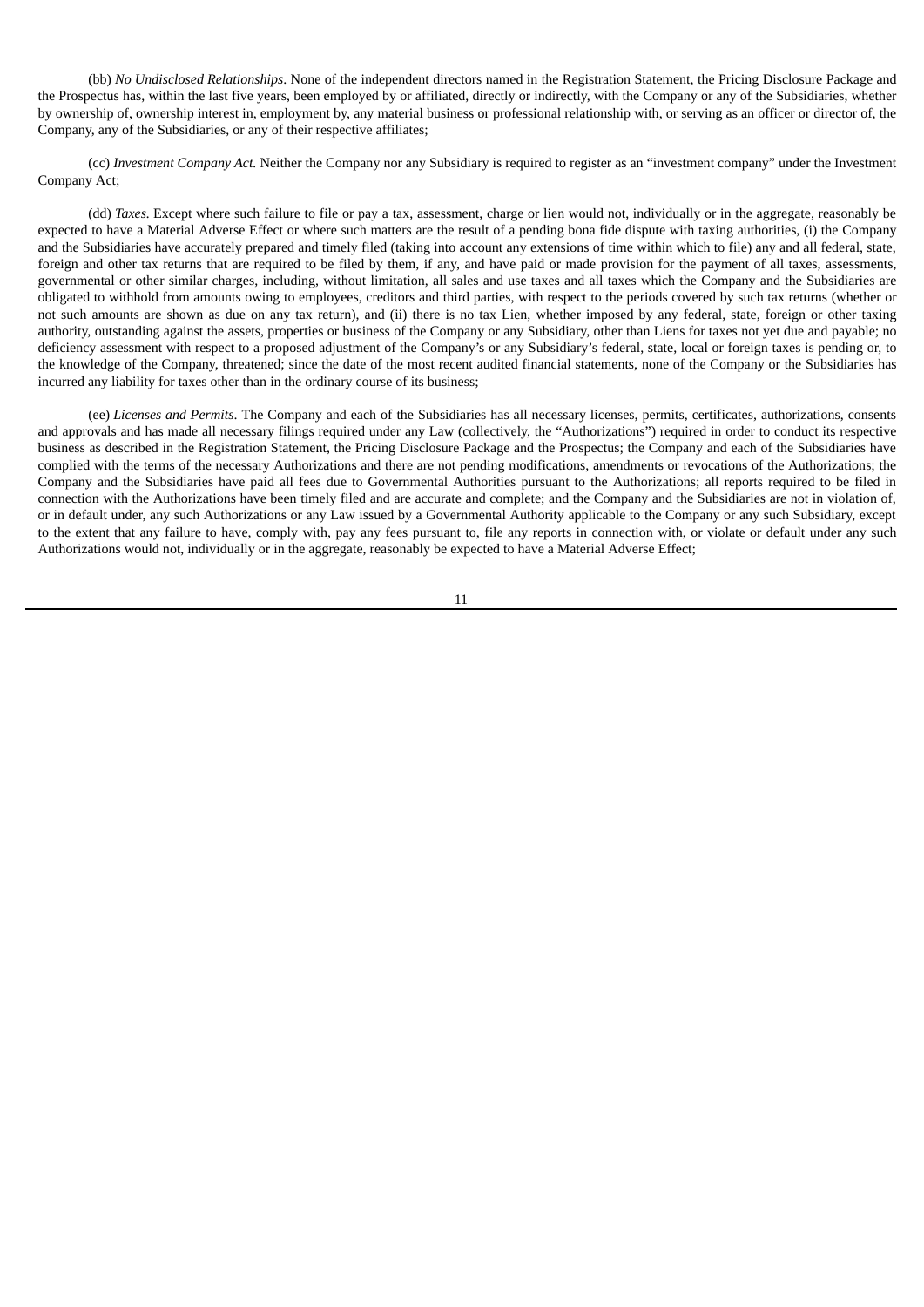(ff) *Accounting Controls*. The Company maintains a system of internal accounting controls over financial reporting (as such term is defined in Rule 13a-15(f) under the Exchange Act) that complies in all material respects with the requirements of the Exchange Act and is sufficient to provide reasonable assurance that (i) transactions are executed in accordance with management's general or specific authorizations, (ii) transactions are recorded as necessary to permit preparation of financial statements in conformity with GAAP and to maintain asset accountability, (iii) access to assets is permitted only in accordance with management's general or specific authorization, and (iv) the recorded accountability for assets is compared with the existing assets at reasonable intervals and appropriate action is taken with respect to any differences. Except as disclosed in both the Registration Statement, the Pricing Disclosure Package and the Prospectus, (A) the Company is not aware of any material weaknesses or significant deficiencies (as such terms are defined in Rule 1-02(a)(4) of Regulation S-X under the Securities Act) in the Company's internal controls over financial reporting, and (B) there has been no change in the Company's internal controls over financial reporting since the respective dates of the information given in the Registration Statement, the Pricing Disclosure Package and the Prospectus that has materially affected, or is reasonably likely to materially affect, the Company's internal controls over financial reporting;

(gg) *Insurance.* The Company is insured by insurers of recognized financial responsibility against such losses and risks and in such amounts as are prudent and customary in the businesses in which it is engaged and which the Company reasonably deems adequate; all policies of insurance insuring the Company or its business, assets, employees, officers and directors, including the Company's directors and officers errors and omissions insurance policy and its fidelity bond required by Rule 17g-1 of the Investment Company Act, are, or as of the Closing Date, will be in full force and effect; the Company is, or will be as of the Closing Date, in compliance with the terms of such policy and fidelity bond; and there are no claims by the Company under any such policy or fidelity bond as to which any insurance company is denying liability or defending under a reservation of rights clause; the Company has no reason to believe that it will not be able to renew its existing insurance coverage and fidelity bond as and when such coverage and fidelity bond expires or to obtain similar coverage and fidelity bond from similar insurers as may be necessary to continue its business;

(hh) *No Unlawful Payments*. Neither the Company nor any of its Subsidiaries nor, to the knowledge of the Company, any director, officer, employee or agent of the Company or any of its Subsidiaries has (i) used any corporate funds for any unlawful contribution, gift, entertainment, or other unlawful expense relating to political activity; (ii) made or taken an act in furtherance of an offer, promise or authorization of any direct or indirect unlawful payment or benefit to any foreign or domestic government or regulatory official or employee, including of any government-owned or controlled entity or of a public international organization, or any person acting in an official capacity for or on behalf of any of the foregoing, or any political party or party official or candidate for political office; (iii) violated or is in violation of any provision of the Foreign Corrupt Practices Act of 1977, as amended, or any applicable law or regulation implementing the OECD Convention on Combating Bribery of Foreign Public Officials in International Business Transactions, or committed an offence under the Bribery Act 2010 of the United Kingdom, or any other applicable anti-bribery or anticorruption laws (collectively, the "Anti-Corruption Laws"); or (iv) made, offered, agreed, requested or taken an act in furtherance of any unlawful bribe or other unlawful benefit, including, without limitation, any rebate, payoff, influence payment, kickback, or other unlawful or improper payment or benefit. The Company and its Subsidiaries have instituted, maintain, and enforce, and will continue to maintain and enforce, policies and procedures designed to promote and ensure compliance with the Anti-Corruption Laws;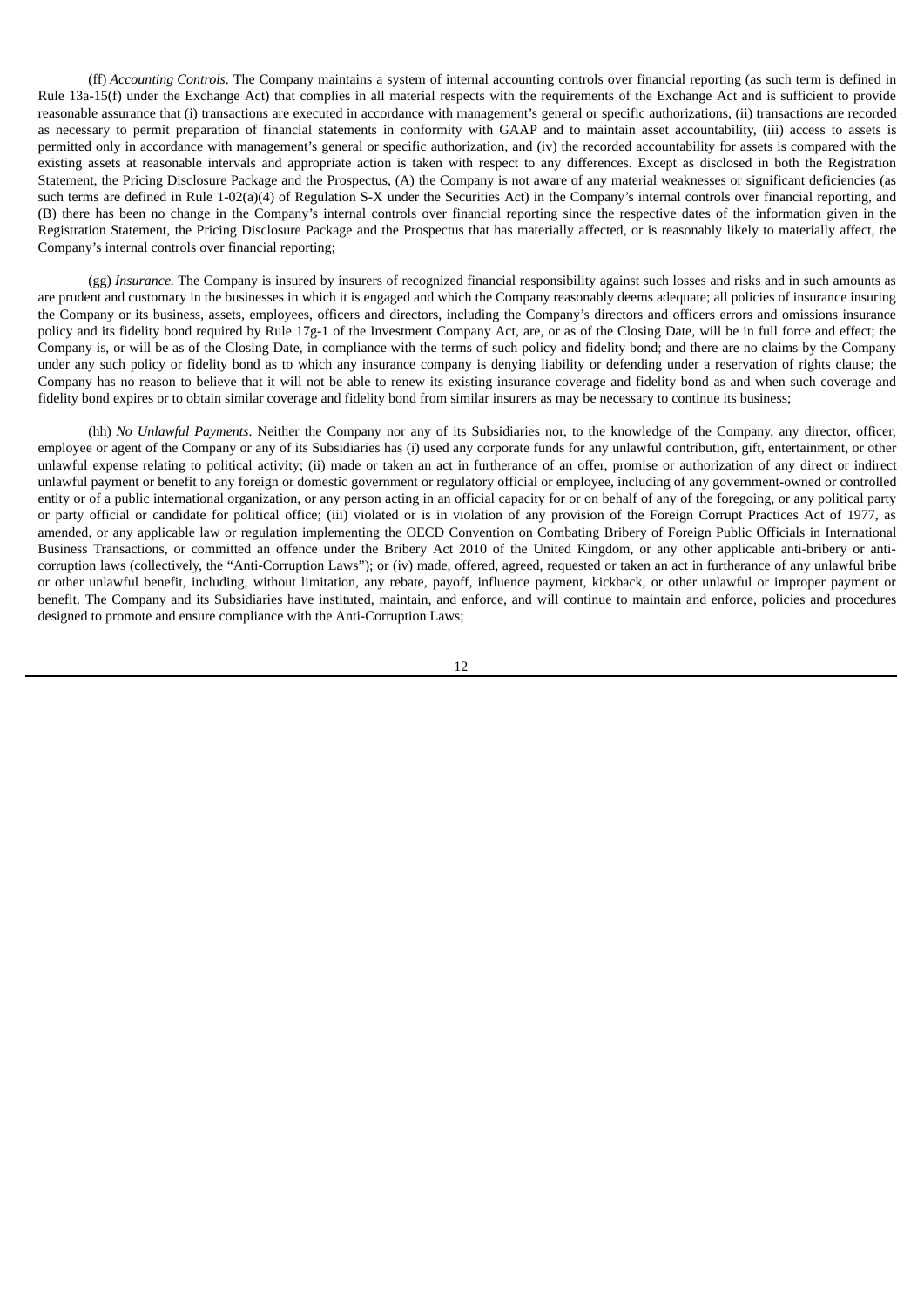(ii) *Compliance with Anti-Money Laundering Laws*. The operations of the Company and the Subsidiaries are and have been conducted at all times in compliance with applicable financial recordkeeping and reporting requirements, including those of the Currency and Foreign Transactions Reporting Act of 1970, as amended, the applicable money laundering statutes, the rules and regulations thereunder and any related or similar rules, regulations or guidelines issued, administered or enforced by any Governmental Authority (collectively, the "Money Laundering Laws") of all jurisdictions having jurisdiction over the Company and the Subsidiaries, and; no action, suit or proceeding by or before any Governmental Authority or any arbitrator involving the Company or any of the Subsidiaries with respect to the Money Laundering Laws of all jurisdictions having jurisdiction over the Company and the Subsidiaries is pending or, to the knowledge of the Company, threatened;

(jj) *Related Party Indebtedness*. There are no outstanding loans or advances or guarantees of indebtedness by the Company or any Subsidiary to or for the benefit of any of the directors, officers, affiliates, or representatives of the Company or any Subsidiary, or any of the immediate family members of any of them;

(kk) *No Conflicts with Sanctions Laws*. Neither the Company nor any of the Subsidiaries, nor, to the knowledge of the Company, any of their respective directors, officers, employees, agents or affiliates is currently subject to, or the target of, any sanctions administered or enforced by the U.S. government (including, without limitation, the Office of Foreign Assets Control of the U.S. Department of the Treasury or the U.S. Department of State and including, without limitation, the designation as a "specially designated national" or "blocked person"), the United Nations Security Council, the European Union, Her Majesty's Treasury, or other relevant sanctions authority (collectively, "Sanctions," and each such subject or target, a "Sanctioned Person"), nor is the Company or any of the Subsidiaries located, organized, or resident in a country or territory that is the subject or the target of Sanctions, including, without limitation, Crimea, Cuba, Iran, North Korea, Sudan and Syria, that broadly prohibit dealings with that country or territory (each, a "Sanctioned Territory"); and the Company will not directly or indirectly use the proceeds of the offering of the Securities hereunder, or lend, contribute or otherwise make available such proceeds to any Subsidiary, joint venture partner or other person or entity to fund or facilitate any activities of or business with any person, or in any country or territory, that, at the time of such funding or facilitation, is a Sanctioned Person or Sanctioned Territory in each case, in any manner that will result in a violation by any person (including any person participating in the transaction, whether as underwriter, advisor, investor, or otherwise) of Sanctions. Since the inception of the Company, the Company and the Subsidiaries have not knowingly engaged in, and are not now knowingly engaged in, any dealings or transactions with any person that at the time of the dealing or transaction is or was a Sanctioned Person or with any Sanctioned Territory;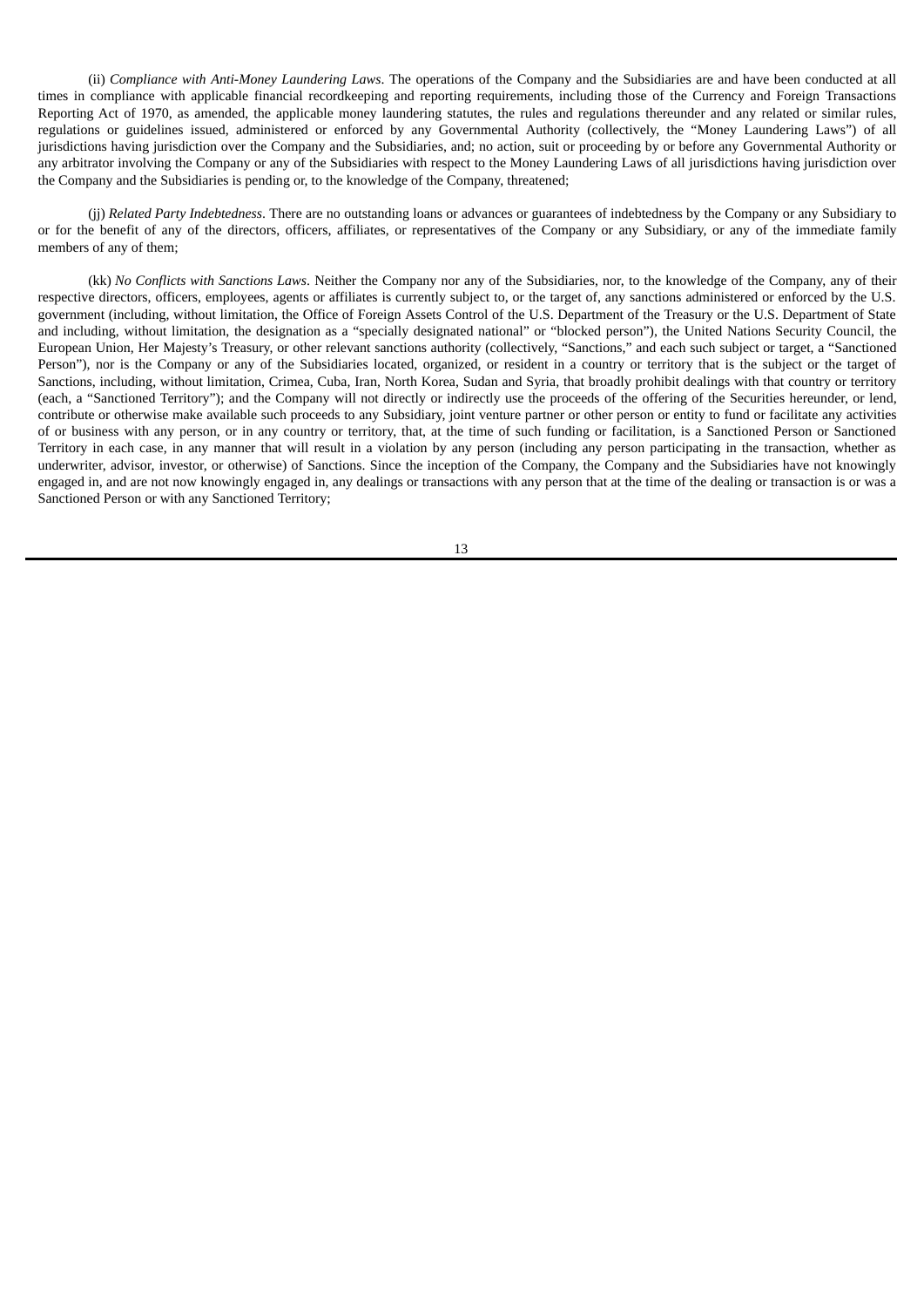(ll) *Company Not Ineligible Issuer.* The Company is not an ineligible issuer, as defined under the Securities Act, at the time specified in the Securities Act in connection with the offering of the Securities:

(mm) *No Broker's Fees.* Except with respect to the Underwriters, none of the Company or the Subsidiaries has incurred any liability for any finder's fees or similar payments in connection with the transactions contemplated hereby;

(nn) *Registration Rights.* There are no persons with registration or other similar rights to have any securities registered by the Company under the Securities Act other than pursuant to that certain (i) Registration Rights Agreement, dated as of January 16, 2020, between the Company and Keefe, Bruyette & Woods, Inc. ("KBW") related to the Company's 7.00% Notes due 2025 and (ii) that certain Registration Rights Agreement, dated as of December 11, 2020, between the Company and KBW related to the Company's 6.00% Convertible Notes due 2025;

(oo) *No Stabilization or Manipulation*. Neither the Company nor any of the Subsidiaries, nor any affiliates of the Company or its Subsidiaries, has taken, directly, or indirectly, and neither the Company nor any of the Subsidiaries, nor any affiliates of the Company or its Subsidiaries, will take, directly or indirectly, any action designed to cause or result in, or which constitutes or might reasonably be expected to constitute, the stabilization or manipulation of the price of any security of the Company or any "reference security" (as defined in Rule 100 of Regulation M under the Exchange Act) to facilitate the sale or resale of the Securities or otherwise, and has taken no action which would directly or indirectly violate Regulation M under the Exchange Act;

(pp) *Forward-Looking Statements*. No forward-looking statement (within the meaning of Section 27A of the Securities Act and Section 21E of the Exchange Act) contained in the Registration Statement, the Pricing Disclosure Package, or the Prospectus has been made or reaffirmed without a reasonable basis or has been disclosed other than in good faith;

(qq) *Statistical and Market Data.* Nothing has come to the attention of the Company that has caused the Company to believe that any statistical and market-related data included in each of the Registration Statement, the Pricing Disclosure Package and the Prospectus are not based on or derived from sources that the Company reasonably believes are reliable and accurate in all material respects;

(rr) *Sarbanes-Oxley Act.* To the extent applicable to the Company on the date hereof, there is and has been no failure on the part of the Company or any of the Company's directors or officers, in their capacities as such, to comply with any provision of the Sarbanes-Oxley Act and the rules and regulations promulgated in connection therewith, including Section 402 related to loans and Sections 302 and 906 related to certifications;

(ss) *Rule 38a-1 Compliance.* The Company has (i) appointed a Chief Compliance Officer and (ii) adopted and implemented written policies and procedures reasonably designed to prevent violation of the Federal Securities Laws (as that term is defined in Rule 38a-1 under the Investment Company Act) by the Company, including policies and procedures that provide oversight of compliance for each administrator and transfer agent of the Company;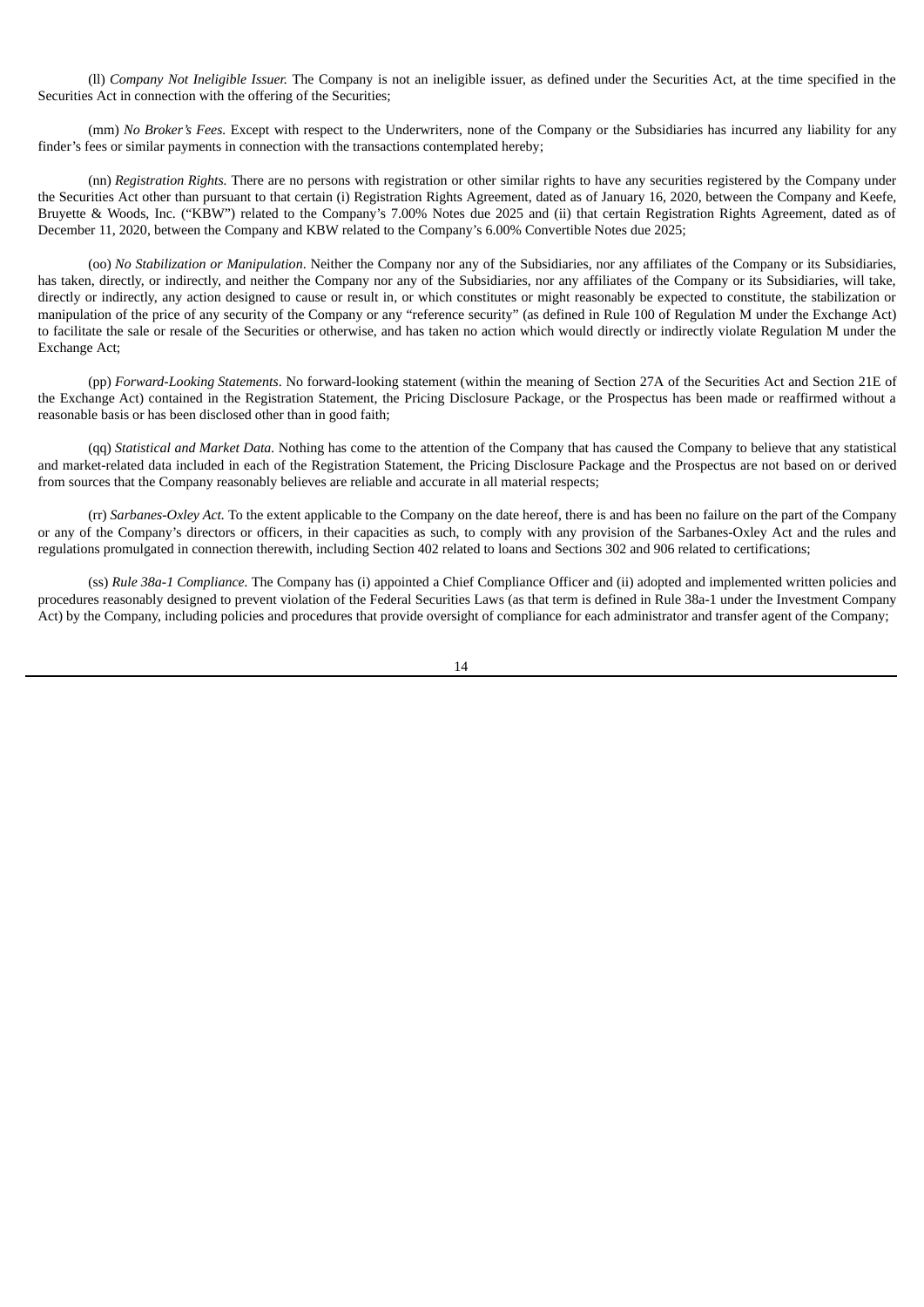(tt) *Regulated Investment Company.* Since January 16, 2020, the Company has been organized and operated in conformance with the requirements to be taxed as a regulated investment company under Subchapter M of the Code (as defined below);

(uu) *Cybersecurity.* The Company and the Subsidiaries have a valid right to access and use all computer systems, networks, hardware, software, databases, websites and equipment used to process, store, maintain and operate data, information and functions used in connection with the business of the Company and the Subsidiaries (the "IT Systems"); the IT Systems are reasonably adequate for, and operate and perform in all material respects as required in connection with, the operation of the business of the Company and the Subsidiaries as currently conducted, free and clear, to the Company's knowledge, of all bugs, errors, defects, Trojan horses, time bombs, malware and other corruptants, except, in each case, as would not reasonably be expected to, individually or in the aggregate, have a material adverse effect on the business, condition (financial or otherwise), management, properties, net assets, results of operations or prospects of the Company and the Subsidiaries, taken as a whole, whether or not arising in the ordinary course of business (a "Material Adverse Effect"). The Company and the Subsidiaries have implemented and maintain commercially reasonable controls, policies, procedures, and safeguards to maintain and protect their material confidential information and the integrity, continuous operation, redundancy and security of all material IT Systems and data (including all personal, personally identifiable, sensitive, confidential or regulated data ("Personal Data")) used in connection with their businesses, and to the Company's knowledge there have been no breaches, violations, outages or unauthorized uses of or accesses to same, except, in each case, as would not reasonably be expected to, individually or in the aggregate, have a Material Adverse Effect. The Company and the Subsidiaries are presently in material compliance with all applicable laws or statutes and all judgments, orders, rules and regulations of any court or arbitrator or governmental or regulatory authority, internal policies and contractual obligations relating to the privacy and security of IT Systems and Personal Data and to the protection of such IT Systems and Personal Data from unauthorized use, access, misappropriation or modification, except, in each case, as would not reasonably be expected to, individually or in the aggregate, have a Material Adverse Effect;

(vv) *No Reliance*. The Company has not relied upon the Underwriters or legal counsel for the Underwriters for any legal, tax or accounting advice in connection with the offering and sale of the Securities;

(ww) *FINRA*. None of the Company, the Subsidiaries, or their respective controlled affiliates (i) is required to register as a "broker" or "dealer" in accordance with the provisions of the Exchange Act, or (ii) directly, or indirectly through one or more intermediaries, controls or has any other association with (within the meaning of Article 1 of the Bylaws of FINRA) any member firm of FINRA;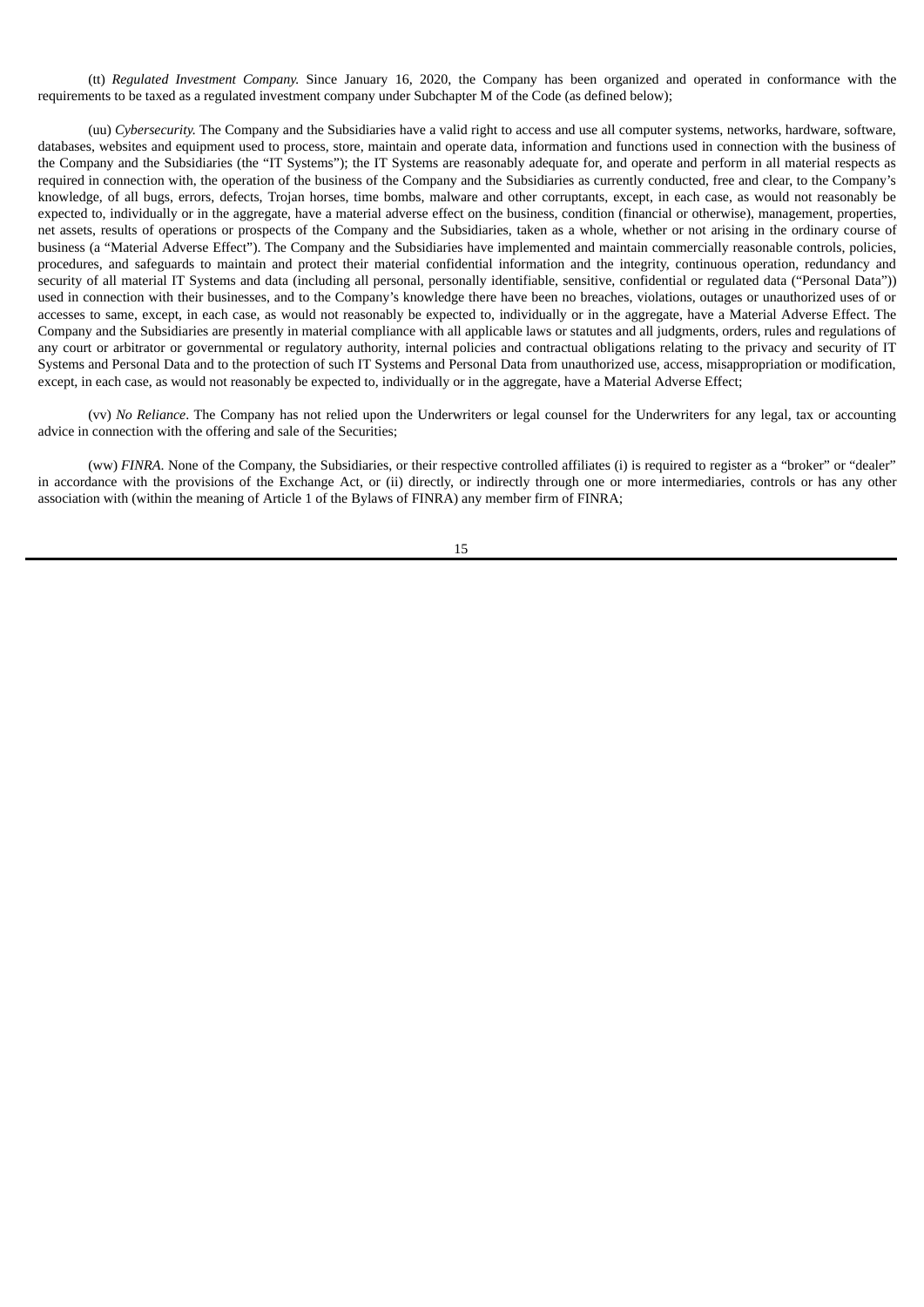(xx) *ERISA*. The Company is in compliance in all material respects with all presently applicable provisions of ERISA; no "reportable event" (as defined in ERISA) has occurred with respect to any "pension plan" (as defined in ERISA) for which the Company would have any liability; the Company has not incurred and does not expect to incur liability under (i) Title IV of ERISA with respect to termination of, or withdrawal from, any "pension plan" or (ii) Section 412 or 4971 of the Internal Revenue Code of 1986, as amended, including the regulations and published interpretations thereunder (the "Code"); each "pension plan" for which the Company would have any liability that is intended to be qualified under Section 401(a) of the Code is so qualified and nothing has occurred, whether by action or by failure to act, which would cause the loss of such qualification; and participation by "benefit plan investors" in the Company has at no time been "significant" for purposes of Section 2510.3-101(f) of the Regulations of the U.S. Department of Labor, as modified by Section 3(42) of ERISA;

(yy) *No Labor Disputes*. No labor disturbance by or dispute with employees of the Company or any Subsidiary exists or, to the knowledge of the Company, is threatened, which would be reasonably be expected to result in a Material Adverse Effect;

(zz) *Certificates*. Any certificate signed by any officer of the Company delivered to the Representative or to counsel for the Underwriters pursuant to or in connection with this Agreement shall be deemed a representation and warranty by the Company to the Underwriters as to the matters covered thereby;

(aaa) *Off-Balance Sheet Transactions*. Except as otherwise disclosed in the Registration Statement, the Pricing Disclosure Package and the Prospectus, the Company and its consolidated Subsidiaries have no off-balance sheet transactions, arrangements, obligations (including contingent obligations), or any other similar relationships with unconsolidated entities or other persons;

(bbb) *Material Assets.* Except such as are disclosed in the Registration Statement, the Pricing Disclosure Package and the Prospectus, as of the Closing Date, the Company and the Subsidiaries will possess, or have the right to use, all of the material assets, tangible and intangible, that they require to conduct their respective businesses as presently conducted, and there are no material assets reasonably necessary for the conduct of their businesses as presently conducted that will not be transferred, licensed or leased to them as of the Closing Date;

(ccc) *Relationships*. No relationship, direct or indirect, exists between or among the Company or any Subsidiary, on the one hand, and the directors, officers, stockholders, customers or suppliers of the Company or any Subsidiary, on the other hand, which would be required by the Securities Act to be described in a prospectus included in a registration statement on Form N-2 under the Securities Act, which is not so described in the Registration Statement, the Pricing Disclosure Package and the Prospectus;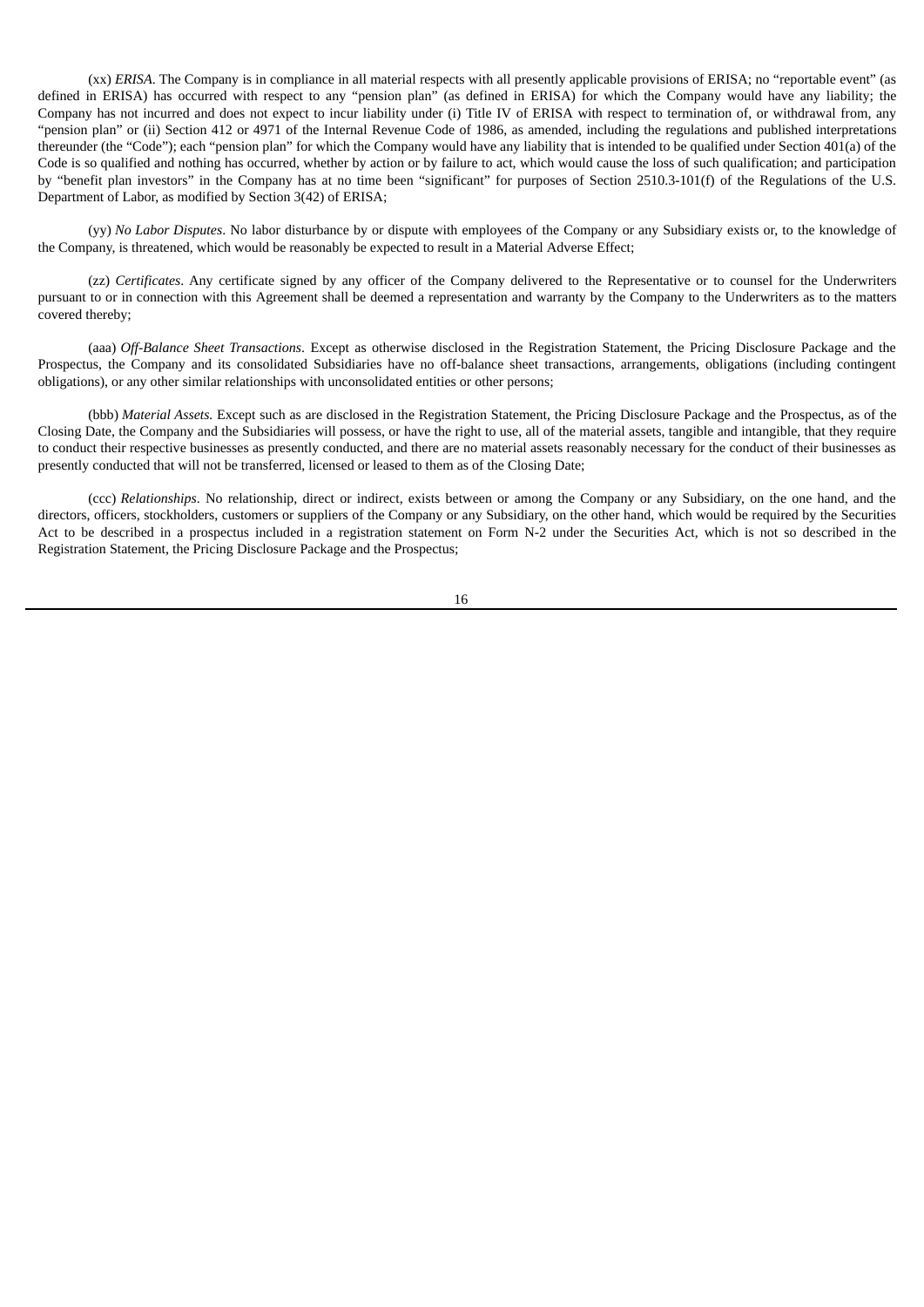(ddd) *Related Party Transactions.* Except as disclosed in the Registration Statement, the Pricing Disclosure Package and the Prospectus under the caption "Certain Relationships and Related Party Transactions," the Company and its Subsidiaries have not entered into any transaction with any person which are required to be disclosed under Item 404 of Regulation S-K under the Securities Act;

(eee) *Compliance with Securities Laws and Regulations*. This Agreement complies in all material respects with all applicable provisions of the Securities Act, the Investment Company Act and the rules and regulations promulgated thereunder;

(fff) *Offering Materials*. The Company has not distributed and will not distribute, prior to the later of the Closing Date and the completion of the Underwriters' distribution of the Securities, any offering material in connection with the offering and sale of the Securities other than the Registration Statement, the Preliminary Prospectus contained in the Pricing Disclosure Package, the Prospectus, any Issuer Free Writing Prospectus reviewed and consented to by the Representative and included in Schedule 2 hereto;

(ggg) *Prior Sales*. All offers and sales of the Company's capital stock and debt or other securities prior to the date hereof were made in compliance with or were the subject of an available exemption from the Securities Act and all other applicable state and federal laws or regulations, or any actions under the Securities Act or any state or federal laws or regulations in respect of any such offers or sales are effectively barred by effective waivers or statutes of limitation; and

(hhh) *Emerging Growth Company*. The Company is an "emerging growth company," as defined in Section 2(a) of the Securities Act.

4. [Reserved]

5. Further Agreements of the Company. The Company covenants and agrees with each Underwriter that:

(a) *Required Filings.* The Company will file the final Prospectus with the Commission within the time periods specified by Rule 424 and Rule 430B under the Securities Act; will file any Issuer Free Writing Prospectus (including the Pricing Term Sheet referred to in Annex A hereto) to the extent required by Rule 433 and/or Rule 497 under the Securities Act; will file promptly all reports and any definitive proxy or information statements required to be filed by the Company with the Commission pursuant to Section 13(a), 13(c), 14 or 15(d) of the Exchange Act subsequent to the date of the Prospectus and for so long as the delivery of a prospectus is required in connection with the offering or sale of the Securities; and will furnish electronic copies of the Prospectus and each Issuer Free Writing Prospectus to the Underwriters in New York City prior to 5:00 P.M., New York City time, on the business day next succeeding the date of this Agreement, with written copies of the Prospectus to follow as soon as practicable but in no event later than 5:00 P.M., New York City time, on the second business day succeeding the date of this Agreement in such quantities as the Representative may reasonably request. The Company has paid the registration fee for this offering pursuant to Rule 457 under the Securities Act.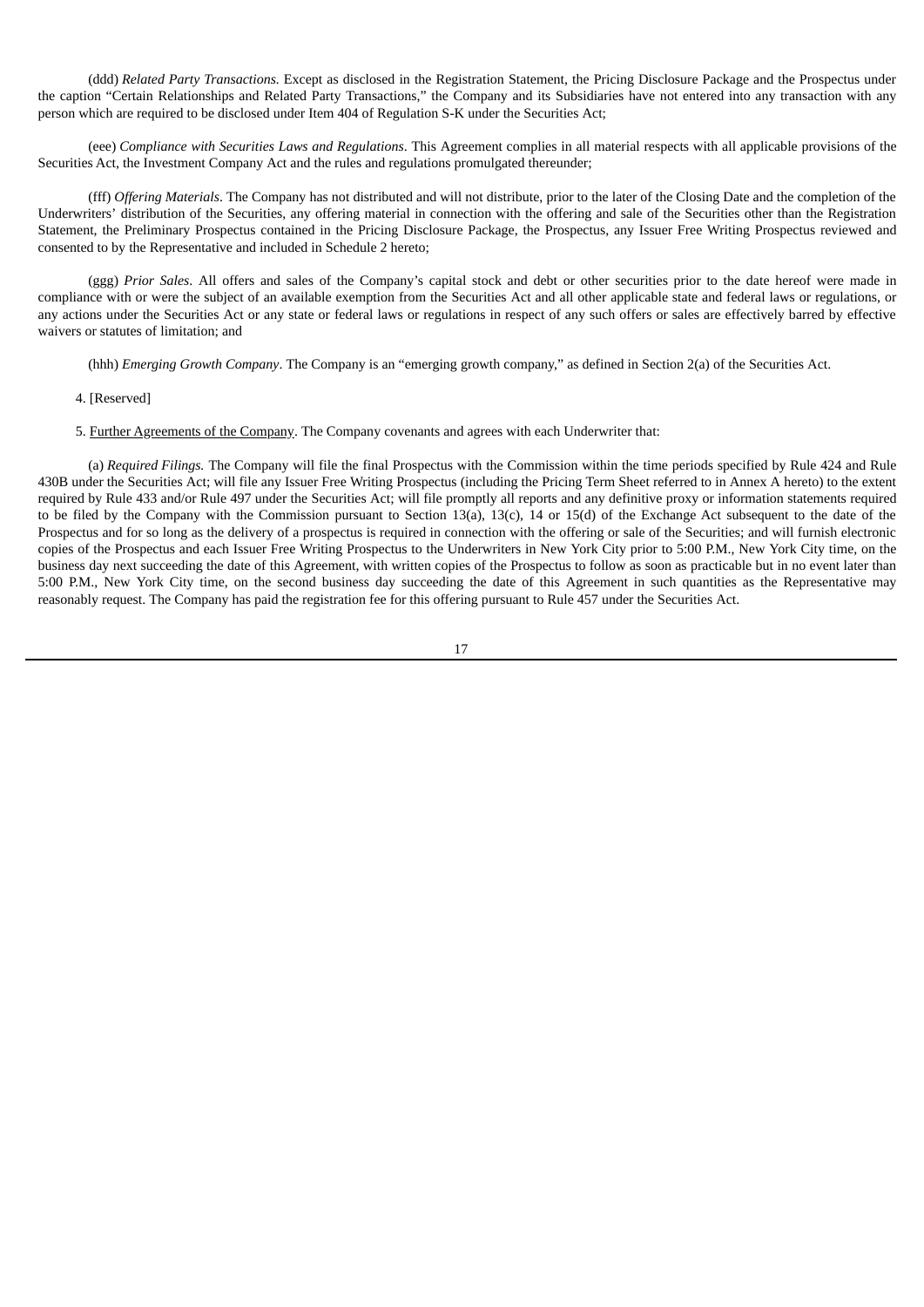(b) *Delivery of Copies.* The Company will deliver, without charge, (i) to the Representative, electronic signed copies of the Registration Statement as originally filed and each amendment thereto, in each case including all exhibits and consents filed therewith; and (ii) to each Underwriter (A) a conformed copy of the Registration Statement as originally filed and each amendment thereto (without exhibits) and (B) during the Prospectus Delivery Period (as defined below), as many copies of the Prospectus as the Representative may reasonably request. As used herein, the term "Prospectus Delivery Period" means such period of time after the first date of the public offering of the Securities as in the opinion of counsel for the Underwriters a prospectus relating to the Securities is required by law to be delivered in connection with sales of the Securities by any Underwriter or dealer.

(c) *Amendments or Supplements.* Before using, authorizing, approving, referring to, or filing any amendment or supplement to the Registration Statement or the Prospectus, the Company will furnish to the Representative and counsel for the Underwriters a copy of the proposed amendment or supplement for review and will not use, authorize, approve, refer to, or file any such proposed amendment or supplement to which the Representative reasonably objects in a timely manner.

(d) *Notice to the Representative.* The Company will advise the Representative promptly, and confirm such advice in writing, (i) when any amendment to the Registration Statement has been filed or becomes effective; (ii) when any supplement to the Prospectus or any amendment to the Prospectus has been filed or distributed; (iii) of any request by the Commission for any amendment to the Registration Statement or any amendment or supplement to the Prospectus or the receipt of any comments from the Commission relating to the Registration Statement or any other request by the Commission for any additional information; (iv) of the issuance by the Commission of any order suspending the effectiveness of the Registration Statement or preventing or suspending the use of any Preliminary Prospectus, the Pricing Disclosure Package, or the Prospectus, or the initiation or threatening of any proceeding for that purpose or pursuant to Section 8A of the Securities Act; (v) of the occurrence of any event or development within the Prospectus Delivery Period as a result of which the Prospectus or the Pricing Disclosure Package, as then amended or supplemented, would include any untrue statement of a material fact or omit to state a material fact necessary in order to make the statements therein, in the light of the circumstances existing when the Prospectus or the Pricing Disclosure Package is delivered to a purchaser, not misleading; (vi) of the receipt by the Company of any notice of objection of the Commission to the use of the Registration Statement or any post-effective amendment thereto pursuant to Rule 401(g)(2) under the Securities Act; and (vii) of the receipt by the Company of any notice with respect to any suspension of the qualification of the Securities for offer and sale in any jurisdiction or the initiation or threatening of any proceeding for such purpose; and the Company will use commercially reasonable efforts to prevent the issuance of any such order suspending the effectiveness of the Registration Statement, preventing or suspending the use of any Preliminary Prospectus, any of the Pricing Disclosure Package or the Prospectus or suspending any such qualification of the Securities and, if any such order is issued, will use commercially reasonable efforts to obtain as soon as possible the withdrawal thereof.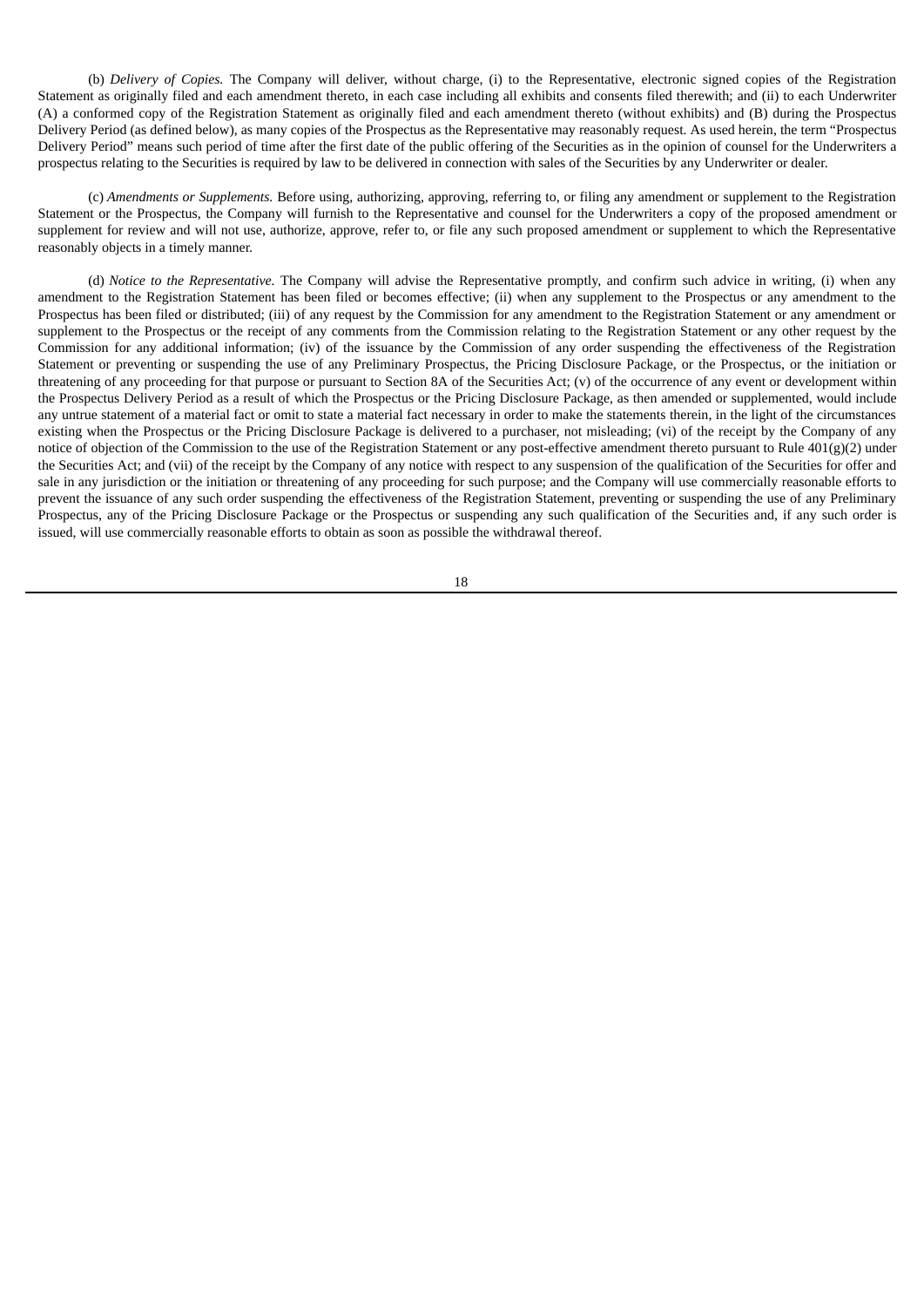(e) *Ongoing Compliance.* (1) If during the Prospectus Delivery Period (i) any event or development shall occur or condition shall exist as a result of which the Prospectus as then amended or supplemented would include any untrue statement of a material fact or omit to state any material fact necessary in order to make the statements therein, in the light of the circumstances existing when the Prospectus is delivered to a purchaser, not misleading or (ii) it is necessary to amend or supplement the Prospectus to comply with law, the Company will immediately notify the Underwriters thereof and forthwith prepare and, subject to paragraph (c) above, file with the Commission and furnish to the Underwriters and to such dealers as the Representative may designate such amendments or supplements to the Prospectus as may be necessary so that the statements in the Prospectus as so amended or supplemented will not, in the light of the circumstances existing when the Prospectus is delivered to a purchaser, be misleading or so that the Prospectus will comply with law and (2) if at any time prior to the Closing Date (i) any event or development shall occur or condition shall exist as a result of which the Pricing Disclosure Package, as then amended or supplemented, would include any untrue statement of a material fact or omit to state any material fact necessary in order to make the statements therein, in the light of the circumstances existing when the Pricing Disclosure Package is delivered to a purchaser, not misleading or (ii) it is necessary to amend or supplement the Pricing Disclosure Package to comply with law, the Company will immediately notify the Underwriters thereof and forthwith prepare and, subject to paragraph (c) above, file with the Commission (to the extent required) and furnish to the Underwriters and to such dealers as the Representative may designate such amendments or supplements to the Pricing Disclosure Package as may be necessary so that the statements in the Pricing Disclosure Package as so amended or supplemented will not, in the light of the circumstances existing when the Pricing Disclosure Package is delivered to a purchaser, be misleading or so that the Pricing Disclosure Package will comply with law.

(f) *Blue Sky Compliance.* The Company will use commercially reasonable efforts, in cooperation with the Representative, to qualify the Securities for offer and sale under the securities or blue sky laws of such jurisdictions as the Representative shall reasonably request and will continue such qualifications in effect so long as required for distribution of the Securities; provided that the Company shall not be required to (i) qualify as a foreign corporation or other entity or as a dealer in securities in any such jurisdiction where it would not otherwise be required to so qualify, (ii) file any general consent to service of process in any such jurisdiction or (iii) subject itself to taxation in any such jurisdiction if it is not otherwise so subject.

(g) *Earning Statement*. The Company will make generally available to its security holders and the Representative as soon as practicable an earning statement that satisfies the provisions of Section 11(a) of the Securities Act and Rule 158 of the Commission promulgated thereunder covering a period of at least twelve months beginning with the first fiscal quarter of the Company occurring after the "effective date" (as defined in Rule 158) of the Registration Statement; *provided that* the Company will be deemed to have complied with such requirement by filing such an earning statement on the Commission's Electronic Data Gathering, Analysis, and Retrieval system (or any successor system) ("EDGAR").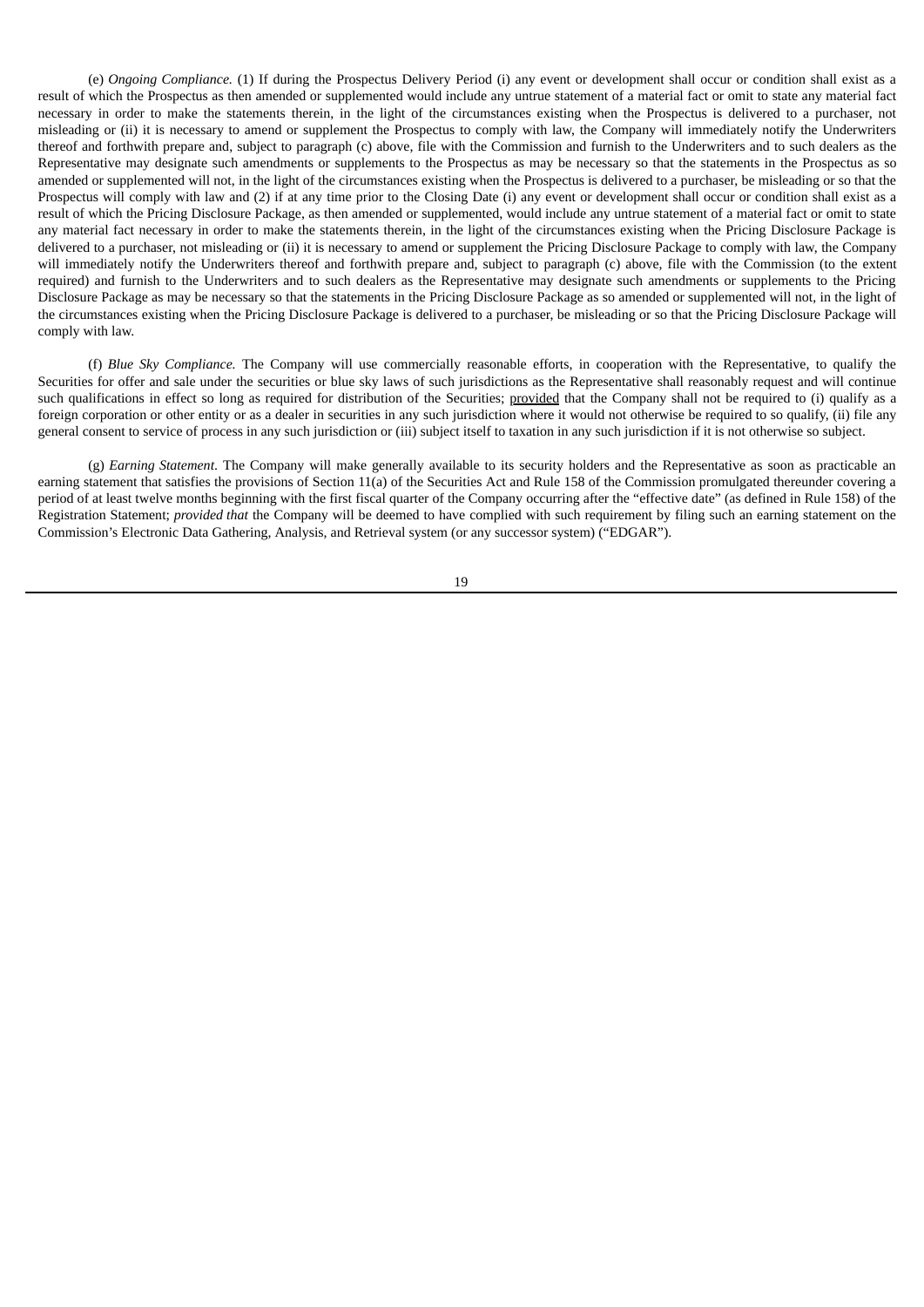(h) *Clear Market.* Through the Closing Date, the Company will not offer, sell, contract to sell, pledge, grant any option to purchase, make any short sale or otherwise transfer or dispose of, directly or indirectly, or file with or confidentially submit to the Commission a registration statement under the Securities Act relating to any securities of the Company that are substantially similar to the Securities, or publicly disclose the intention to make any such offer, sale, pledge, disposition or filing, without the prior written consent of the Representative.

(i) *Use of Proceeds*. The Company will apply the net proceeds from the sale of the Securities in all material respects as described in the Pricing Disclosure Package and the Prospectus under the heading "Use of Proceeds."

(j) *DTC.* The Company will cooperate with the Representative and use its commercially reasonable efforts to permit the offered Securities to be eligible for clearance and settlement through the facilities of DTC.

(k) *No Stabilization or Manipulation.* The Company will not take, directly or indirectly, without giving effect to any activities by the Underwriters, any action designed, or that would reasonably be expected, to cause or result in any stabilization or manipulation of the price of the Securities.

(l) *Reports.* For a period of one year from the date of this Agreement, so long as the Securities are outstanding, the Company will furnish to the Representative, as soon as commercially reasonable after the date they are available, copies of all reports or other communications (financial or other) furnished to holders of the Securities, and copies of any reports and financial statements furnished to or filed with the Commission or any national securities exchange or automatic quotation system; provided the Company will be deemed to have furnished such reports and financial statements to the Representative to the extent they are filed on EDGAR.

(m) *Business Development Company*. The Company, during a period of twelve months from the date of the Prospectus, will use commercially reasonable efforts to maintain its status as a business development company under the Investment Company Act; provided, however, that the Company may change the nature of its business so as to cease to be, or withdraw its election to be treated as, a business development company with the approval of its Board of Directors and a vote of stockholders as required by Section 58 of the Investment Company Act.

(n) *Regulated Investment Company.* During the twelve-month period following the Closing Date, the Company will use commercially reasonable efforts to conform with the applicable requirements to be treated as a regulated investment company under Subchapter M of the Code for each taxable year during which it is a business development company under the Investment Company Act.

(o) *Annual Compliance Reviews.* The Company will retain qualified accountants and qualified tax experts to (i) test procedures and conduct annual compliance reviews designed to determine compliance with the regulated investment company provisions of the Code and (ii) otherwise assist the Company in monitoring appropriate accounting systems and procedures designed to determine compliance with the regulated investment company provisions of the Code.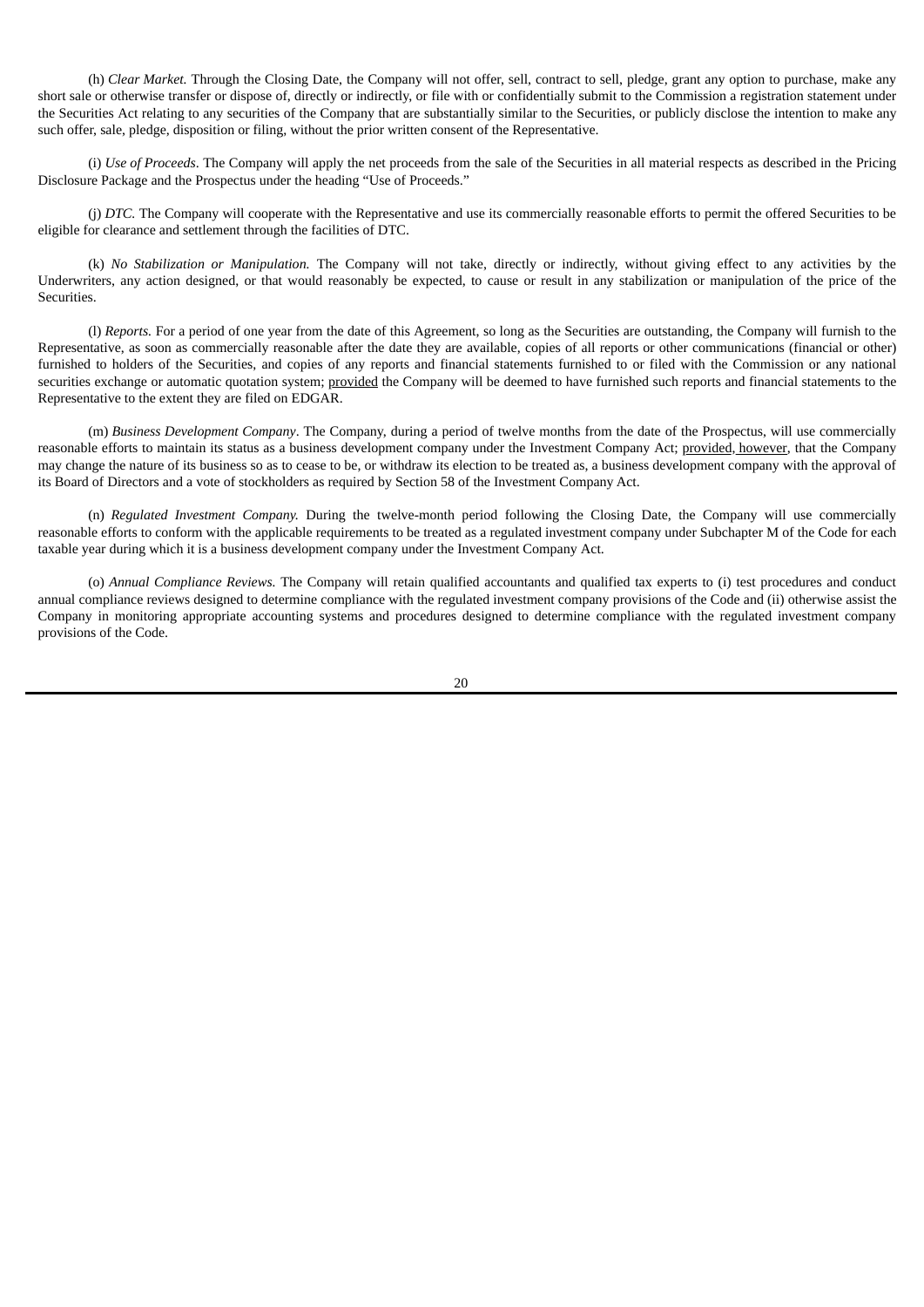(p) *Accounting Controls.* The Company has established and will maintain a system of internal accounting controls sufficient to provide reasonable assurances that (A) transactions are executed in accordance with management's authorization; (B) transactions are recorded as necessary to permit preparation of financial statements in conformity with GAAP, and to maintain accountability for assets; (C) access to the Company's consolidated assets is permitted only in accordance with management's authorization; (D) the recorded accountability for assets is compared with the existing assets at reasonable intervals and appropriate action is taken with respect to any differences; (E) material information relating to the Company and the assets managed by the Company is promptly made known to the officers responsible for establishing and maintaining the system of internal accounting controls; and (F) any significant deficiencies or weaknesses in the design or operation of internal accounting controls that could adversely affect the Company's ability to record, process, summarize, and report financial data, and any fraud, whether or not material, that involves management or other employees who have a significant role in internal controls, are adequately and promptly disclosed to the Company's independent auditors and the audit committee of the Company's Board of Directors.

(q) *Issuer Free Writing Prospectus*. The Company represents and agrees that, without the prior consent of the Representative (i) it will not distribute any offering material other than the Registration Statement, the Pricing Disclosure Package, the Prospectus or the information set forth on Schedule 2 hereto, and (ii) it has not made and will not make any offer relating to the Securities that would constitute a "free writing prospectus" as defined in Rule 405 under the Securities Act (other than for the information set forth on Schedule 2 hereto), and which the parties agree, for the purposes of this Agreement, includes (x) any "advertisement" as defined in Rule 482 under the Securities Act and (y) any sales literature, materials or information provided to investors by, or with the approval of, the Company in connection with the marketing of the offering of the Securities, including any in-person road show or investor presentations (including slides and scripts relating thereto) made to investors by or on behalf of the Company.

6. Certain Agreements of the Underwriters. Each Underwriter hereby represents, warrants and agrees that:

(a) Without the prior written consent of the Company, it has not used, authorized use of, referred to or participated in the planning for the use of, and will not use, authorize the use of, refer to or participate in the planning for the use of, any written information concerning the offering of the Securities other than materials contained in the Pricing Disclosure Package, the Prospectus, or any other offering materials prepared by or with the prior written consent of the Company.

(b) It is not subject to any pending proceeding under Section 8A of the Securities Act with respect to the offering contemplated by this Agreement (and will promptly notify the Company if any such proceeding against it is initiated during the Prospectus Delivery Period).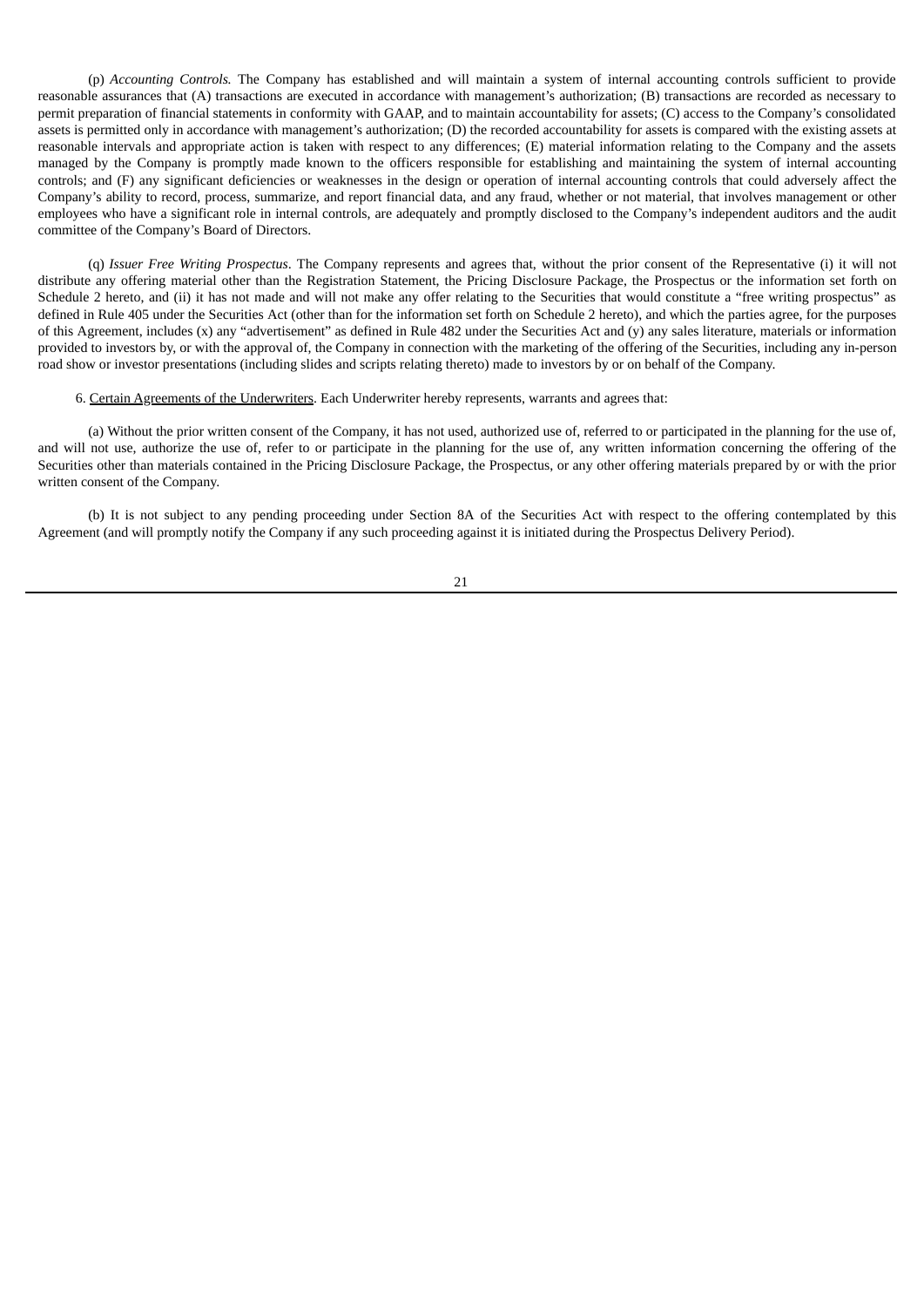7. Conditions of Underwriters' Obligations. The obligation of each Underwriter to purchase the Securities on the Closing Date as provided herein is subject to the performance by the Company of its covenants and other obligations hereunder and to the following additional conditions:

(a) *Registration Compliance; No Stop Order.* No order suspending the effectiveness of the Registration Statement or any post-effective amendment thereto shall be in effect, and no proceeding for such purpose, pursuant to Rule  $401(g)(2)$  or pursuant to Section 8A under the Securities Act shall be pending before or threatened by the Commission; the Prospectus and each Issuer Free Writing Prospectus shall have been timely filed with the Commission under the Securities Act (in the case of an Issuer Free Writing Prospectus, to the extent required by Rule 433 and/or Rule 497 under the Securities Act) and in accordance with Section 5(a) hereof; and all requests by the Commission for additional information shall have been complied with to the reasonable satisfaction of the Representative.

(b) *Representations and Warranties.* The representations and warranties of the Company contained herein shall be true and correct on the date hereof and on and as of the Closing Date; and the statements of the Company and its officers made in any certificates delivered pursuant to this Agreement shall be true and correct on and as of the Closing Date.

(c) *No Material Adverse Change.* No event or condition of a type described in Section 3(h) hereof shall have occurred or shall exist, which event or condition is not described in the Pricing Disclosure Package (excluding any amendment or supplement thereto) and the Prospectus (excluding any amendment or supplement thereto) and the effect of which in the judgment of the Representative makes it impracticable or inadvisable to proceed with the offering, sale, or delivery of the Securities on the Closing Date, on the terms and in the manner contemplated by this Agreement, the Pricing Disclosure Package and the Prospectus.

(d) *Company's Officers' Certificate.* The Representative shall have received on and as of the Closing Date a certificate, which shall be delivered on behalf of the Company and not the signatories in their individual capacity, of the chief financial officer or chief accounting officer of the Company and one additional senior executive officer of the Company who is reasonably satisfactory to the Representative (i) confirming that such officers have carefully reviewed the Registration Statement, the Pricing Disclosure Package and the Prospectus, (ii) confirming that, to the knowledge of such officers, the representations and warranties of the Company in this Agreement are true and correct and that the Company has complied with all agreements and satisfied all conditions on its part to be performed or satisfied hereunder at or prior to the Closing Date, and (iii) with respect to the Company and its Subsidiaries, to the effect set forth in paragraph (c) above.

(e) [Reserved]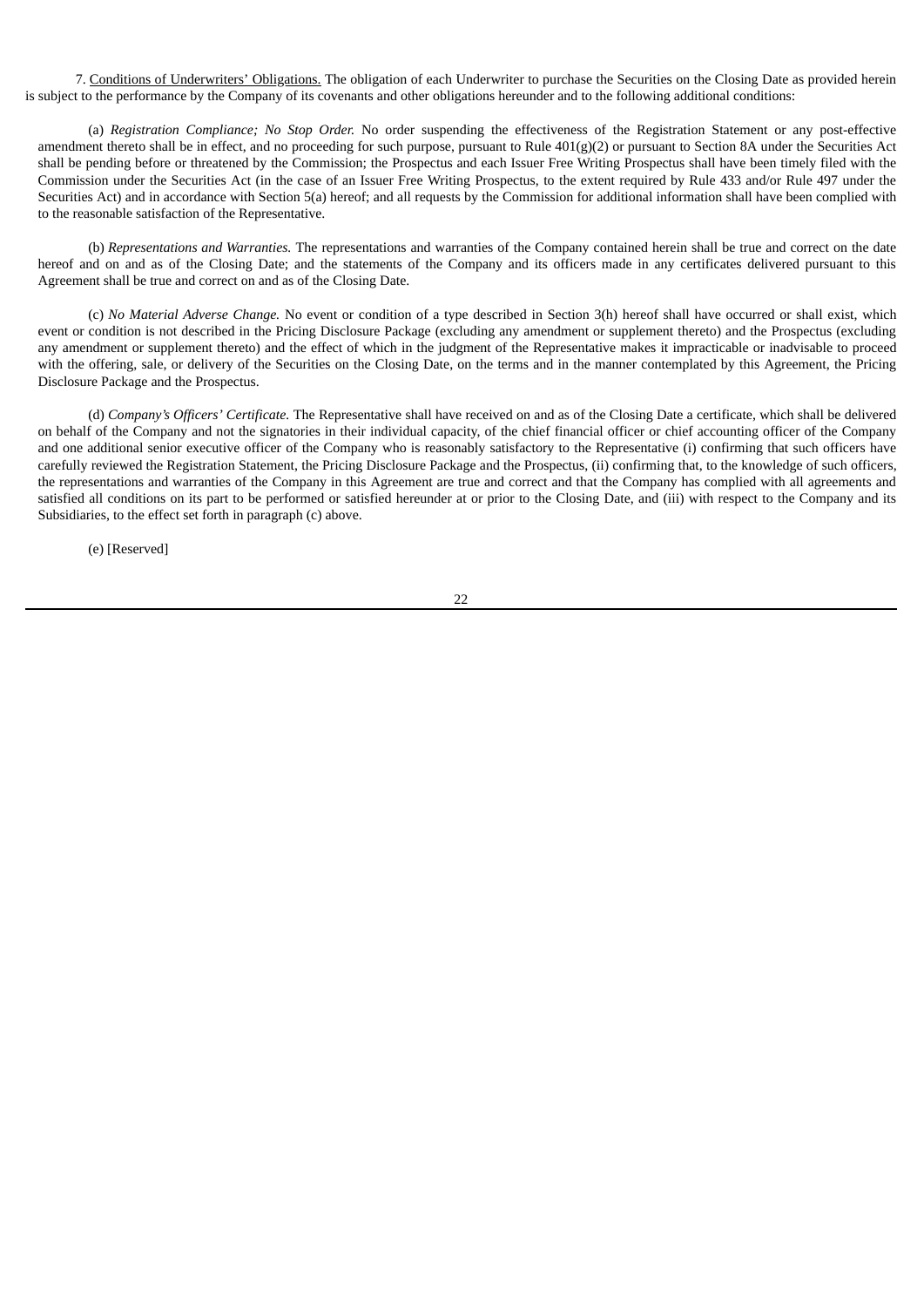(f) *Comfort Letters.* On the date of this Agreement and on the Closing Date, Ernst & Young LLP shall have furnished to the Representative, at the request of the Company, letters, dated the respective dates of delivery thereof and addressed to the Underwriters, in form and substance reasonably satisfactory to the Representative, containing statements and information of the type customarily included in accountants' "comfort letters" to underwriters with respect to the financial statements and certain financial information included or incorporated by reference in the Registration Statement, the Pricing Disclosure Package and the Prospectus; provided, that the letter delivered on the Closing Date shall use a "cut-off" date no more than three business days prior to the Closing Date.

(g) *Opinion and 10b-5 Statement of Counsel for the Company.* Eversheds Sutherland (US) LLP, counsel for the Company, shall have furnished to the Representative, at the request of the Company, their written opinions and 10b-5 letter, dated the Closing Date and addressed to the Underwriters, in form and substance reasonably satisfactory to the Representative.

(h) *Opinion and 10b-5 Statement of Counsel for the Underwriters.* Ropes & Gray LLP, counsel for the Underwriters, shall have furnished to the Representative, their written opinions and 10b-5 letter, dated the Closing Date and addressed to the Underwriters, in form and substance reasonably satisfactory to the Representative.

(i) *No Legal Impediment to Issuance.* No action shall have been taken and no statute, rule, regulation, or order shall have been enacted, adopted, or issued by any federal, state, or foreign governmental or regulatory authority that would, as of the Closing Date, prevent the issuance and sale of the Securities; and no injunction or order of any federal, state, or foreign court shall have been issued that would, as of the Closing Date, prevent the issuance and sale of the Securities.

(j) *Good Standing*. The Representative shall have received on and as of the Closing Date reasonably satisfactory evidence of the good standing of the Company and its Subsidiaries in their respective jurisdictions of organization and their good standing as foreign entities in such other jurisdictions as the Representative may reasonably request, in each case in writing or any standard form of telecommunication from the appropriate governmental authorities of such jurisdictions.

(k) *Fourth Supplemental Indenture and Securities*. On or prior to the Closing Date, the Company and the Trustee shall have executed and delivered the Fourth Supplemental Indenture and the Securities.

(l) *No Downgrade*. Subsequent to the earlier of (A) the Applicable Time and (B) the execution and delivery of this Agreement, if there are any debt securities or preferred stock of, or guaranteed, by, the Company that are rated by a "nationally recognized statistical rating organization," as such term is defined in Section 3(a)(62) of the Exchange Act, (i) no downgrading shall have occurred in the rating accorded any such debt securities or preferred stock and (ii) no such organization shall have publicly announced that it has under surveillance or review, or has changed its outlook with respect to, its rating of any such debt securities or preferred stock (other than an announcement with positive implications of a possible upgrading).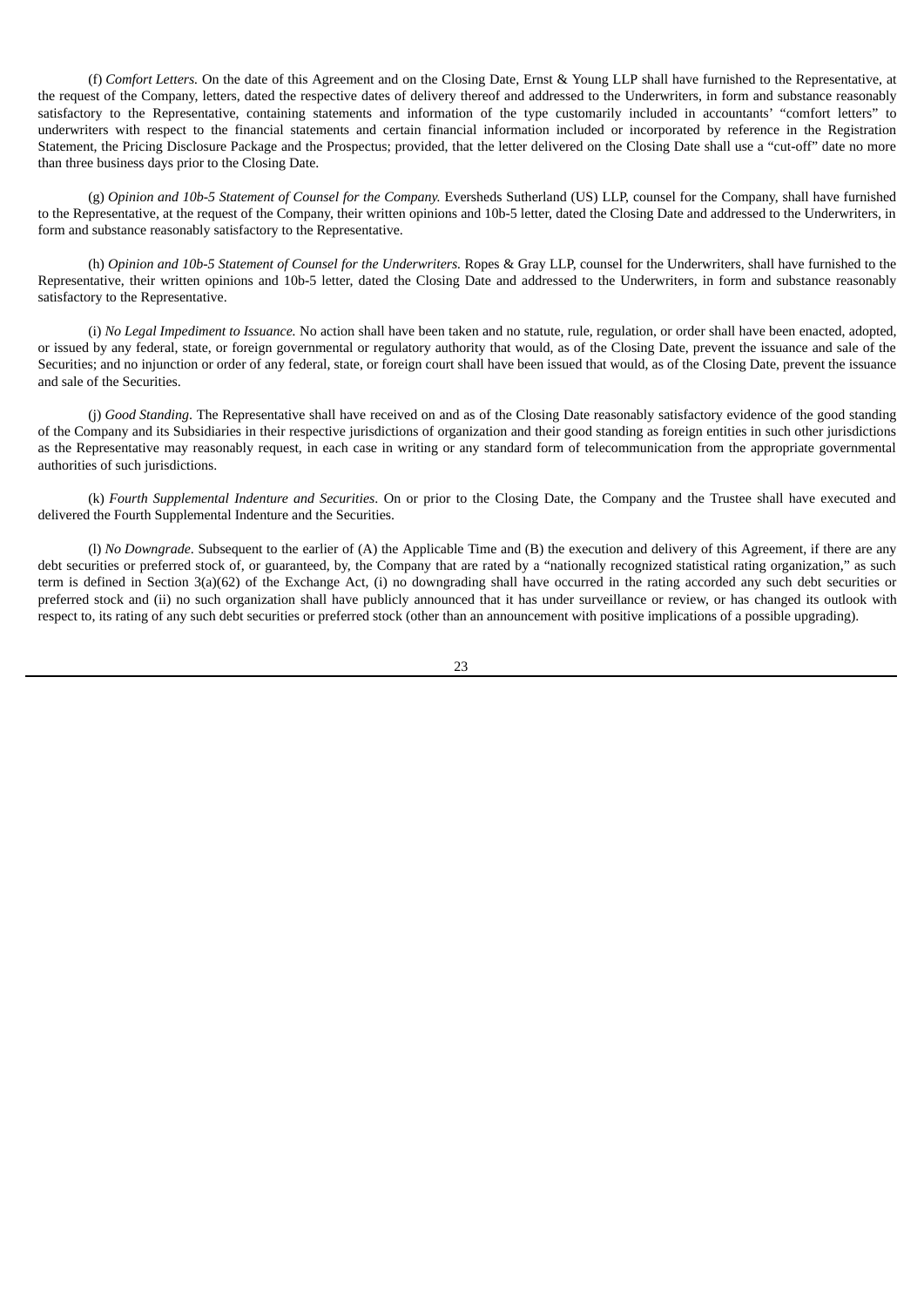(m) *Additional Documents.* On or prior to the Closing Date, the Company shall have furnished to the Representative such further certificates and documents as the Representative may reasonably request.

All opinions, letters, certificates, and evidence mentioned above or elsewhere in this Agreement shall be deemed to be in compliance with the provisions hereof only if they are in form and substance reasonably satisfactory to counsel for the Underwriters.

## 8. Indemnification and Contribution.

(a) *Indemnification of the Underwriters.* The Company agrees to indemnify and hold harmless each Underwriter, its affiliates, directors and officers and each person, if any, who controls such Underwriter within the meaning of Section 15 of the Securities Act or Section 20 of the Exchange Act, from and against any and all losses, claims, damages, and liabilities (including, without limitation, reasonable and documented legal fees and other reasonable and documented expenses incurred in connection with any suit, action, or proceeding or any claim asserted, as such fees and expenses are incurred), joint or several, that arise out of, or are based upon, (i) any untrue statement or alleged untrue statement of a material fact contained in the Registration Statement or caused by any omission or alleged omission to state therein a material fact required to be stated therein or necessary in order to make the statements therein not misleading, or (ii) any untrue statement or alleged untrue statement of a material fact contained in the Prospectus (or any amendment or supplement thereto), any Issuer Free Writing Prospectus, any road show as defined in Rule 433(h) under the Securities Act (a "road show"), or the Pricing Disclosure Package (including any Pricing Disclosure Package that has subsequently been amended), or caused by any omission or alleged omission to state therein a material fact necessary in order to make the statements therein, in the light of the circumstances under which they were made, not misleading, in each case except insofar as such losses, claims, damages, or liabilities arise out of, or are based upon, any untrue statement or omission or alleged untrue statement or omission made in reliance upon and in conformity with any information relating to any Underwriter furnished to the Company in writing by such Underwriter through the Representative expressly for use therein, it being understood and agreed that the only such information furnished by any Underwriter consists of the information described as such in subsection (b) below.

(b) *Indemnification of the Company.* Each Underwriter agrees, severally and not jointly, to indemnify and hold harmless the Company, its directors, its officers who signed the Registration Statement and each person, if any, who controls the Company within the meaning of Section 15 of the Securities Act or Section 20 of the Exchange Act to the same extent as the indemnity set forth in paragraph (a) above, but only with respect to any losses, claims, damages, or liabilities that arise out of, or are based upon, any untrue statement or omission or alleged untrue statement or omission made in reliance upon and in conformity with any information relating to such Underwriter furnished to the Company in writing by such Underwriter through the Representative expressly for use in the Registration Statement, the Prospectus (or any amendment or supplement thereto), any Issuer Free Writing Prospectus, any road show, or any Pricing Disclosure Package (including any Pricing Disclosure Package that has subsequently been amended), it being understood and agreed upon that the only such information furnished by any Underwriter consists of the following information in the Prospectus furnished on behalf of each Underwriter: the marketing names of the Underwriters set forth on such cover page, and under the caption "Underwriting," the legal names of the Underwriters, the concession amount appearing in the fifth paragraph and the information regarding stabilizing transactions contained in the eleventh, twelfth and thirteenth paragraphs.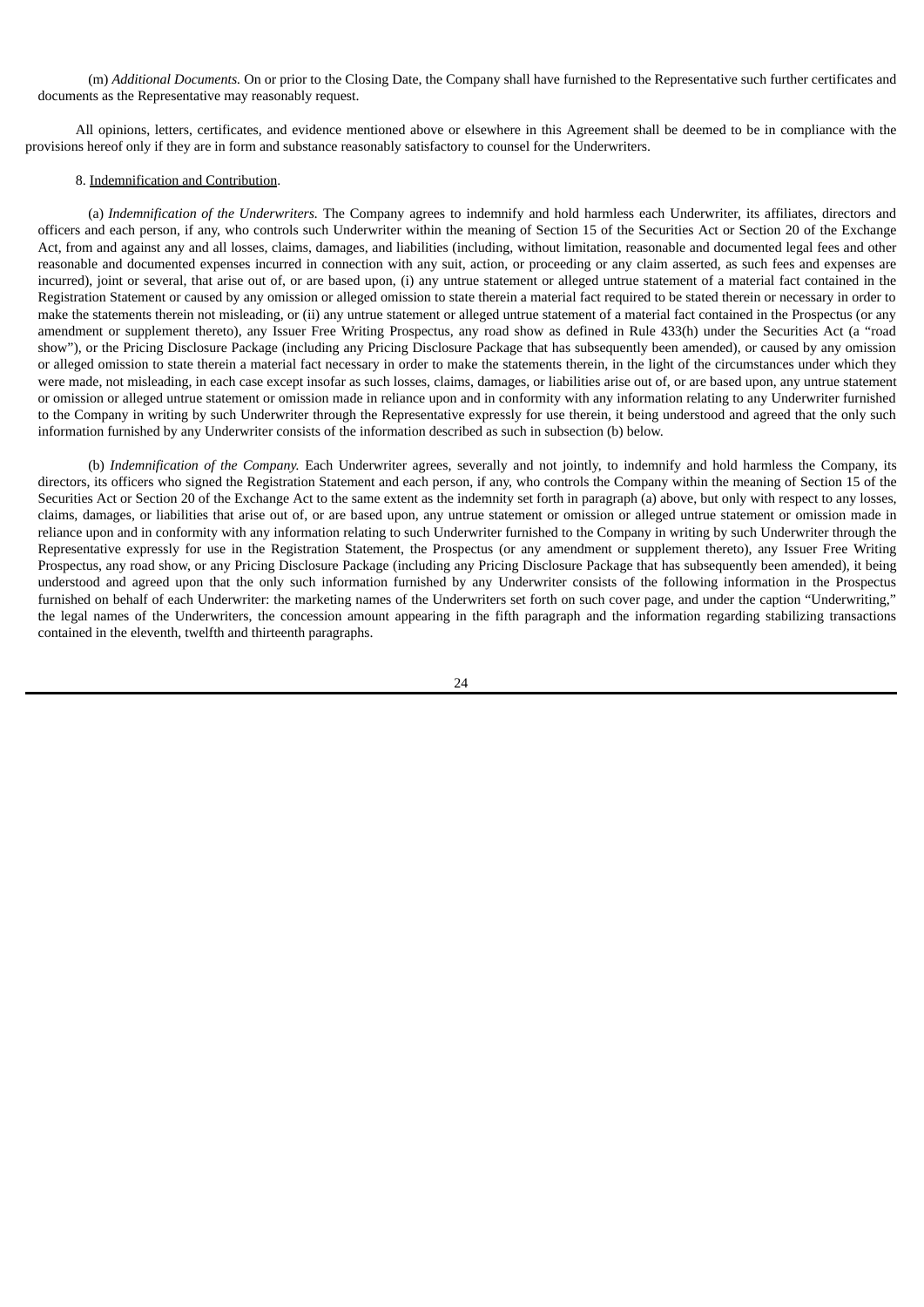(c) *Notice and Procedures.* If any suit, action, proceeding (including any governmental or regulatory investigation), claim or demand shall be brought or asserted against any person in respect of which indemnification may be sought pursuant to either paragraph (a) or (b) above, such person (the "Indemnified Person") shall promptly notify the person against whom such indemnification may be sought (the "Indemnifying Person") in writing; provided that the failure to notify the Indemnifying Person shall not relieve it from any liability that it may have under paragraph (a) or (b) above except to the extent that it has been materially prejudiced (including through the forfeiture of substantive rights or defenses) by such failure; and provided, further, that the failure to notify the Indemnifying Person shall not relieve it from any liability that it may have to an Indemnified Person otherwise than under paragraph (a) or (b) above. If any such proceeding shall be brought or asserted against an Indemnified Person and it shall have notified the Indemnifying Person thereof, the Indemnifying Person shall retain counsel reasonably satisfactory to the Indemnified Person (who shall not, without the consent of the Indemnified Person, be counsel to the Indemnifying Person) to represent the Indemnified Person in such proceeding and shall pay the reasonable and documented fees and expenses of such counsel related to such proceeding, as incurred. In any such proceeding, any Indemnified Person shall have the right to retain its own counsel, but the fees and expenses of such counsel shall be at the expense of such Indemnified Person, unless (i) the Indemnifying Person and the Indemnified Person shall have mutually agreed to the contrary; (ii) the Indemnifying Person has failed within a reasonable time to retain counsel reasonably satisfactory to the Indemnified Person; (iii) the Indemnified Person shall have reasonably concluded that there may be legal defenses available to it that are different from or in addition to those available to the Indemnifying Person; or (iv) the named parties in any such proceeding (including any impleaded parties) include both the Indemnifying Person and the Indemnified Person and representation of both parties by the same counsel would be inappropriate due to actual or potential differing interest between them. It is understood and agreed that the Indemnifying Person shall not, in connection with any proceeding or related proceedings in the same jurisdiction, be liable for the reasonable and documented fees and expenses of more than one separate firm (in addition to any local counsel) for all Indemnified Persons, and that all such reasonable and documented fees and expenses shall be paid or reimbursed as they are incurred. Any such separate firm for any Underwriter, its affiliates, directors and officers and any control persons of such Underwriter shall be designated in writing by the Representative, and any such separate firm for the Company, its directors, its officers who signed the Registration Statement and any control persons of the Company shall be designated in writing by the Company. The Indemnifying Person shall not be liable for any settlement of any proceeding effected without its written consent, but if settled with such consent or if there be a final judgment for the plaintiff, the Indemnifying Person agrees to indemnify each Indemnified Person from and against any loss or liability by reason of such settlement or judgment. Notwithstanding the foregoing sentence, if at any time an Indemnified Person shall have requested that an Indemnifying Person reimburse the Indemnified Person for reasonable and documented fees and expenses of counsel as contemplated by this paragraph, the Indemnifying Person shall be liable for any settlement of any proceeding effected without its written consent if (i) such settlement is entered into more than 30 days after receipt by the Indemnifying Person of such request and, (ii) the Indemnifying Person shall not have reimbursed the Indemnified Person in accordance with such request prior to the date of such settlement. No Indemnifying Person shall, without the written consent of the Indemnified Person, effect any settlement of any pending or threatened proceeding in respect of which any Indemnified Person is or could have been a party and indemnification could have been sought hereunder by such Indemnified Person, unless such settlement (x) includes an unconditional release of such Indemnified Person, in form and substance reasonably satisfactory to such Indemnified Person, from all liability on claims that are the subject matter of such proceeding and (y) does not include any statement as to or any admission of fault, culpability or a failure to act by or on behalf of any Indemnified Person.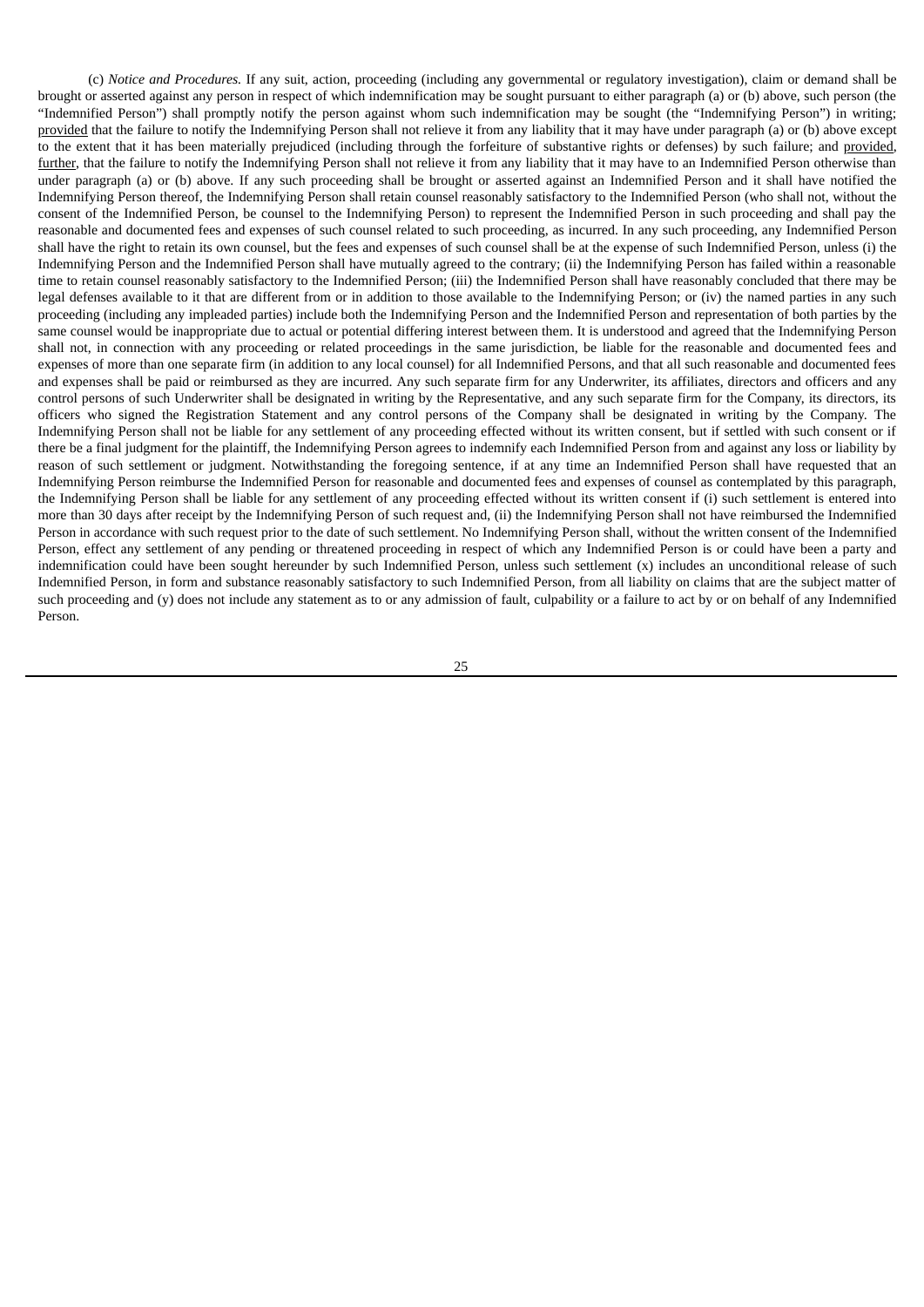(d) *Contribution.* If the indemnification provided for in paragraphs (a) and (b) above is unavailable to an Indemnified Person or insufficient in respect of any losses, claims, damages, or liabilities referred to therein, then each Indemnifying Person under such paragraph, in lieu of indemnifying such Indemnified Person thereunder, shall contribute to the amount paid or payable by such Indemnified Person as a result of such losses, claims, damages, or liabilities (i) in such proportion as is appropriate to reflect the relative benefits received by the Company, on the one hand, and the Underwriters on the other, from the offering of the Securities or (ii) if the allocation provided by clause (i) is not permitted by applicable law, in such proportion as is appropriate to reflect not only the relative benefits referred to in clause (i) but also the relative fault of the Company, on the one hand, and the Underwriters on the other, in connection with the statements or omissions that resulted in such losses, claims, damages, or liabilities, as well as any other relevant equitable considerations. The relative benefits received by the Company, on the one hand, and the Underwriters, on the other, shall be deemed to be in the same respective proportions as the net proceeds (before deducting expenses) received by the Company from the sale of the Securities and the total underwriting discounts and commissions received by the Underwriters in connection therewith, in each case as set forth in the table on the cover of the Prospectus, bear to the aggregate offering price of the Securities. The relative fault of the Company, on the one hand, and the Underwriters, on the other, shall be determined by reference to, among other things, whether the untrue or alleged untrue statement of a material fact or the omission or alleged omission to state a material fact relates to information supplied by the Company or by the Underwriters and the parties' relative intent, knowledge, access to information and opportunity to correct or prevent such statement or omission. Notwithstanding any other provision in this Section 8, no party shall be entitled to indemnification or contribution under this Agreement in violation of Section 17(j) of the Investment Company Act.

(e) *Limitation on Liability.* The Company and the Underwriters agree that it would not be just and equitable if contribution pursuant to paragraph (d) above were determined by pro rata allocation (even if the Underwriters were treated as one entity for such purpose) or by any other method of allocation that does not take account of the equitable considerations referred to in paragraph (d) above. The amount paid or payable by an Indemnified Person as a result of the losses, claims, damages and liabilities referred to in paragraph (d) above shall be deemed to include, subject to the limitations set forth above, any reasonable and documented legal or other expenses incurred by such Indemnified Person in connection with any such action or claim. Notwithstanding the provisions of paragraphs (d) and (e) of this Section 8, in no event shall an Underwriter be required to contribute any amount in excess of the amount by which the total underwriting discounts and commissions received by such Underwriter with respect to the offering of the Securities exceeds the amount of any damages that such Underwriter has otherwise been required to pay by reason of such untrue or alleged untrue statement or omission or alleged omission. No person guilty of fraudulent misrepresentation (within the meaning of Section 11(f) of the Securities Act) shall be entitled to contribution from any person who was not guilty of such fraudulent misrepresentation. The Underwriters' obligations to contribute pursuant to paragraphs (d) and (e) of this Section 8 are several in proportion to their respective purchase obligations hereunder and not joint.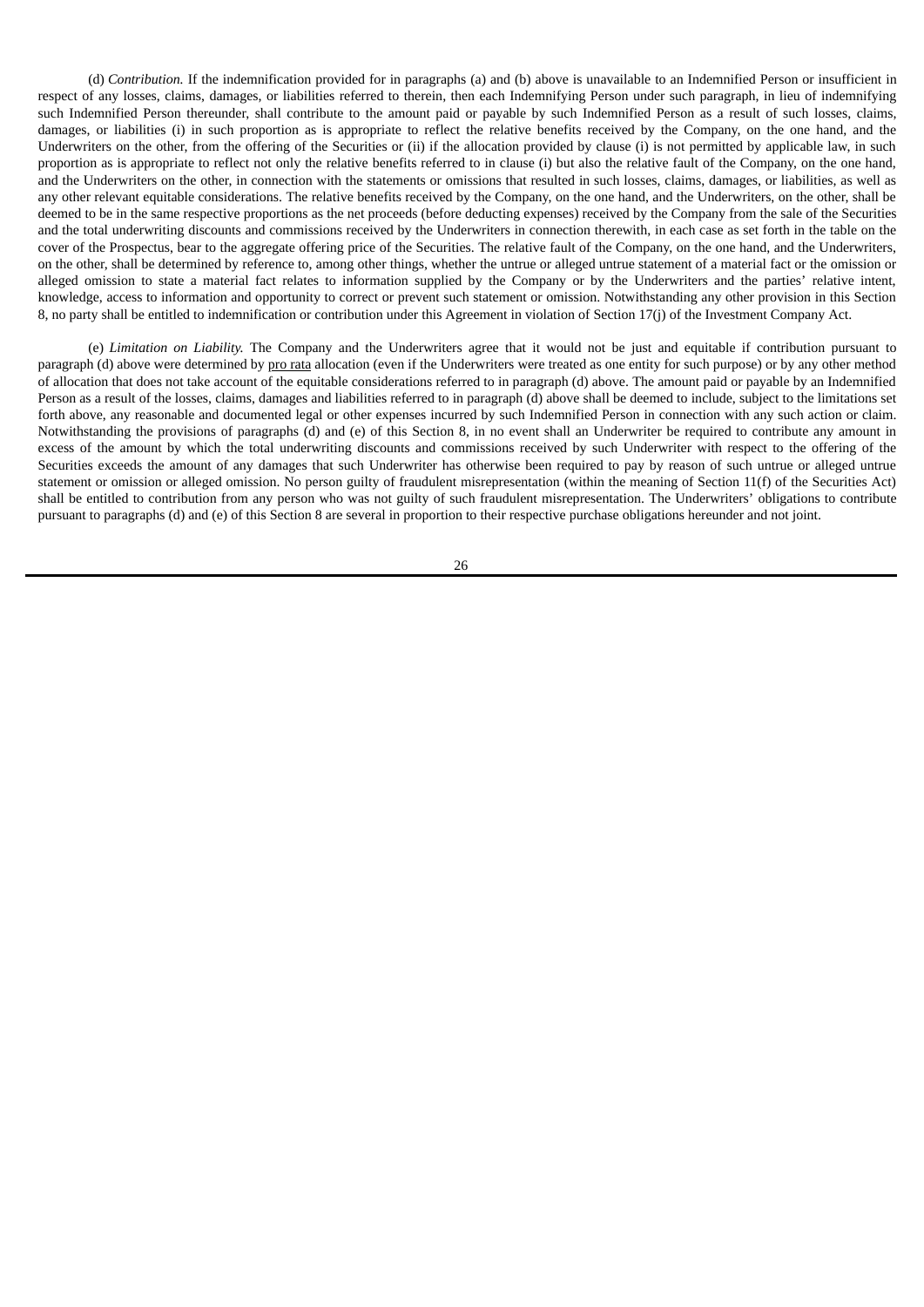(f) *Non-Exclusive Remedies.* The remedies provided for in this Section 8 paragraphs (a) through (e) are not exclusive and shall not limit any rights or remedies which may otherwise be available to any Indemnified Person at law or in equity.

9. Effectiveness of Agreement. This Agreement shall become effective upon the execution and delivery hereof by the parties hereto.

10. Termination. This Agreement may be terminated in the absolute discretion of the Representative, by notice to the Company, if after the execution and delivery of this Agreement and prior to the Closing Date (i) trading generally shall have been suspended or materially limited on or by either of the New York Stock Exchange or the Nasdaq Stock Market; (ii) trading of any securities issued or guaranteed by the Company shall have been suspended on any exchange or in any over-the-counter market; (iii) a general moratorium on commercial banking activities shall have been declared by U.S. federal or New York State authorities; or (iv) there shall have occurred any outbreak or escalation of hostilities or any change in financial markets or any calamity or crisis, either within or outside the United States, that, in the judgment of the Representative, is material and adverse and makes it impracticable or inadvisable to proceed with the offering, sale or delivery of the Securities on the Closing Date on the terms and in the manner contemplated by this Agreement, the Pricing Disclosure Package and the Prospectus.

## 11. Defaulting Underwriter.

(a) If, on the Closing Date, any Underwriter defaults on its obligation to purchase the Securities that it has agreed to purchase hereunder on such date, the non-defaulting Underwriters may in their discretion arrange for the purchase of such Securities by other persons satisfactory to the Company on the terms contained in this Agreement. If, within 24 hours after any such default by any Underwriter, the non-defaulting Underwriters do not arrange for the purchase of such Securities, then the Company shall be entitled to a further period of 24 hours within which to procure other persons reasonably satisfactory to the non-defaulting Underwriters to purchase such Securities on such terms. If other persons become obligated or agree to purchase the Securities of a defaulting Underwriter, either the non-defaulting Underwriters or the Company may postpone the Closing Date for up to five full business days in order to effect any changes that in the opinion of counsel for the Company or counsel for the Underwriters may be necessary in the Registration Statement and the Prospectus or in any other document or arrangement, and the Company agrees to promptly prepare any amendment or supplement to the Registration Statement and the Prospectus that effects any such changes. As used in this Agreement, the term "Underwriter" includes, for all purposes of this Agreement unless the context otherwise requires, any person not listed in Schedule 1 hereto that, pursuant to this Section 11, purchases Securities that a defaulting Underwriter agreed but failed to purchase.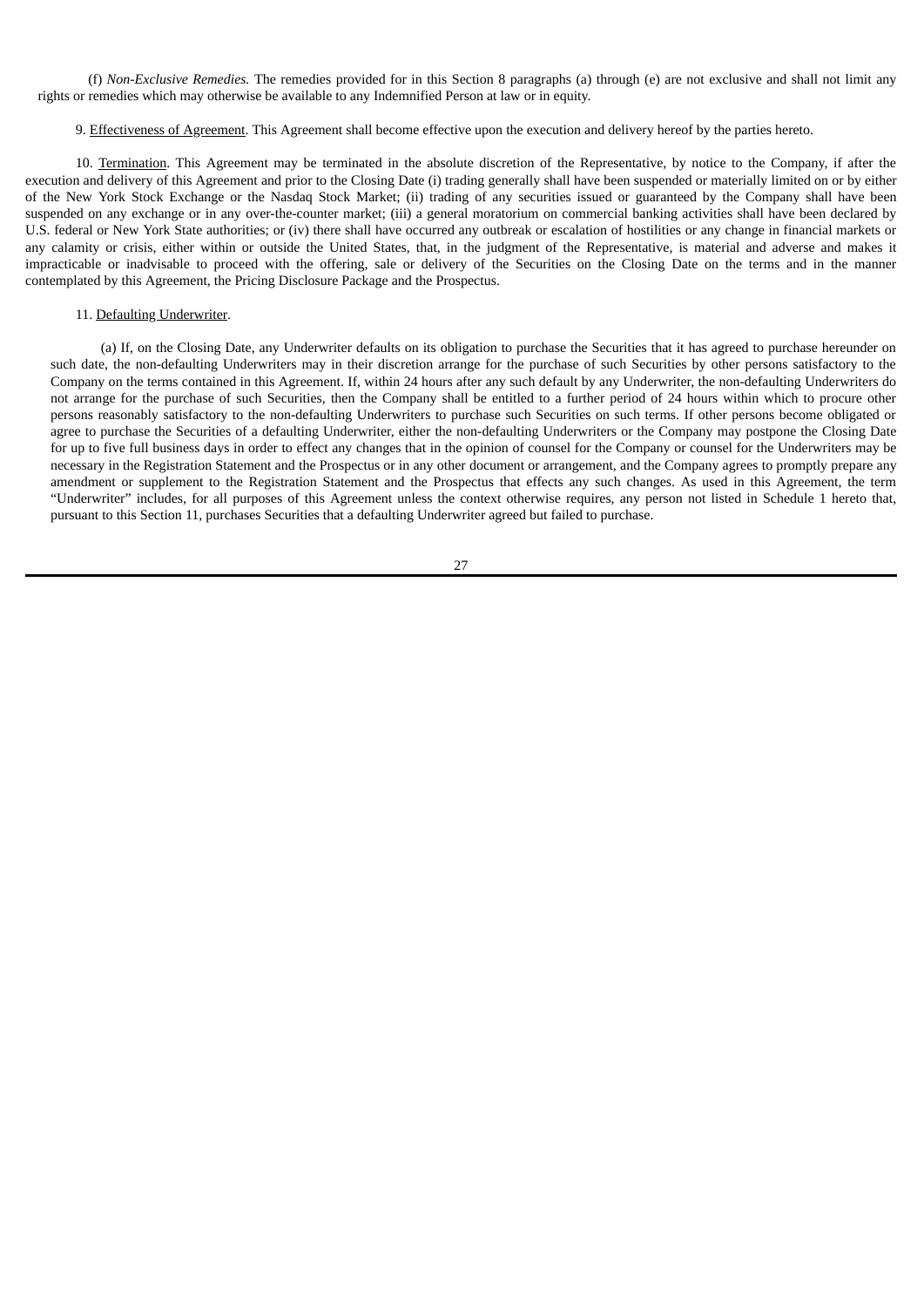(b) If, after giving effect to any arrangements for the purchase of the Securities of a defaulting Underwriter or Underwriters by the nondefaulting Underwriters and the Company as provided in paragraph (a) above, the aggregate principal amount of Securities that remain unpurchased on the Closing Date does not exceed one-eleventh of the aggregate principal amount of Securities to be purchased on such date, then the Company shall have the right to require each non-defaulting Underwriter to purchase the principal amount of Securities that such Underwriter agreed to purchase hereunder on such date plus such Underwriter's pro rata share (based on the principal amount of Securities that such Underwriter agreed to purchase on such date) of the Securities of such defaulting Underwriter or Underwriters for which such arrangements have not been made.

(c) If, after giving effect to any arrangements for the purchase of the Securities of a defaulting Underwriter or Underwriters by the nondefaulting Underwriters and the Company as provided in paragraph (a) above, the aggregate principal amount of Securities that remain unpurchased on the Closing Date exceeds one-eleventh of the aggregate principal amount of Securities to be purchased on such date, or if the Company shall not exercise the right described in paragraph (b) above, then this Agreement shall terminate without liability on the part of the non-defaulting Underwriters. Any termination of this Agreement pursuant to this Section 11 shall be without liability on the part of the Company, except that the Company will continue to be liable for the payment of expenses as set forth in Section 12 hereof and except that the provisions of Section 8 hereof shall not terminate and shall remain in effect.

(d) Nothing contained herein shall relieve a defaulting Underwriter of any liability it may have to the Company or any non-defaulting Underwriter for damages caused by its default.

#### 12. Payment of Expenses*.*

(a) Whether or not the transactions contemplated by this Agreement are consummated or this Agreement is terminated, the Company will pay or cause to be paid all costs and expenses incident to the performance of its obligations hereunder, including without limitation, (i) the costs incident to the authorization, issuance, sale, preparation and delivery of the Securities and any stamp, issuance, transfer or other similar taxes payable in that connection; (ii) the costs incident to the preparation, printing and filing under the Securities Act of the Registration Statement, the Preliminary Prospectus, any Pricing Disclosure Package and the Prospectus (including all exhibits, amendments and supplements thereto) and the distribution thereof; (iii) the fees and expenses of the Company's counsel and independent accountants; (iv) the reasonable and documented fees and expenses incurred in connection with the registration or qualification of the Securities under the state or foreign securities or blue sky laws of such jurisdictions as the Representative may designate with the prior approval of the Company (such approval not to be unreasonably withheld, conditioned or delayed) (including the related reasonable and documented fees and expenses of counsel for the Underwriters); (v) all filing fees and the reasonable fees and expenses incurred in connection with any filing with, and clearance of the offering by, FINRA (such fees and expenses pursuant to this clause (v) and clause (iv), in the aggregate, shall not exceed \$10,000); (vi) all expenses incurred by the Company in connection with any "road show" presentation to potential investors; and (vii) the fees and expenses of the Trustee with respect to the Securities. It is, however, understood that except as provided in this Section 12 or in Section 8 of this Agreement, the Underwriters shall pay all of their own costs and expenses, including, without limitation, the fees and disbursements of their counsel, any advertising expenses connected with any offers they make and all travel, lodging and other expenses of the Underwriters incurred by them in connection with any road show.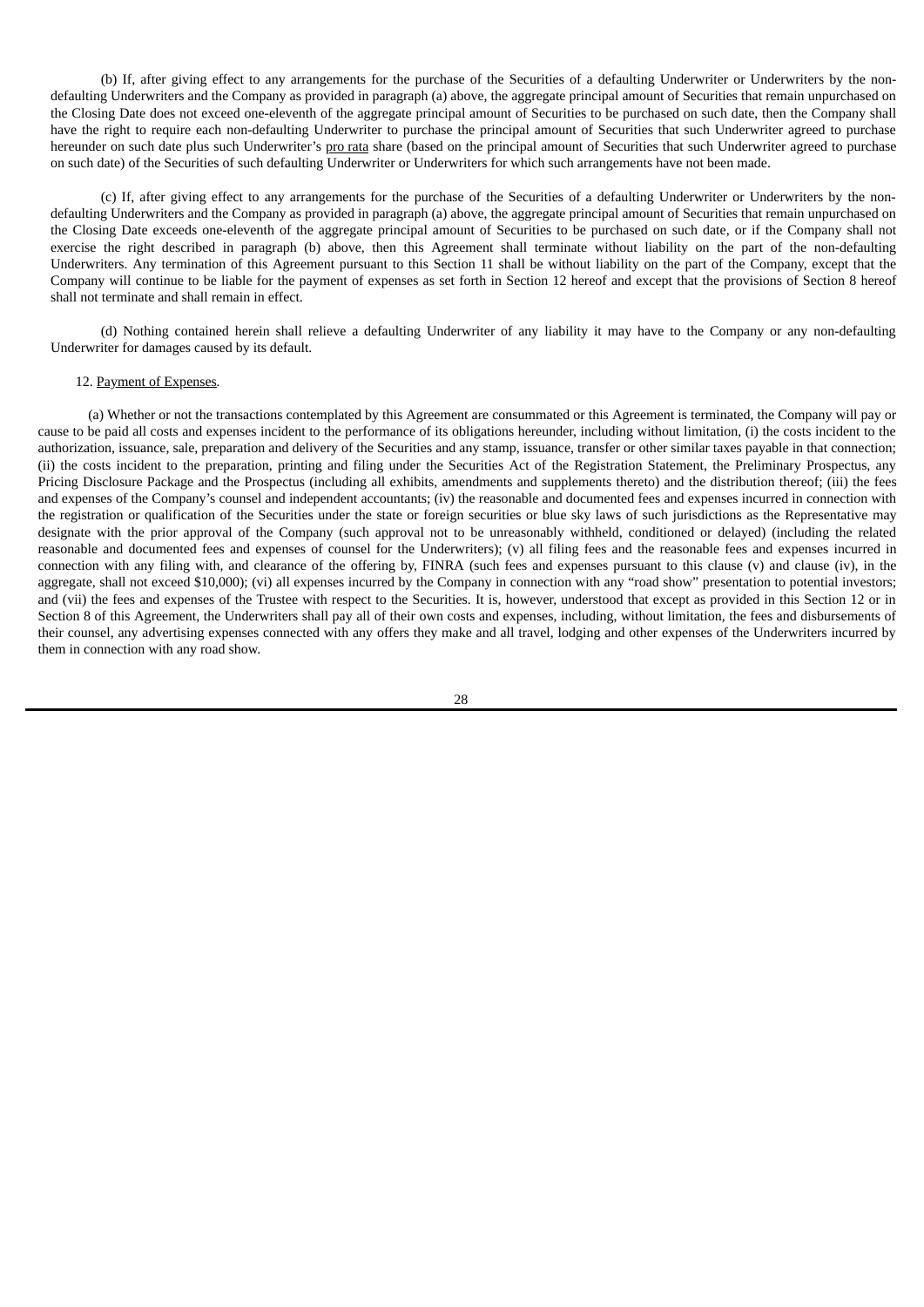(b) If (i) this Agreement is terminated pursuant to Section 10 (other than as a result of a termination pursuant to clauses (i), (iii) or (iv) of Section 10), (ii) the Company for any reason fails to tender the Securities for delivery to the Underwriters (other than as a result of a termination pursuant to Section 11 or clauses (i), (iii) or (iv) of Section 10 or the default by one or more of the Underwriters in its or their respective obligations hereunder) or (iii) the Underwriters decline to purchase the Securities for any reason permitted under this Agreement, the Company agrees to reimburse the Underwriters for all out-of-pocket costs and expenses (including the reasonable and documented fees and expenses of their counsel) reasonably incurred by the Underwriters in connection with this Agreement and the offering contemplated hereby.

13. Persons Entitled to Benefit of Agreement. This Agreement shall inure to the benefit of and be binding upon the parties hereto and their respective successors and the officers and directors and any controlling persons referred to in Section 8 hereof. Nothing in this Agreement is intended or shall be construed to give any other person any legal or equitable right, remedy or claim under or in respect of this Agreement or any provision contained herein. No purchaser of Securities from any Underwriter shall be deemed to be a successor merely by reason of such purchase.

14. Survival. The respective indemnities, rights of contribution, representations, warranties, and agreements of the Company and the Underwriters contained in this Agreement or made by or on behalf of the Company or the Underwriters pursuant to this Agreement or any certificate delivered pursuant hereto shall survive the delivery of and payment for the Securities and shall remain in full force and effect, regardless of any termination of this Agreement or any investigation made by or on behalf of the Company or the Underwriters.

15. Certain Defined Terms. For purposes of this Agreement, (a) except where otherwise expressly provided, the term "affiliate" has the meaning set forth in Rule 405 under the Securities Act; and (b) the term "business day" means any day other than a day on which banks are permitted or required to be closed in New York City.

## 16. Recognition of the U.S. Special Resolution Regimes.

(a) In the event that any Underwriter that is a Covered Entity becomes subject to a proceeding under a U.S. Special Resolution Regime, the transfer from such Underwriter of this Agreement, and any interest and obligation in or under this Agreement, will be effective to the same extent as the transfer would be effective under the U.S. Special Resolution Regime if this Agreement, and any such interest and obligation, were governed by the laws of the United States or a state of the United States.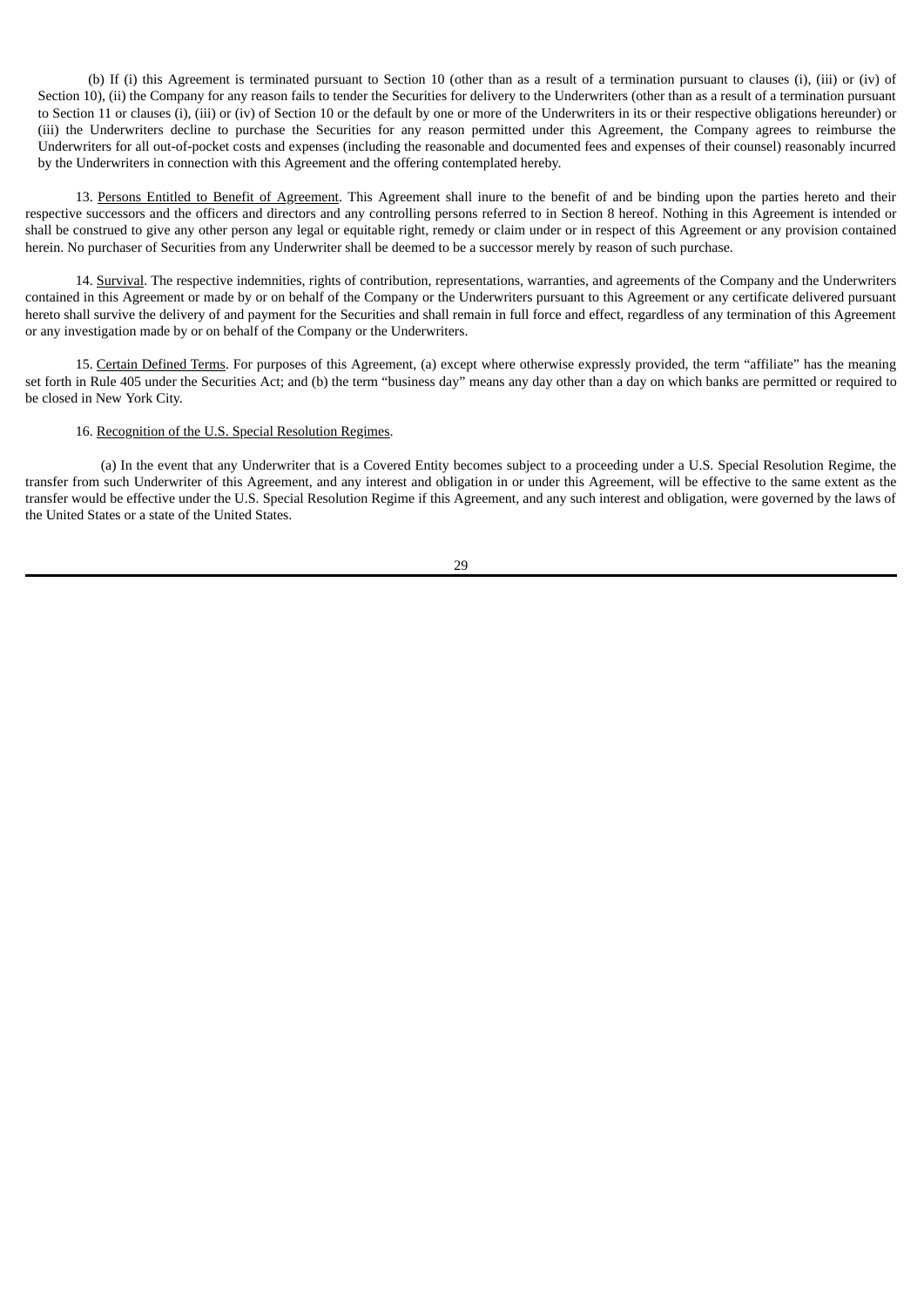(b) In the event that any Underwriter that is a Covered Entity or a BHC Act Affiliate of such Underwriter becomes subject to a proceeding under a U.S. Special Resolution Regime, Default Rights under this Agreement that may be exercised against such Underwriter are permitted to be exercised to no greater extent than such Default Rights could be exercised under the U.S. Special Resolution Regime if this Agreement were governed by the laws of the United States or a state of the United States.

(c) For purposes of this Section 16, a "BHC Act Affiliate" has the meaning assigned to the term "affiliate" in, and shall be interpreted in accordance with, 12 U.S.C. § 1841(k). "Covered Entity" means any of the following: (i) a "covered entity" as that term is defined in, and interpreted in accordance with, 12 C.F.R. § 252.82(b); (ii) a "covered bank" as that term is defined in, and interpreted in accordance with, 12 C.F.R. § 47.3(b); or (iii) a "covered FSI" as that term is defined in, and interpreted in accordance with, 12 C.F.R. § 382.2(b). "Default Right" has the meaning assigned to that term in, and shall be interpreted in accordance with, 12 C.F.R. §§ 252.81, 47.2 or 382.1, as applicable. "U.S. Special Resolution Regime" means each of (i) the Federal Deposit Insurance Act and the regulations promulgated thereunder and (ii) Title II of the Dodd-Frank Wall Street Reform and Consumer Protection Act and the regulations promulgated thereunder.

## 17. Miscellaneous.

(a) *Notices*. All notices and other communications hereunder shall be in writing and shall be deemed to have been duly given if mailed or transmitted and confirmed by any standard form of telecommunication. Notices to the Underwriters shall be given to the Representative c/o Keefe, Bruyette & Woods, Inc., 787 7th Avenue, 4th Floor, New York, New York 10019, Attention: General Counsel, with a copy to Ropes & Gray LLP, 1211 Avenue of the Americas, New York, NY 10036, Attn: Paul D. Tropp. Notices to the Company shall be given to it at Trinity Capital Inc., 1 N. 1st Street, 3rd Floor, Phoenix, Arizona 85004, Attention: Steven Brown, with a copy to Eversheds Sutherland (US) LLP, 700 6th St. NW, Washington, DC 20001, Attn: Cynthia M. Krus.

(b) *USA Patriot Act*. In accordance with the requirements of the United and Strengthening of America by Providing Appropriate Tools Required to Intercept and Obstruct Terrorism Act (USA PATRIOT ACT) of 2001 ("USA Patriot Act"), the Underwriters are required to obtain, verify and record information that identifies their clients, which may include the name and address of their clients, as well as other information that will allow the underwriters to properly identify their clients.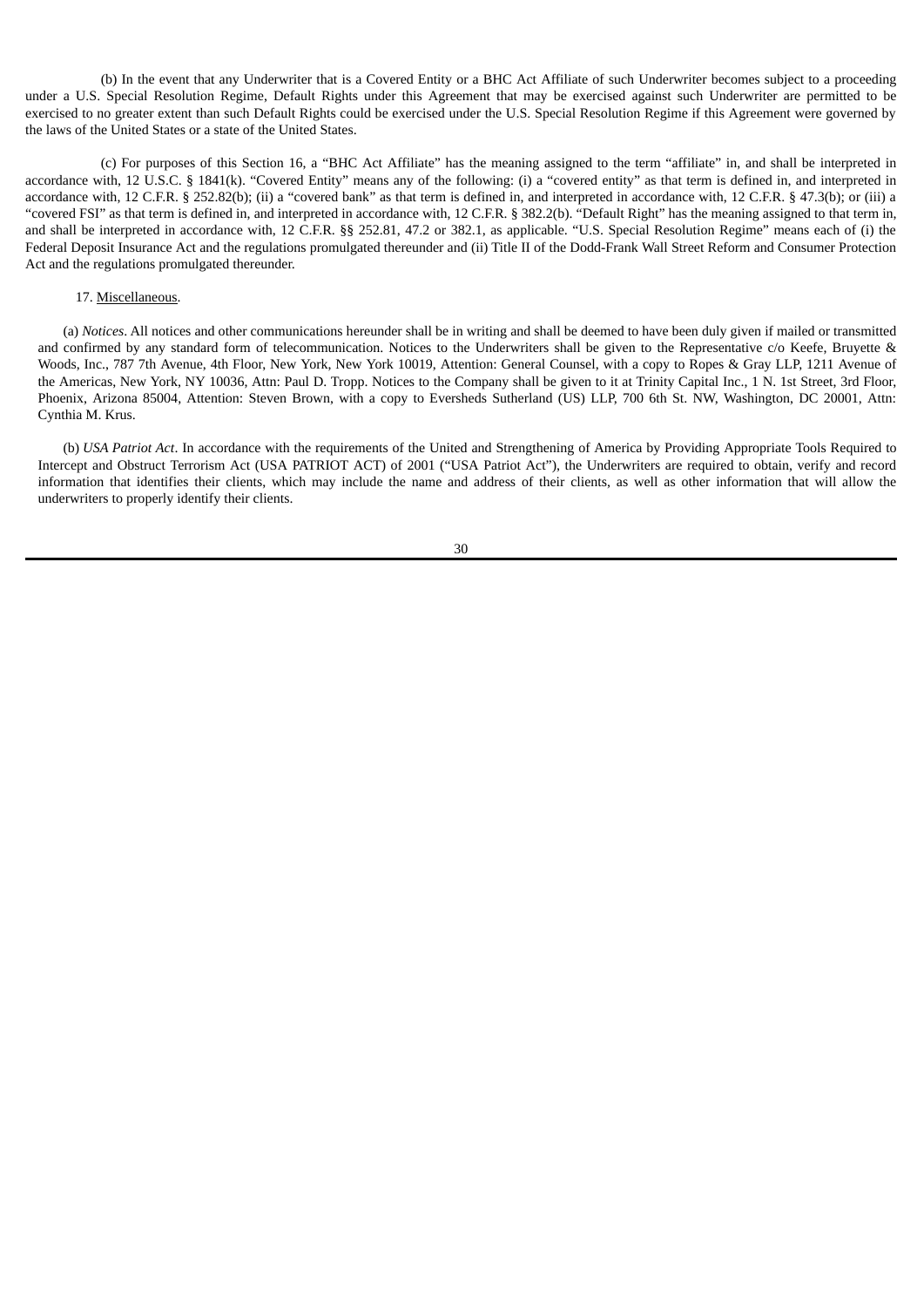(c) *Governing Law.* This Agreement and any claim, controversy or dispute arising under or related to this Agreement shall be governed by and construed in accordance with the laws of the State of New York applicable to agreements made and to be performed in such state.

(d) *Counterparts.* This Agreement may be signed in counterparts, each of which shall be an original and all of which together shall constitute one and the same instrument. Counterparts may be delivered via facsimile, electronic mail (including any electronic signature covered by the U.S. federal ESIGN Act of 2000, Uniform Electronic Transactions Act, the Electronic Signatures and Records Act or other applicable law, e.g., docusign.com) or other transmission method and any counterpart so delivered shall be deemed to have been duly and validly delivered and be valid and effective for all purposes.

(e) *Amendments or Waivers.* No amendment or waiver of any provision of this Agreement, nor any consent or approval to any departure therefrom, shall in any event be effective unless the same shall be in writing and signed by the parties hereto.

(f) *Headings.* The headings herein are included for convenience of reference only and are not intended to be part of, or to affect the meaning or interpretation of, this Agreement.

(g) *Authority of the Representative*. The Representative are duly authorized to act hereunder on behalf of the other Underwriters. Any action by the Underwriters hereunder may be taken by the Representative on behalf of the Underwriters, and any such action taken by the Representative shall be binding on all the Underwriters.

If the foregoing is in accordance with your understanding, please indicate your acceptance of this Agreement by signing in the space provided below.

*[Signature pages follow]*

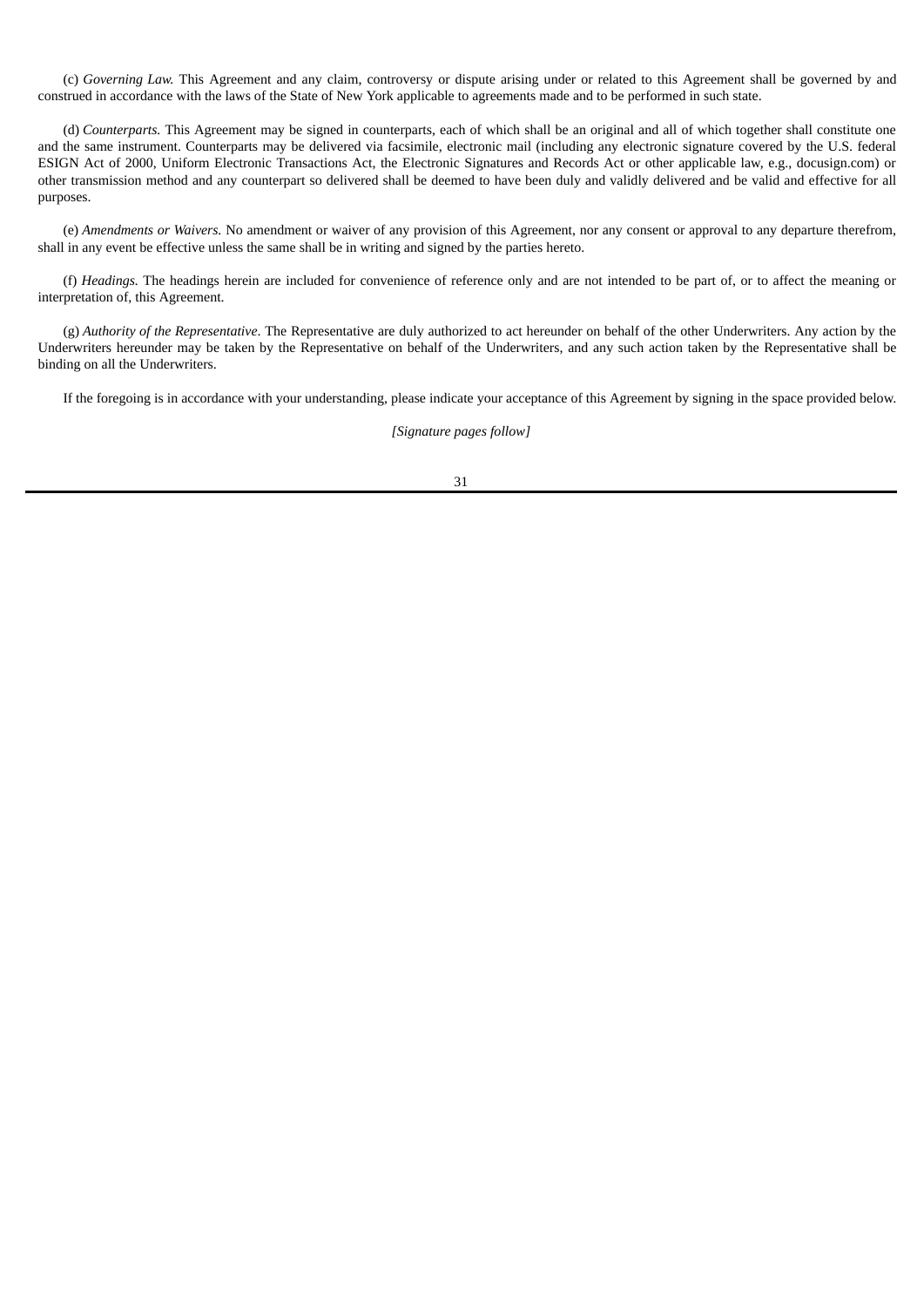Very truly yours,

TRINITY CAPITAL INC.

By: /s/ Steven L. Brown Name: Steven L. Brown Title: Chief Executive Officer

[*Signature Page to the Underwriting Agreement*]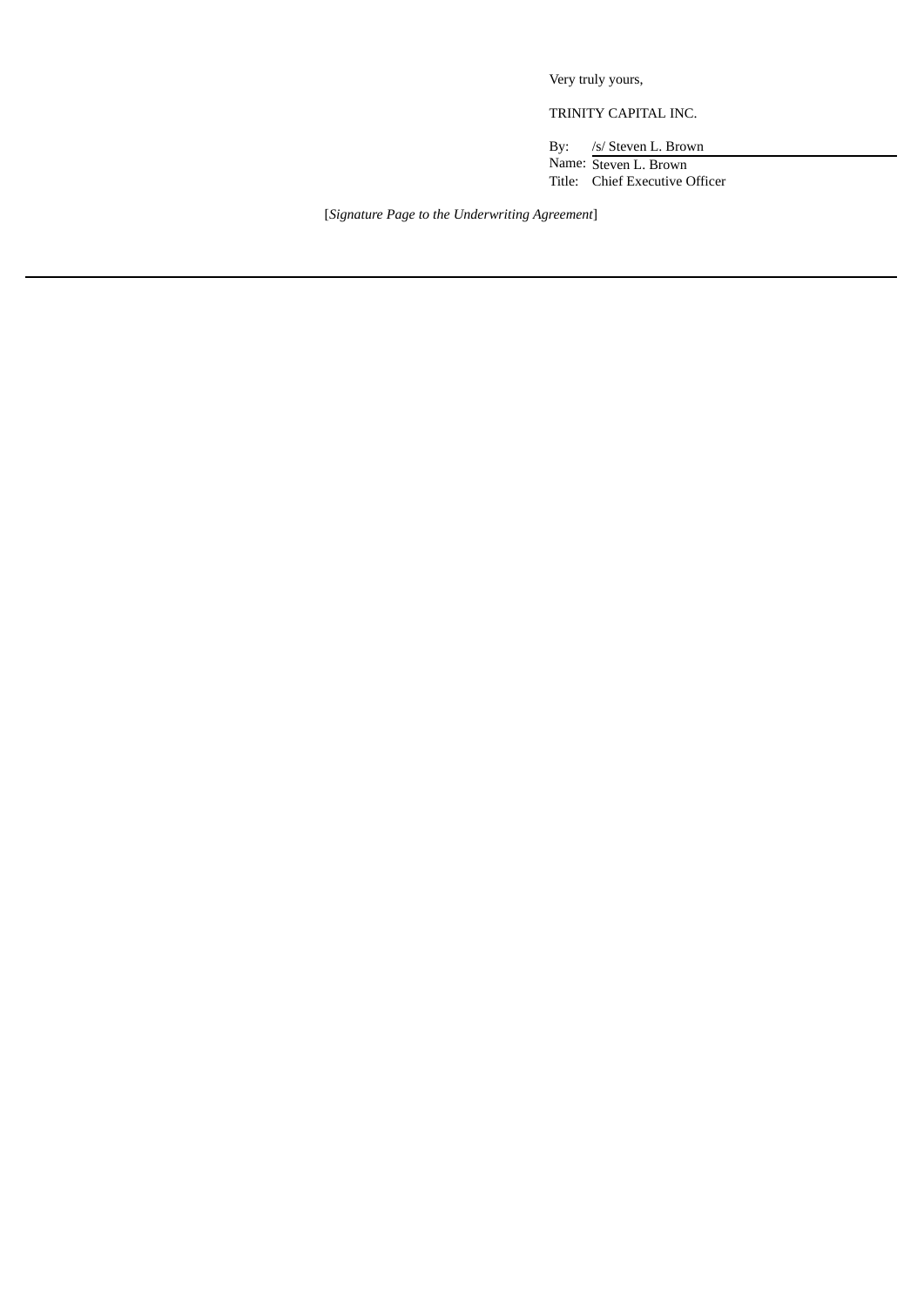## KEEFE, BRUYETTE & WOODS, INC.

Acting on behalf of itself and the several Underwriters listed in Schedule 1 hereto.

By: /s/ Allen G. Laufenberg

Name: Allen G. Laufenberg Title: Managing Director

[*Signature Page to the Underwriting Agreement*]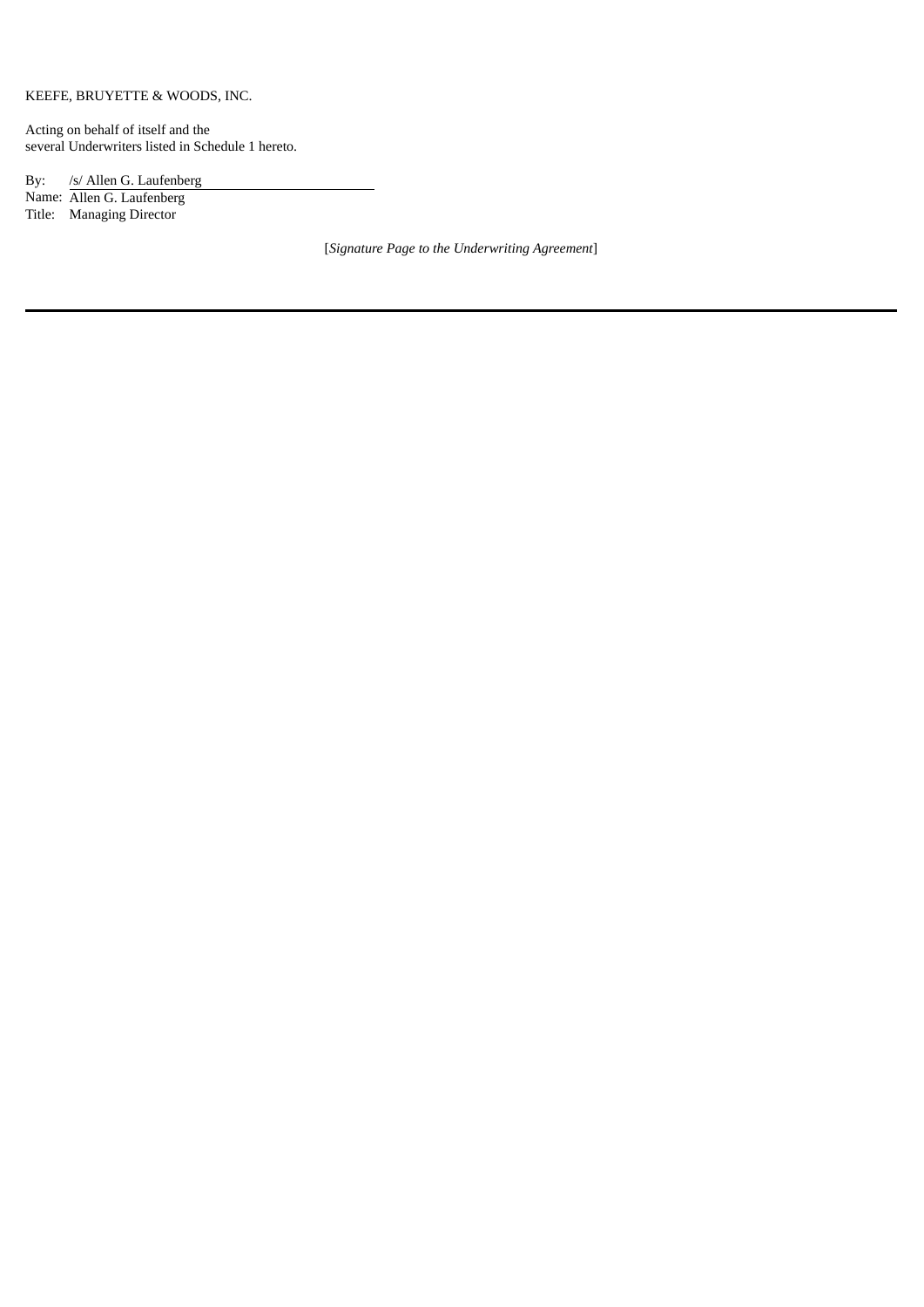Schedule 1

The Purchase Price for the Securities to be paid by the several Underwriters shall be 98.0% of the aggregate principal amount thereof.

| Underwriter                   |         | Principal Amount of<br><b>Securities to be Purchased</b> |  |
|-------------------------------|---------|----------------------------------------------------------|--|
| Keefe, Bruyette & Woods, Inc. | Total   | \$75,000,000<br>\$75,000,000                             |  |
|                               | $S-1-1$ |                                                          |  |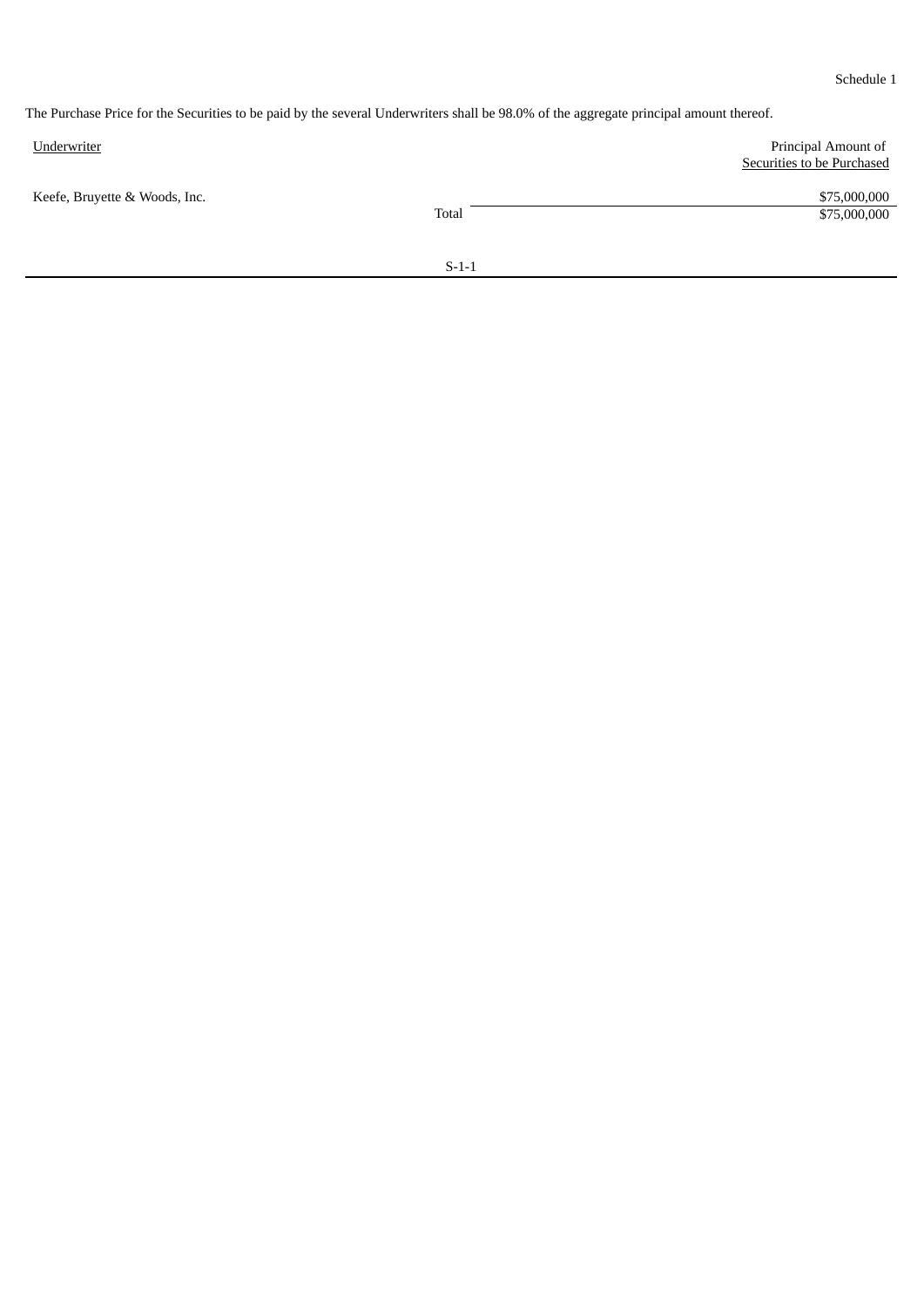- 1. "New Issue Launch" Bloomberg Communication filed with the Commission on December 10, 2021, pursuant to Rule 497(a) (as a Rule 482ad).
- 2. Pricing Term Sheet, dated December 10, 2021, containing the terms governing the Securities, substantially in the form of Annex A to this Agreement filed with the Commission on December 10, 2021 pursuant to Rule 433.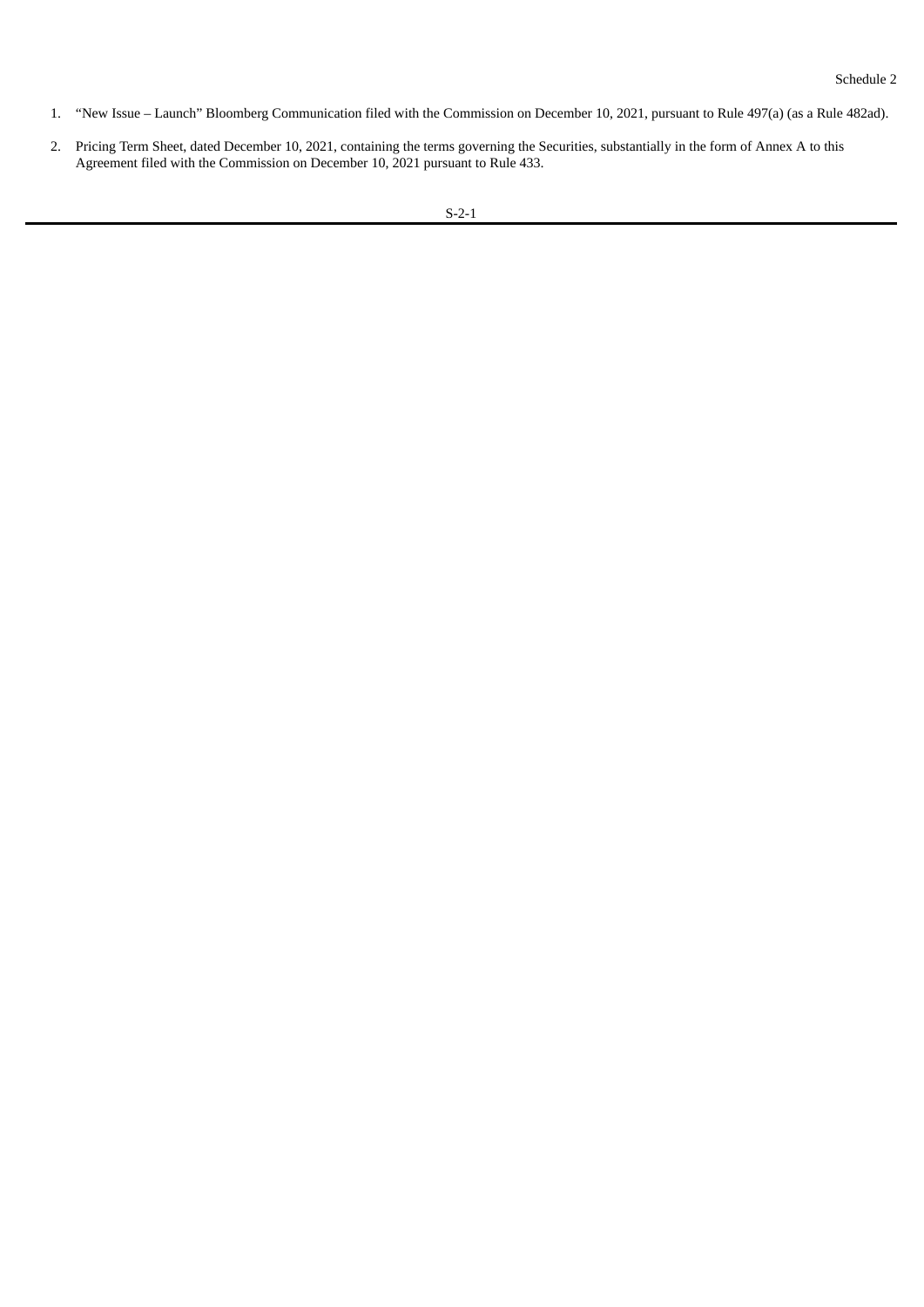## Subsidiaries of the Company

- 1. TRINITY FUNDING 1, LLC
- 2. TRINITY CAPITAL HOLDINGS, LLC
- 3. TRINCAP FUNDING, LLC

S-3-1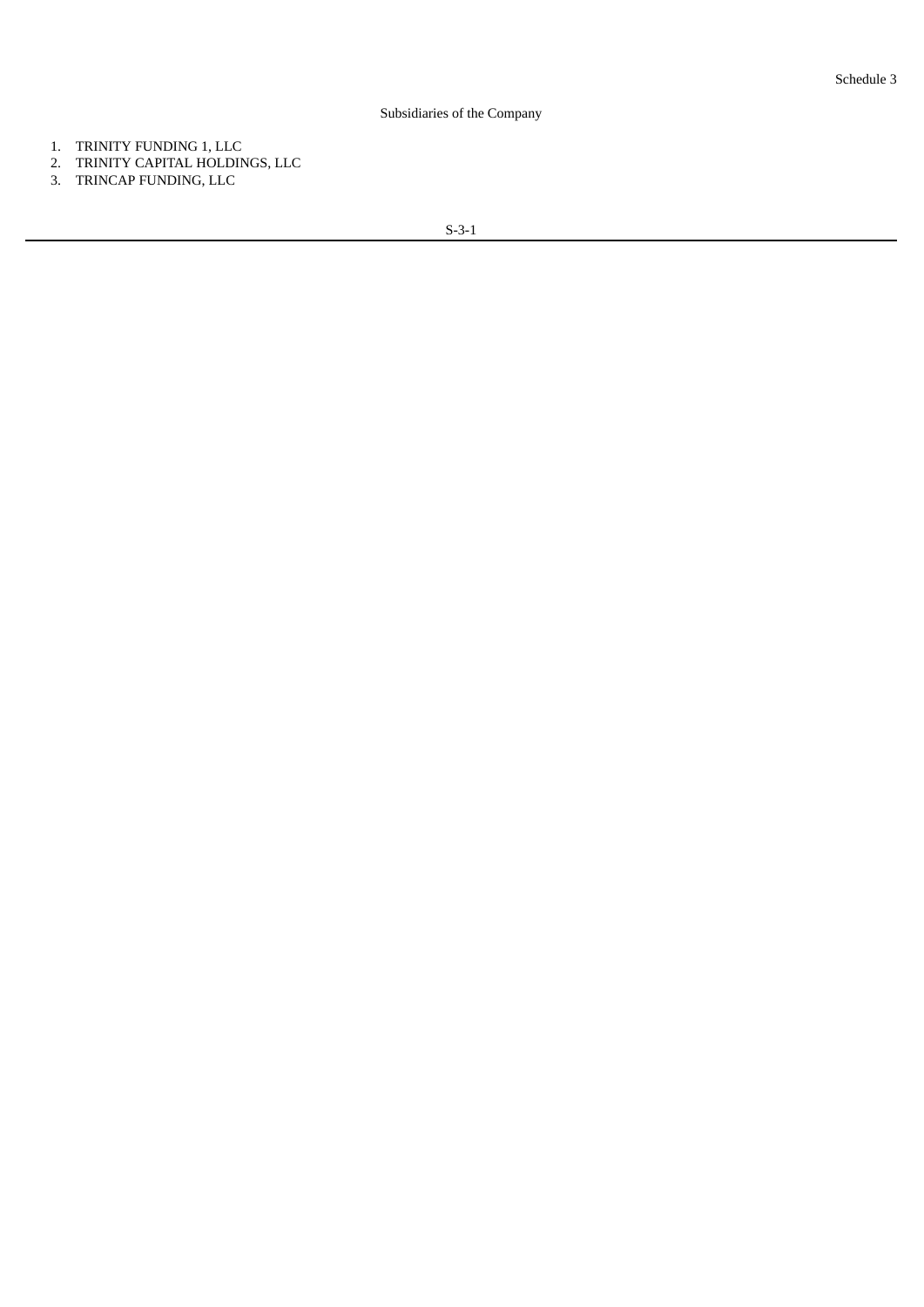## PRICING TERM SHEET

## [ATTACHED]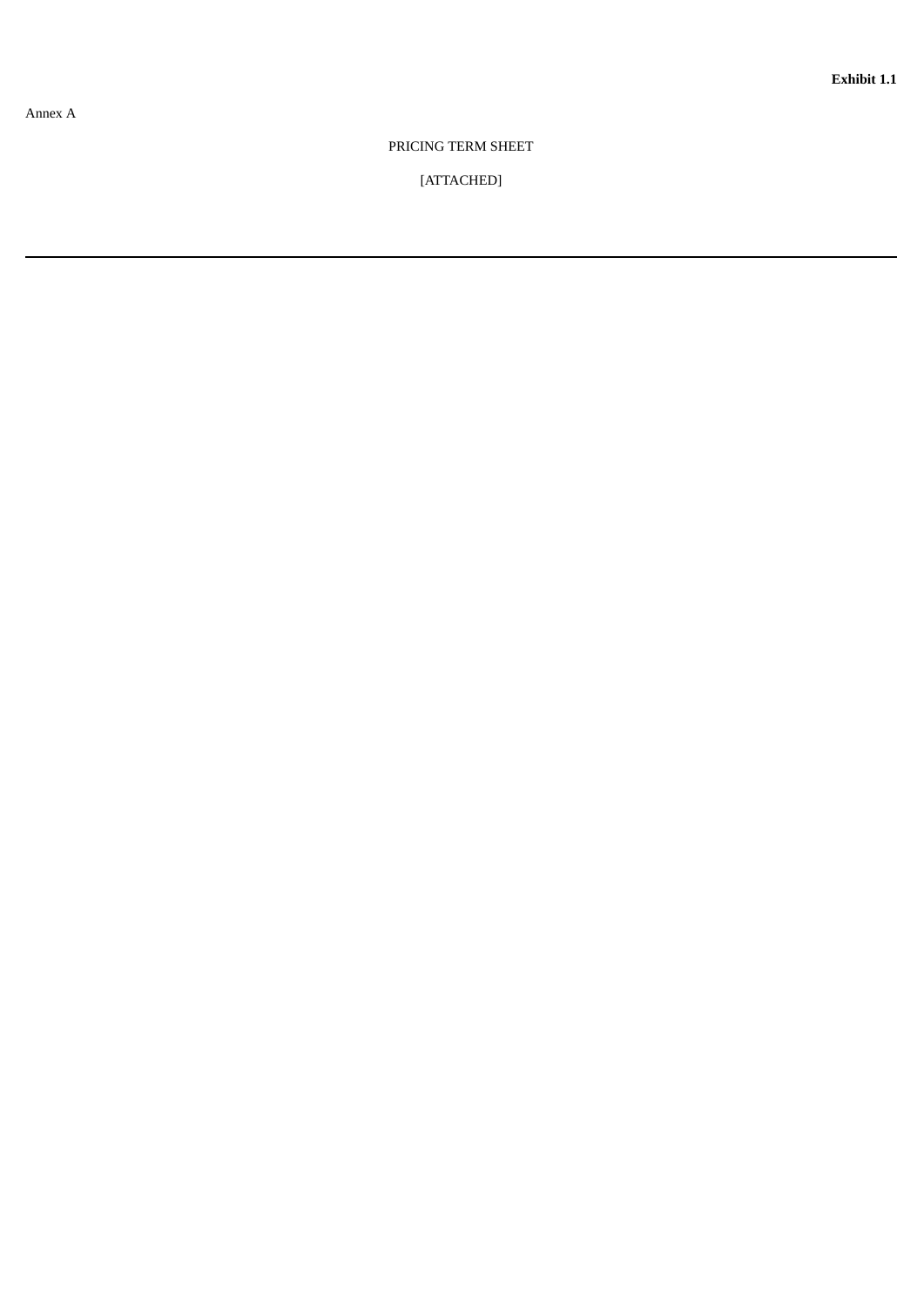#### <span id="page-42-0"></span>**FOURTH SUPPLEMENTAL INDENTURE**

#### **between**

#### **TRINITY CAPITAL INC.**

#### **and**

#### **U.S. BANK NATIONAL ASSOCIATION,**

#### **as Trustee**

### **Dated as of December 15, 2021**

#### **FOURTH SUPPLEMENTAL INDENTURE**

THIS FOURTH SUPPLEMENTAL INDENTURE (this "Fourth Supplemental Indenture"), dated as of December 15, 2021, is between Trinity Capital Inc., a Maryland corporation (the "Company"), and U.S. Bank National Association, as trustee (the "Trustee"). All capitalized terms used herein shall have the meaning set forth in the Base Indenture (as defined below) unless otherwise defined herein.

#### RECITALS OF THE COMPANY

The Company and the Trustee executed and delivered an Indenture, dated as of January 16, 2020 (the "Base Indenture" and, as supplemented by this Fourth Supplemental Indenture, collectively, the "Indenture"), to provide for the issuance by the Company from time to time of the Company's unsecured debentures, notes or other evidences of indebtedness (the "Securities"), to be issued in one or more series as provided in the Indenture.

The Company desires to issue and sell \$75,000,000 aggregate principal amount of the Company's 4.25% Notes due 2026 (the "Notes").

The Company previously entered into the First Supplemental Indenture, dated as of January 16, 2020 (the "First Supplemental Indenture"), the Second Supplemental Indenture, dated as of December 11, 2020 (the "Second Supplemental Indenture") and the Third Supplemental Indenture, dated August 24, 2021 (the "Third Supplemental Indenture"), which supplemented the Base Indenture. None of the First Supplemental Indenture, the Second Supplemental Indenture, or the Third Supplemental Indenture are applicable to the Notes.

Sections 9.01(iv) and 9.01(vi) of the Base Indenture provide that without the consent of Holders of the Securities of any series issued under the Indenture, the Company, when authorized by or pursuant to a Board Resolution, and the Trustee, at any time and from time to time, may enter into one or more indentures supplemental to the Base Indenture to (i) change or eliminate any of the provisions of the Indenture when there is no Security Outstanding of any series created prior to the execution of a supplemental indenture that is entitled to the benefit of such provision and (ii) establish the form or terms of Securities of any series as permitted by Section 2.01 and Section 3.01 of the Base Indenture.

The Company desires to establish the form and terms of the Notes and to modify, alter, supplement and change certain provisions of the Base Indenture for the benefit of the Holders of the Notes (except as may be provided in a future supplemental indenture to the Indenture ("Future Supplemental Indenture")).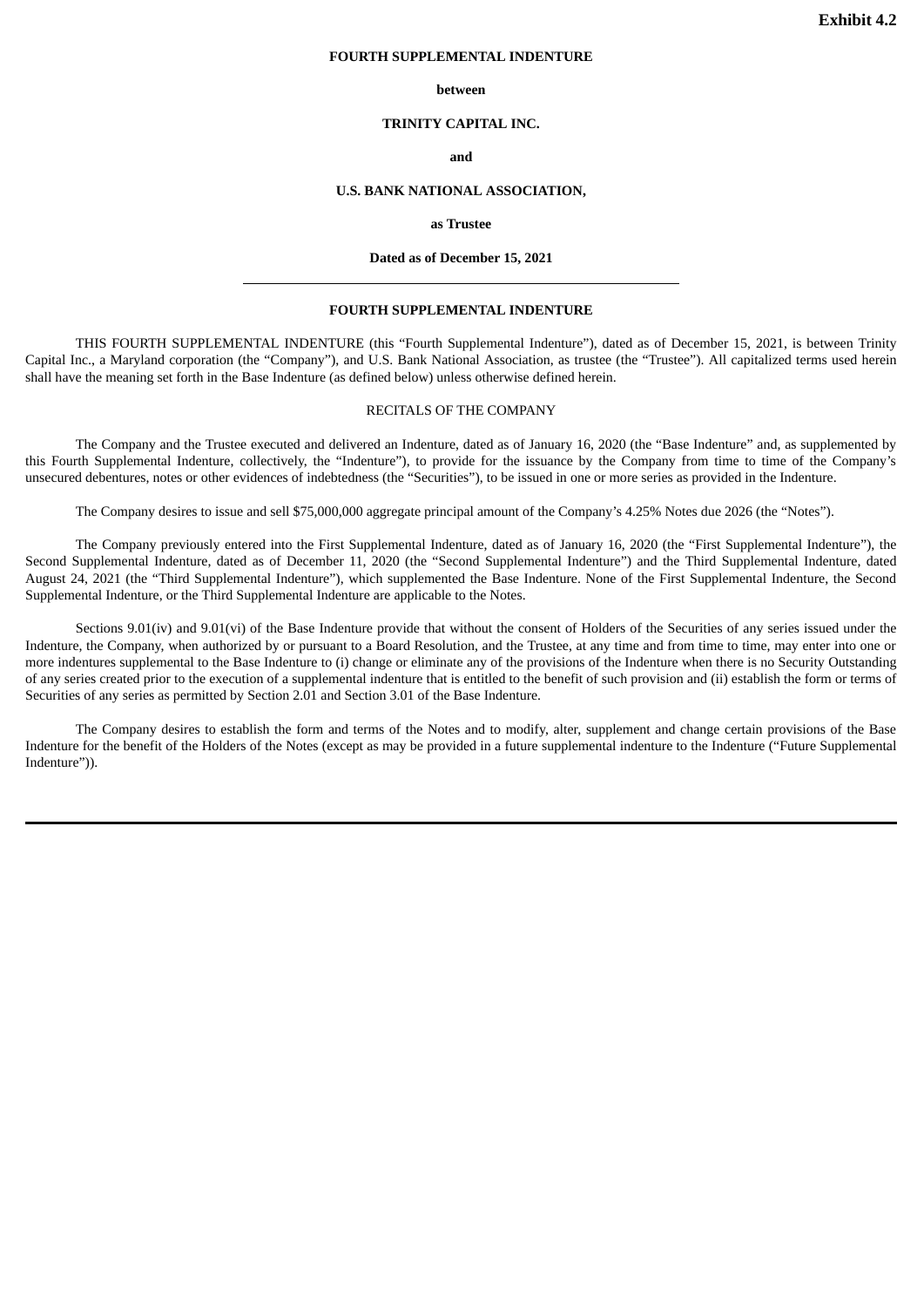The Company has duly authorized the execution and delivery of this Fourth Supplemental Indenture to provide for the issuance of the Notes and all acts and things necessary to make this Fourth Supplemental Indenture a valid, binding, and legal obligation of the Company and to constitute a valid agreement of the Company, in accordance with its terms, have been done and performed.

## NOW, THEREFORE, THIS INDENTURE WITNESSETH:

For and in consideration of the premises and the purchase of the Notes by the Holders thereof, it is mutually agreed, for the equal and proportionate benefit of all Holders of the Notes, as follows:

## **ARTICLE I TERMS OF THE NOTES**

Section 1.01 Terms of the Notes. The following terms relating to the Notes are hereby established:

(a) The Notes shall constitute a series of Securities having the title "4.25% Notes due 2026" and shall be designated as Senior Securities under the Indenture. The Notes shall bear a CUSIP number of 896442 AH3 and an ISIN number of US896442AH32.

(b) The aggregate principal amount of the Notes that may be initially authenticated and delivered under the Indenture (except for Notes authenticated and delivered upon registration of, transfer of, or in exchange for, or in lieu of, other Notes pursuant to Sections 3.04, 3.05, 3.06, 9.06 or 11.07 of the Base Indenture) shall be \$75,000,000. Under a Board Resolution, Officers' Certificate pursuant to Board Resolutions or an indenture supplement, the Company may from time to time, without the consent of the Holders of Notes, issue additional Notes (in any such case "Additional Notes") having the same ranking and the same interest rate, maturity, CUSIP number and other terms as the Notes (except for the issue date, offering price and, if applicable, the initial interest payment date); *provided* that such Additional Notes must either (i) be issued in a "qualified reopening" for U.S. Federal income tax purposes, with no more than a *de minimis* amount of original issue discount, or otherwise (ii) be part of the same issue as the Notes for U.S. federal income tax purposes. Any Additional Notes and the existing Notes will constitute a single series under the Indenture and all references to the relevant Notes herein shall include the Additional Notes unless the context otherwise requires.

(c) The entire Outstanding principal amount of the Notes shall be payable on December 15, 2026, unless earlier redeemed or repurchased in accordance with the provisions of this Fourth Supplemental Indenture.

(d) The rate at which the Notes shall bear interest shall be 4.25% per annum (the "Applicable Interest Rate"). The date from which interest shall accrue on the Notes shall be December 15, 2021, or the most recent Interest Payment Date to which interest has been paid or provided for; the Interest Payment Dates for the Notes shall be June 15 and December 15 of each year, commencing June 15, 2022 (if an Interest Payment Date falls on a day that is not a Business Day, then the applicable interest payment will be made on the next succeeding Business Day with the same force and effect as if made on the scheduled Interest Payment Date and no additional interest will accrue as a result of such delayed payment); the initial interest period will be the period from and including December 15, 2021 (or the most recent Interest Payment Date to which interest has been paid or provided for), to, but excluding, the initial Interest Payment Date, and the subsequent interest periods will be the periods from and including an Interest Payment Date to, but excluding, the next Interest Payment Date or the Stated Maturity, as the case may be; the interest so payable, and punctually paid or duly provided for, on any Interest Payment Date, will be paid to the Person in whose name the Note (or one or more predecessor Notes) is registered at the close of business on the Regular Record Date for such interest, which shall be June 1 and December 1 (whether or not a Business Day), as the case may be, next preceding such Interest Payment Date. Payment of principal of (and premium, if any) and any such interest on the Notes will be made at the Corporate Trust Office of the Paying Agent, which shall initially be the Trustee, in such coin or currency of the United States of America as at the time of payment is legal tender for payment of public and private debts; *provided, however*, that in the case of Notes that are not in global form, at the option of the Company, payment of interest may be made by check mailed to the address of the Person entitled thereto as such address shall appear in the Security Register. Interest on the Notes will be computed on the basis of a 360-day year of twelve 30-day months. The Trustee will have no obligation to calculate or verify the calculation of the accrued and unpaid interest payable on the Notes.

 $\overline{2}$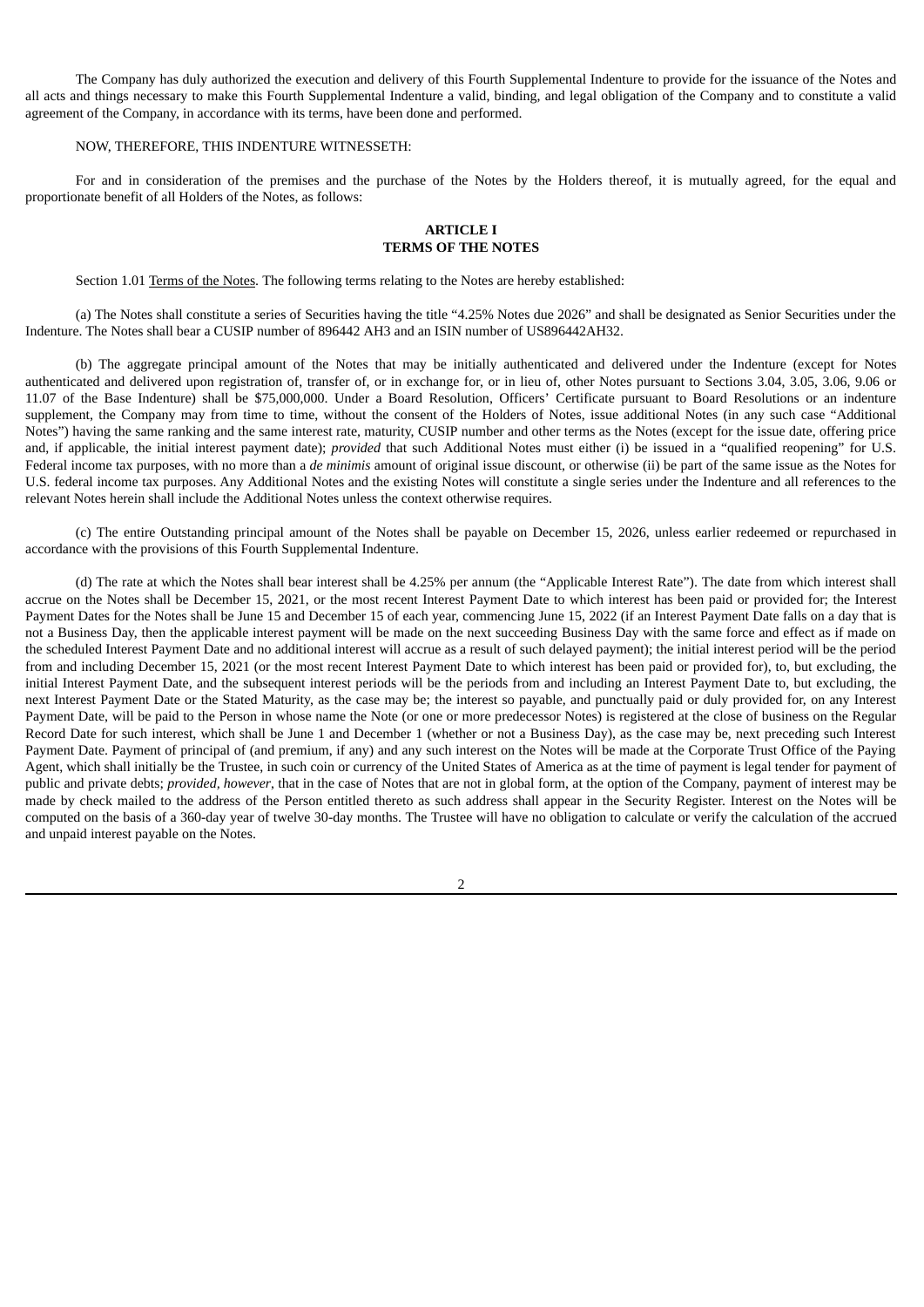(e) The Notes shall be initially issuable in global form (each such Note, a "Global Note"). The Global Notes and the Trustee's certificate of authentication thereon shall be substantially in the form of Exhibit A to this Fourth Supplemental Indenture. Each Global Note shall represent the Outstanding Notes as shall be specified therein and each shall provide that it shall represent the aggregate amount of Outstanding Notes from time to time endorsed thereon and that the aggregate amount of Outstanding Notes represented thereby may from time to time be reduced or increased, as appropriate, to reflect exchanges and redemptions. Any endorsement of a Global Note to reflect the amount of any increase or decrease in the amount of Outstanding Notes represented thereby shall be made by the Trustee or the Security Registrar, in accordance with Sections 2.03 and 3.05 of the Base Indenture.

(f) The depositary for such Global Notes shall be the Depositary Custodian. The Security Registrar with respect to the Global Notes shall be the Trustee.

(g) The Notes shall be defeasible pursuant to Section 14.02 or Section 14.03 of the Base Indenture. Covenant defeasance contained in Section 14.03 of the Base Indenture shall apply to the covenants contained in Sections 10.07, 10.08 and 10.09 of the Indenture.

(h) The Notes shall be redeemable pursuant to Section 11.01 of the Base Indenture and as follows:

(i) The Notes will be redeemable, in whole or in part, at any time, or from time to time, at the option of the Company, at a Redemption Price equal to the greater of the following amounts, plus, in each case, accrued and unpaid interest to, but excluding, the Redemption Date:

A. 100% of the principal amount of the Notes to be redeemed, or

B. the sum of the present values of the remaining scheduled payments of principal and interest (exclusive of accrued and unpaid interest to the Redemption Date) on the Notes to be redeemed, discounted to the Redemption Date on a semi-annual basis (assuming a 360-day year consisting of twelve 30-day months) using the applicable Treasury Rate plus 50 basis points;

*provided*, *however*, that if the Company redeems any Notes on or after November 15, 2026, the Redemption Price for the Notes will be equal to 100% of the principal amount of the Notes to be redeemed, plus accrued and unpaid interest, if any, to, but excluding, the Redemption Date.

For purposes of calculating the Redemption Price in connection with the redemption of the Notes, on any Redemption Date, the following terms have the meanings set forth below:

"Treasury Rate" means, with respect to any Redemption Date, the rate per annum equal to the semi-annual equivalent yield-to-maturity of the Comparable Treasury Issue (computed as of the third Business Day immediately preceding the redemption), assuming a price for the Comparable Treasury Issue (expressed as a percentage of its principal amount) equal to the Comparable Treasury Price for such Redemption Date. The Redemption Price and the Treasury Rate will be determined by the Company. The Trustee shall have no duty to calculate the Redemption Price or the Treasury Rate nor shall it have any duty to review or verify the Company's calculations of the Redemption Price and Treasury Rate.

"Comparable Treasury Issue" means the United States Treasury security selected by the Reference Treasury Dealer as having a maturity comparable to the remaining term of the Notes to be redeemed that would be utilized, at the time of selection and in accordance with customary financing practice, in pricing new issues of corporate debt securities of comparable maturity to the remaining term of the Notes being redeemed.

"Comparable Treasury Price" means (1) the average of the remaining Reference Treasury Dealer Quotations for the Redemption Date, after excluding the highest and lowest Reference Treasury Dealer Quotations, or (2) if the Quotation Agent obtains fewer than four such Reference Treasury Dealer Quotations, the average of all such quotations.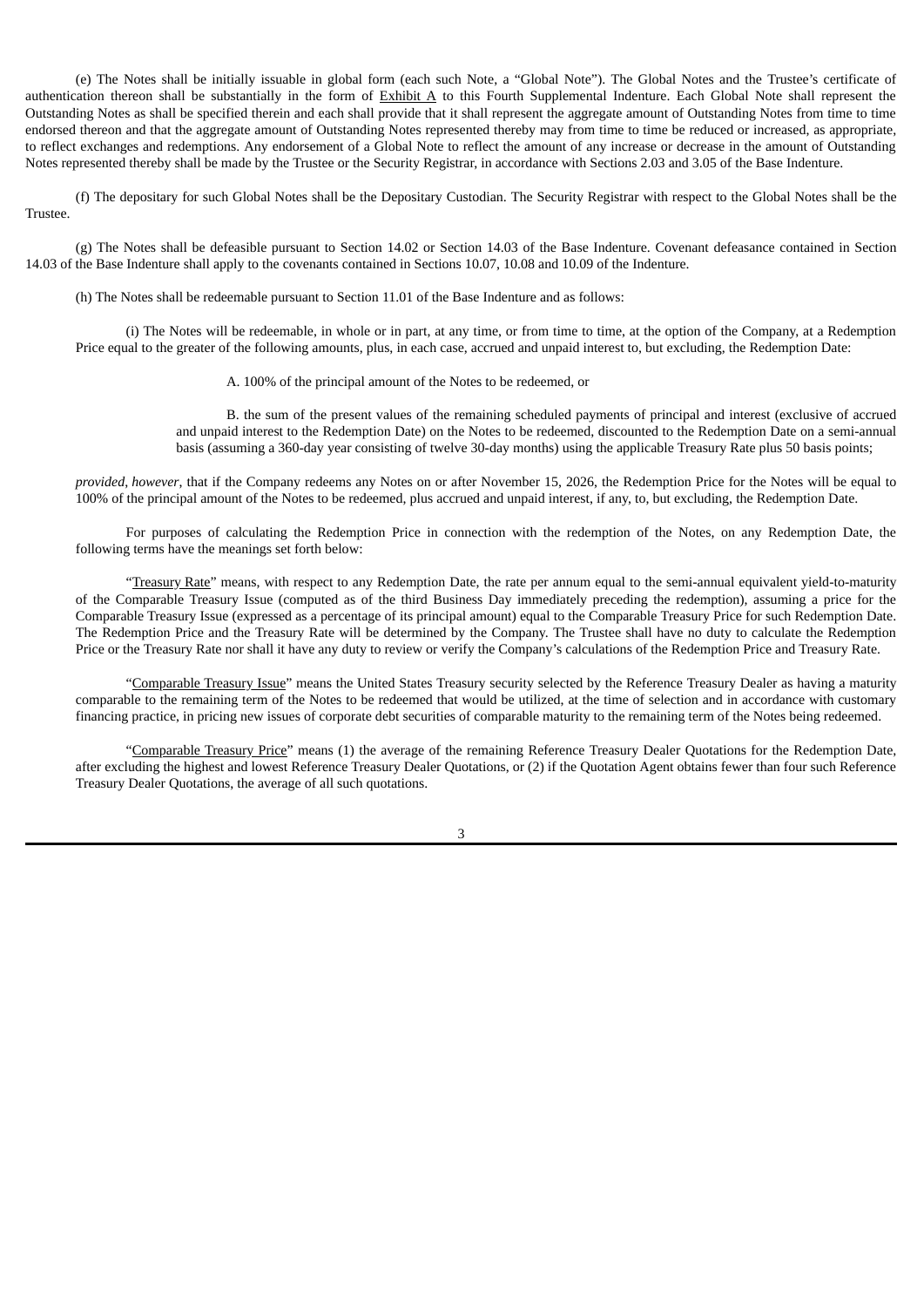"Quotation Agent" means a Reference Treasury Dealer selected by the Company.

"Reference Treasury Dealer" means a primary U.S. government securities dealer in the United States selected by Keefe, Bruyette & Woods, Inc. (a "Primary Treasury Dealer") or any of its respective affiliates which is a Primary Treasury Dealer, and each of its respective successors, and any other treasury dealers selected by the Company; provided, however, that if any of the foregoing shall cease to be a Primary Treasury Dealer, the Company shall select another Primary Treasury Dealer.

"Reference Treasury Dealer Quotations" means, with respect to each Reference Treasury Dealer and any Redemption Date, the average, as determined by the Quotation Agent, of the bid and asked prices for the Comparable Treasury Issue (expressed in each case as a percentage of its principal amount) quoted in writing to the Quotation Agent by such Reference Treasury Dealer at 3:30 p.m. New York time on the third Business Day preceding such Redemption Date.

All determinations made by any Reference Treasury Dealer, including the Quotation Agent, with respect to determining the Redemption Price will be final and binding absent manifest error.

(ii) Notice of redemption shall be given in writing and mailed, first-class postage prepaid or by overnight courier guaranteeing next-day delivery, or sent electronically in accordance with Applicable Procedures with respect to Notes in global form, to each Holder of the Notes to be redeemed, not less than 30 nor more than 60 days prior to the Redemption Date, at the Holder's address appearing in the Security Register. All notices of redemption shall contain the information set forth in Section 11.04 of the Base Indenture. If the Redemption Price is not known at the time such notice is to be given, the actual Redemption Price, calculated as described in the terms of the Notes, will be set forth in an Officers' Certificate of the Company delivered to the Trustee no later than two Business Days prior to the Redemption Date.

(iii) Any exercise of the Company's option to redeem the Notes will be done in compliance with the Investment Company Act, to the extent applicable.

(iv) If the Company elects to redeem only a portion of the Notes, the particular Notes to be redeemed will be selected by the Trustee on a *pro rata* basis to the extent practicable, or, if a *pro rata* basis is not practicable for any reason, by lot or in such other manner as the Trustee shall deem fair and appropriate, and in any case in accordance with the applicable procedures of the Depositary and in accordance with the Investment Company Act as directed by the Company; *provided*, *however*, that no such partial redemption shall reduce the portion of the principal amount of a Note not redeemed to less than \$2,000.

(v) Unless the Company defaults in payment of the Redemption Price, on and after the Redemption Date, interest will cease to accrue on the Notes called for redemption hereunder.

(i) The Notes shall not be subject to any sinking fund pursuant to Section 12.01 of the Base Indenture.

(j) The Notes shall be issuable in denominations of \$2,000 and integral multiples of \$1,000 in excess thereof.

(k) Holders of the Notes will not have the option to have the Notes repaid prior to the Stated Maturity other than in accordance with Article Thirteen of the Indenture.

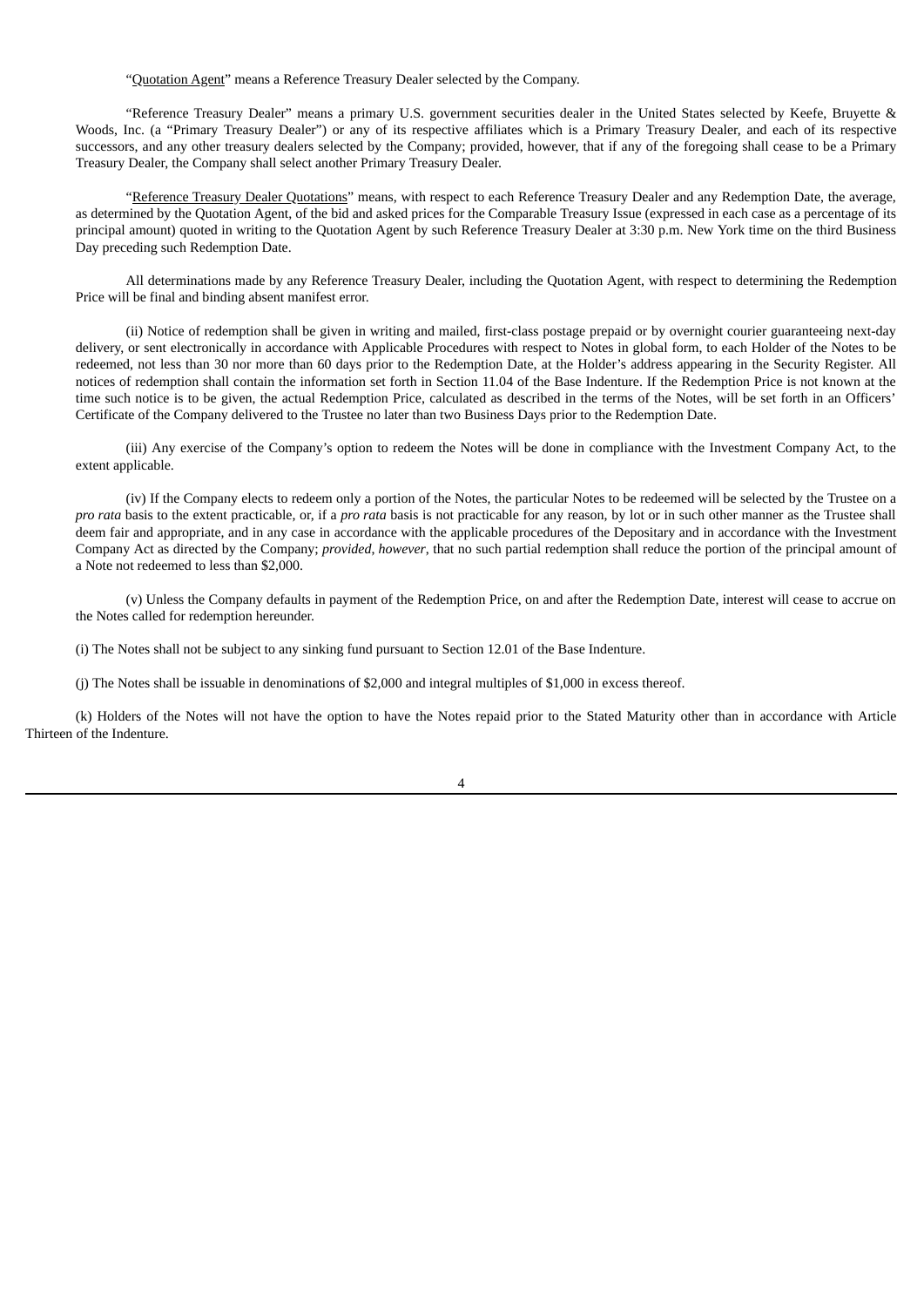## **ARTICLE II**

## **DEFINITIONS AND OTHER PROVISIONS OF GENERAL APPLICATION**

Section 2.01 Except as may be provided in a Future Supplemental Indenture, for the benefit of the Holders of the Notes but no other series of Securities under the Indenture, whether now or hereafter issued and Outstanding, Article One of the Base Indenture shall be amended by adding the following defined terms to Section 1.01 of the Base Indenture in appropriate alphabetical sequence, as follows:

"Below Investment Grade Rating Event" means the Notes are downgraded below Investment Grade by all three Rating Agencies on any date from the date of the public notice of an arrangement that results in a Change of Control until the end of the 60-day period following public notice of the occurrence of a Change of Control (which period shall be extended so long as the rating of the Notes is under publicly announced consideration for possible downgrade by any of the Rating Agencies); *provided* that a Below Investment Grade Rating Event otherwise arising by virtue of a particular reduction in rating shall not be deemed to have occurred in respect of a particular Change of Control (and thus shall not be deemed a Below Investment Grade Rating Event for purposes of the definition of Change of Control Repurchase Event hereunder) if the Rating Agencies making the reduction in rating to which this definition would otherwise apply do not announce or publicly confirm or inform the Company in writing that the reduction was the result, in whole or in part, of any event or circumstance comprised of or arising as a result of, or in respect of, the applicable Change of Control (whether or not the applicable Change of Control shall have occurred at the time of the Below Investment Grade Rating Event).

"Change of Control" means the occurrence of any of the following:

(1) the direct or indirect sale, lease, transfer, conveyance or other disposition (other than by way of merger or consolidation) in one or a series of related transactions, of all or substantially all of the assets of the Company and its Controlled Subsidiaries taken as a whole to any "person" or "group" (as those terms are used in Section 13(d)(3) of the Exchange Act), other than to any Permitted Holders; *provided* that, for the avoidance of doubt, a pledge of assets pursuant to any secured debt instrument of the Company or its Controlled Subsidiaries shall not be deemed to be any such sale, lease, transfer, conveyance or disposition;

(2) the consummation of any transaction (including, without limitation, any merger or consolidation) the result of which is that any "person" or "group" (as those terms are used in Section 13(d)(3) of the Exchange Act) (other than any Permitted Holders) becomes the "beneficial owner" (as defined in Rules 13d-3 and 13d-5 under the Exchange Act), directly or indirectly, of more than 50% of the outstanding Voting Stock of the Company, measured by voting power rather than number of shares; or

(3) the approval by the Company's stockholders of any plan or proposal relating to the liquidation or dissolution of the Company.

"Change of Control Repurchase Event" means the occurrence of a Change of Control and a Below Investment Grade Rating Event.

"Controlled Subsidiary" means any Subsidiary of the Company, 50% or more of the outstanding equity interests of which are owned by the Company and its direct or indirect Subsidiaries and of which the Company possesses, directly or indirectly, the power to direct or cause the direction of the management or policies, whether through the ownership of voting equity interests, by agreement or otherwise.

"Depositary" means, with respect to each Note in global form, The Depository Trust Company, until a successor shall have been appointed and becomes such person, and thereafter, Depositary shall mean or include such successor.

"Egan Jones" means Egan-Jones Rating Company.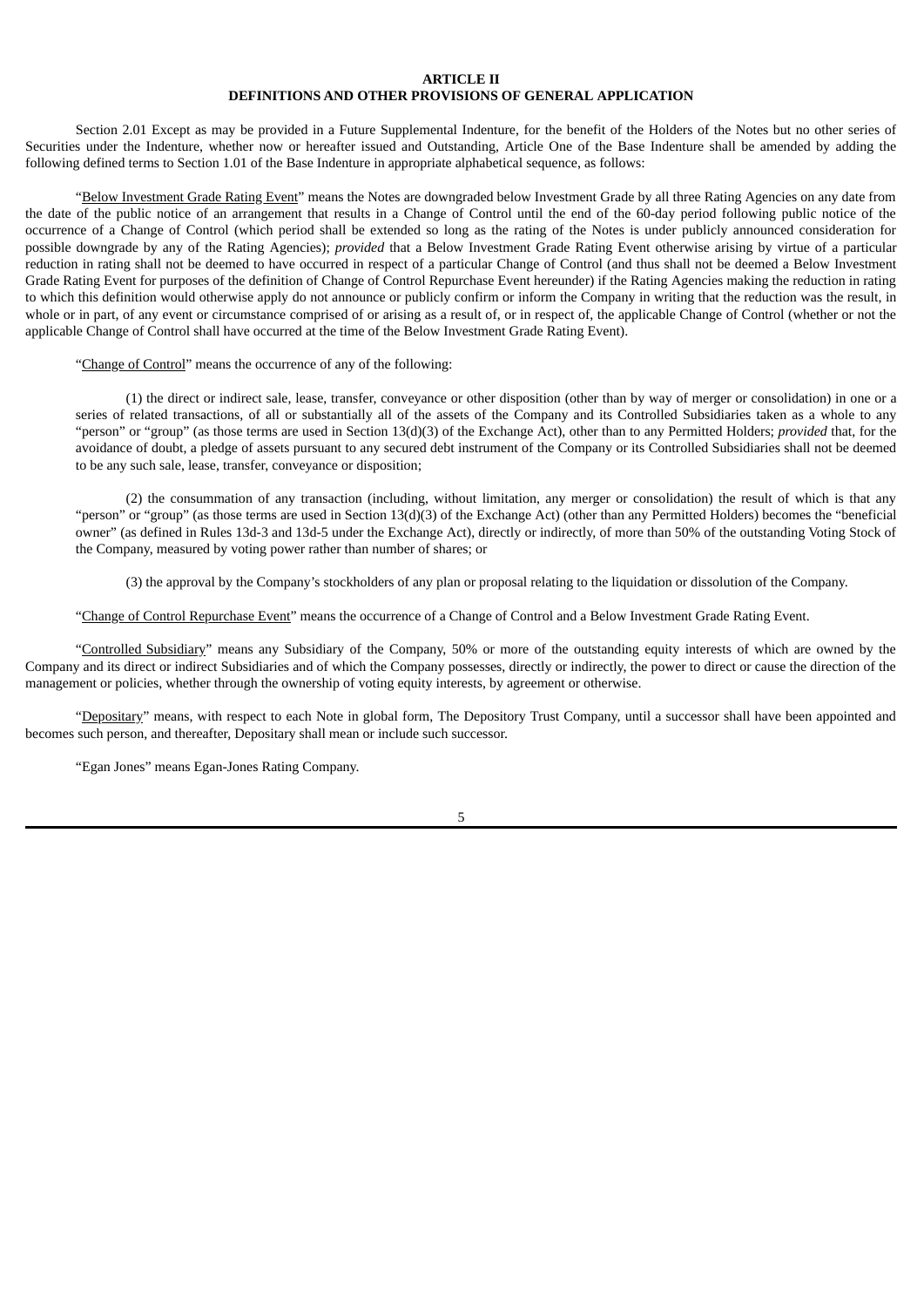"Investment Grade" means a rating of BBB- or better by Egan Jones (or its equivalent under any successor rating categories of Egan Jones), (or, in each case, if such Rating Agency ceases to rate the Notes for reasons outside of the Company's control, the equivalent investment grade credit rating from any Rating Agency selected by the Company as a replacement Rating Agency).

"Permitted Holders" means (i) the Company, (ii) one or more of the Company's Controlled Subsidiaries.

"Rating Agency" means (1) Egan Jones; and (2) if Egan Jones ceases to rate the Notes or fails to make a rating of the Notes publicly available for reasons outside of the Company's control, a "nationally recognized statistical rating organization" as defined in Section 3(a)(62) of the Exchange Act selected by the Company as a replacement agency for Egan Jones.

"Significant Subsidiary" means any Subsidiary that would be a "significant subsidiary" as defined in Article 1, Rule 1-02 of Regulation S-X under the Exchange Act, as such regulation is in effect on the original date of this Indenture (but excluding any Subsidiary which is (a) a non-recourse or limited recourse Subsidiary, (b) a bankruptcy remote special purpose vehicle or (c) is not consolidated with the Company for purposes of GAAP).

"Voting Stock" as applied to stock of any Person, means shares, interests, participations or other equivalents in the equity interest (however designated) in such Person having ordinary voting power for the election of a majority of the directors (or the equivalent) of such Person, other than shares, interests, participations or other equivalents having such power only by reason of the occurrence of a contingency.

## **ARTICLE III REMEDIES**

Section 3.01 Except as may be provided in a Future Supplemental Indenture, for the benefit of the Holders of the Notes but no other series of Securities under the Indenture, whether now or hereafter issued and Outstanding, Section 5.01 of the Base Indenture shall be amended by replacing clause (ii) thereof with the following:

"(ii) default in the payment of the principal of (or premium, if any, on) any Note when it becomes due and payable at its Maturity, including upon any Redemption Date or required repurchase date; or"

Section 3.02 Except as may be provided in a Future Supplemental Indenture, for the benefit of the Holders of the Notes but no other series of Securities under the Indenture, whether now or hereafter issued and Outstanding, Section 5.01 of the Base Indenture shall be amended by adding the following language as clause (ix):

"(ix): default by the Company or any of its Significant Subsidiaries, after giving effect to any applicable grace periods and any applicable extensions, with respect to any mortgage, agreement or other instrument under which there may be outstanding, or by which there may be secured or evidenced, any indebtedness for money borrowed in excess of \$10 million in the aggregate of the Company and/or any such Significant Subsidiary, whether such indebtedness now exists or shall hereafter be created (i) resulting in such indebtedness becoming or being declared due and payable or (ii) constituting a failure to pay the principal or interest of any such debt when due and payable at its stated maturity, upon required repurchase, upon declaration of acceleration or otherwise, unless, in either case, such indebtedness is discharged, or such acceleration is rescinded, stayed or annulled, within a period of 30 calendar days after written notice of such failure is given to the Company by the Trustee or to the Company and the Trustee by the Holders of at least 25% in aggregate principal amount of the Notes then Outstanding."

Section 3.03 Except as may be provided in in a Future Supplemental Indenture, for the benefit of the Holders of the Notes but no other series of Securities under the Indenture, whether now or hereafter issued and Outstanding, Section 5.02 of the Base Indenture shall be amended by replacing the first paragraph of Section 5.02 with the following: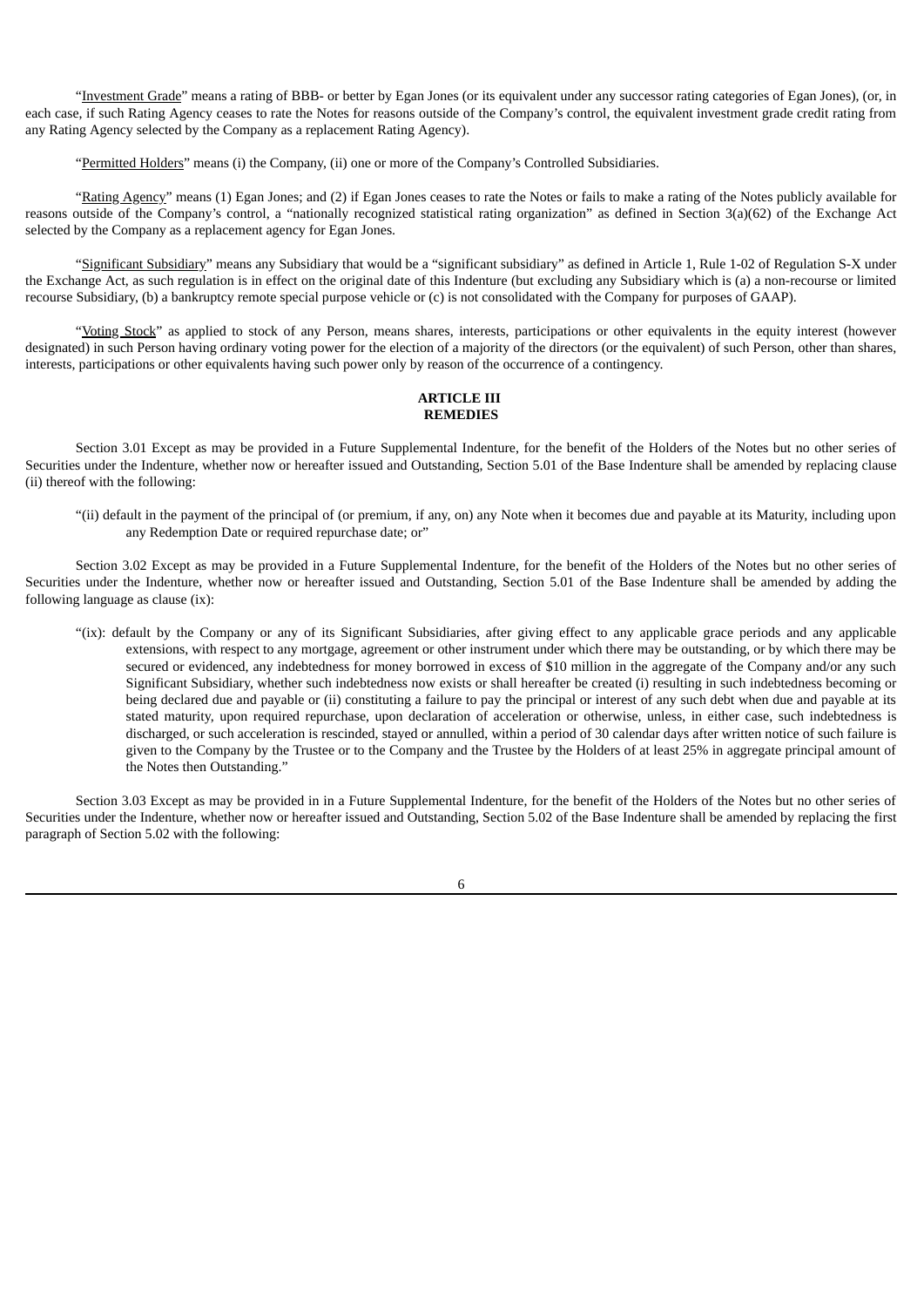"If an Event of Default with respect to the Notes occurs and is continuing, then and in every such case (other than an Event of Default specified in Section 5.01(v) or 5.01(vi)), the Trustee or the Holders of not less than 25% in principal amount of the Outstanding Notes may declare the principal of all the Outstanding Notes to be due and payable immediately, by a notice in writing to the Company (and to the Trustee if given by the Holders), and upon any such declaration such principal shall become immediately due and payable; *provided* that 100% of the principal of, and accrued and unpaid interest on, the Notes will automatically become due and payable in the case of an Event of Default specified in Section 5.01(v) or 5.01(vi) hereof."

## **ARTICLE IV COVENANTS**

Section 4.01 Except as may be provided in a Future Supplemental Indenture, for the benefit of the Holders of the Notes but no other series of Securities under the Indenture, whether now or hereafter issued and Outstanding, Article Ten of the Base Indenture shall be amended by adding the following new Sections 10.07, 10.08 and 10.09 thereto, each as set forth below:

## "Section 10.07 Section  $18(a)(1)(A)$  of the Investment Company Act.

The Company hereby agrees that for the period of time during which Notes are Outstanding, the Company will not violate, whether or not it is subject to, Section 18(a)(1)(A) as modified by Section 61(a) of the Investment Company Act or any successor provisions thereto of the Investment Company Act, giving effect to any exemptive relief granted to the Company by the Commission."

## "Section 10.08 Section 18(a)(1)(B) of the Investment Company Act.

The Company hereby agrees that for the period of time during which Notes are outstanding, the Company shall not violate Section 18(a)(1)(B) as modified by Section 61(a)(1) of the Investment Company Act, as may be applicable to the Company from time to time, or any successor provisions thereto, whether or not the Company is subject to such provisions of the Investment Company Act, and after giving effect to any exemptive relief granted to the Company by the Commission, except that the Company may declare a cash dividend or distribution, notwithstanding the prohibition contained in Section  $18(a)(1)(B)$  as modified by Section  $61(a)(1)$  of the Investment Company Act, as may be applicable to the Company from time to time, or any successor provisions thereto, but only up to such amount as is necessary in order for the Company to maintain its status as a regulated investment company under Subchapter M of the Internal Revenue Code of 1986; provided, however, that the prohibition in this Section 10.08 shall not apply unless and until such time as the Company's asset coverage has been below the minimum asset coverage required pursuant to Section 18(a)(1)(B) as modified by Section 61(a)(1) of the Investment Company Act, as may be applicable to the Company from time to time, or any successor provisions thereto (after giving effect to any exemptive relief granted to the Company by the Commission) for more than six  $(6)$  consecutive months. Notwithstanding Section 18(g) of the Investment Company Act regarding the use of the term "senior security" in Section 18(a)(1)(B) of the Investment Company Act, for the purposes of determining "asset coverage" as used in this Section 10.08, any and all indebtedness of the Company, including any promissory note or other evidence of indebtedness issued in consideration of any loan, extension, or renewal thereof, made by a bank or other person and privately arranged, and not intended to be publicly distributed, shall be deemed a "senior security" of the Company."

#### "Section 10.09 Commission Reports and Reports to Holders.

If, at any time, the Company is not subject to the reporting requirements of Sections 13 or 15(d) of the Exchange Act to file any periodic reports with the Commission, the Company agrees to furnish to the Holders of Notes and the Trustee for the period of time during which the Notes are Outstanding: (i) within 90 days after the end of the each fiscal year of the Company, audited annual consolidated financial statements of the Company and (ii) within 45 days after the end of each fiscal quarter of the Company (other than the Company's fourth fiscal quarter), unaudited interim consolidated financial statements of the Company. All such financial statements shall be prepared, in all material respects, in accordance with GAAP, as applicable.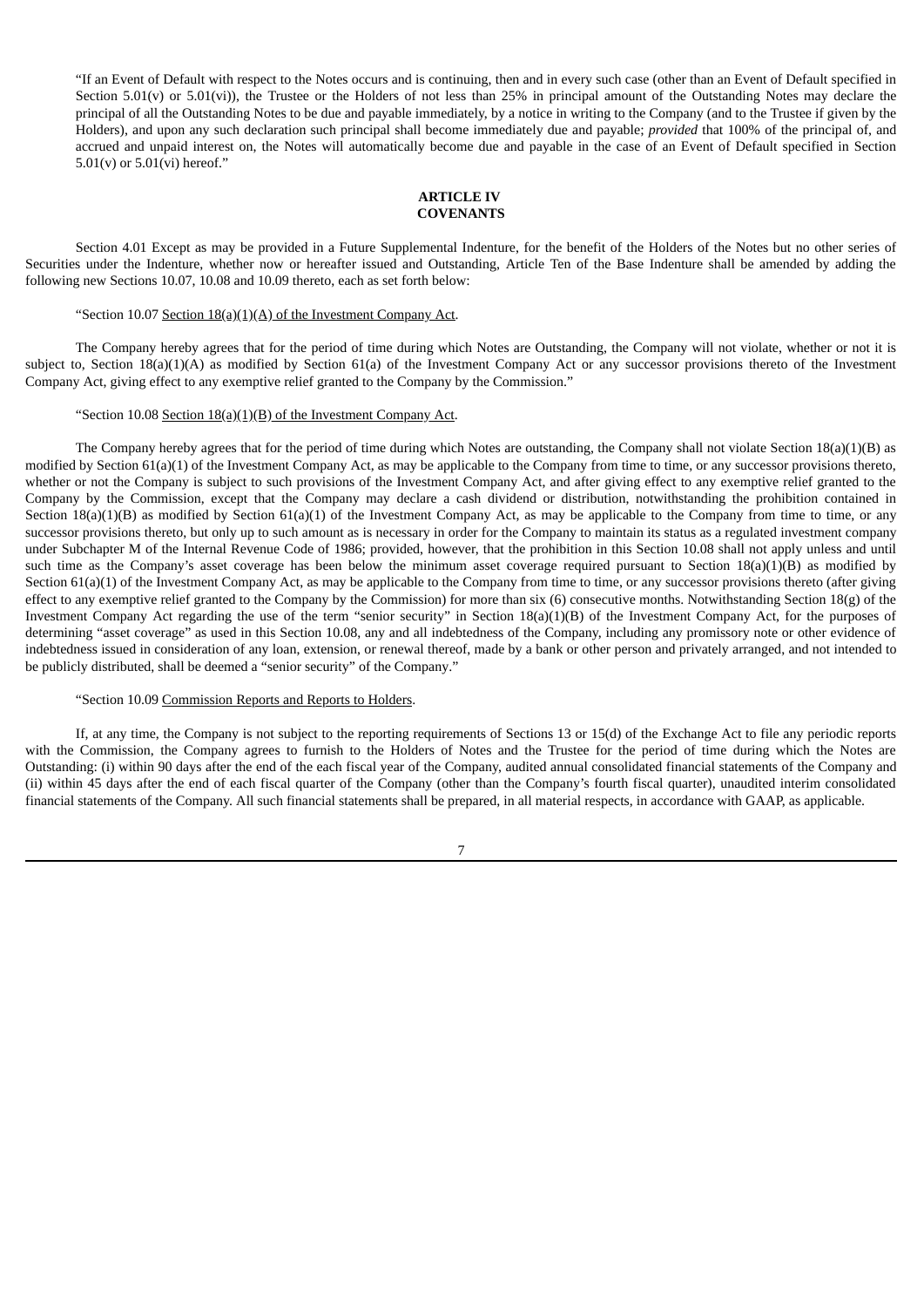Delivery of such reports, information, and documents to the Trustee is for informational purposes only and the Trustee's receipt of such shall not constitute constructive notice of any information contained therein or determinable from information contained therein, including the Company's compliance with any of its covenants hereunder (as to which the Trustee is entitled to conclusively rely exclusively on Officers' Certificates)."

## **ARTICLE V THE TRUSTEE**

Section 5.01 Neither the Trustee nor any Paying Agent shall be responsible for determining whether any Change of Control or Below Investment Grade Rating Event has occurred and whether any Change of Control offer with respect to the Notes is required.

## **ARTICLE VI**

## **OFFER TO REPURCHASE UPON A CHANGE OF CONTROL REPURCHASE EVENT**

Section 6.01 Except as may be provided in a Future Supplemental Indenture, for the benefit of the Holders of the Notes but no other series of Securities under the Indenture, whether now or hereafter issued and Outstanding, Article Thirteen of the Base Indenture shall be amended by replacing Sections 13.01 to 13.05 thereto with the following:

"Section 13.01 Change of Control.

If a Change of Control Repurchase Event occurs, unless the Company shall have exercised its right to redeem the Notes in full, the Company shall make an offer to each Holder of the Notes to repurchase all or any part (in minimum denominations of \$2,000 and integral multiples of \$1,000 principal amount thereabove) of that Holder's Notes at a repurchase price in cash equal to 100% of the aggregate principal amount of Notes repurchased plus any accrued and unpaid interest on the Notes repurchased to the date of purchase. Within 30 days following any Change of Control Repurchase Event or, at the Company's option, prior to any Change of Control, but after the public announcement of the Change of Control, the Company will send a notice to each Holder and the Trustee describing the transaction or transactions that constitute or may constitute the Change of Control Repurchase Event and offering to repurchase Notes on the payment date specified in the notice, which date will be no earlier than 30 days and no later than 60 days from the date such notice is sent. The notice shall, if sent prior to the date of consummation of the Change of Control, state that the offer to purchase is conditioned on the Change of Control Repurchase Event occurring on or prior to the payment date specified in the notice. The Company shall comply with the requirements of Rule 14e-1 under the Exchange Act and any other securities laws and regulations thereunder to the extent those laws and regulations are applicable in connection with the repurchase of the Notes as a result of a Change of Control Repurchase Event.

To the extent that the provisions of any securities laws or regulations conflict with this Section 13.01, the Company shall comply with the applicable securities laws and regulations and shall not be deemed to have breached its obligations under this Section 13.01 by virtue of such conflict.

On the Change of Control Repurchase Event payment date, subject to extension if necessary to comply with the provisions of the Investment Company Act, the Company shall, to the extent lawful:

(1) accept for payment all Notes or portions of Notes properly tendered pursuant to its offer;

(2) deposit with the Paying Agent an amount equal to the aggregate purchase price in respect of all Notes or portions of Notes properly tendered; and

(3) deliver or cause to be delivered to the Trustee the Notes properly accepted, together with an Officers' Certificate stating the aggregate principal amount of Notes being purchased by the Company.

The Paying Agent will promptly remit to each Holder of Notes properly tendered the purchase price for the Notes, and the Trustee will promptly authenticate upon receipt of a Company Order and mail (or cause to be transferred by book-entry) to each Holder a new Note equal in principal amount to any unpurchased portion of any Notes surrendered; *provided* that each new Note will be in a minimum principal amount of \$2,000 or an integral multiple of \$1,000 in excess thereof.

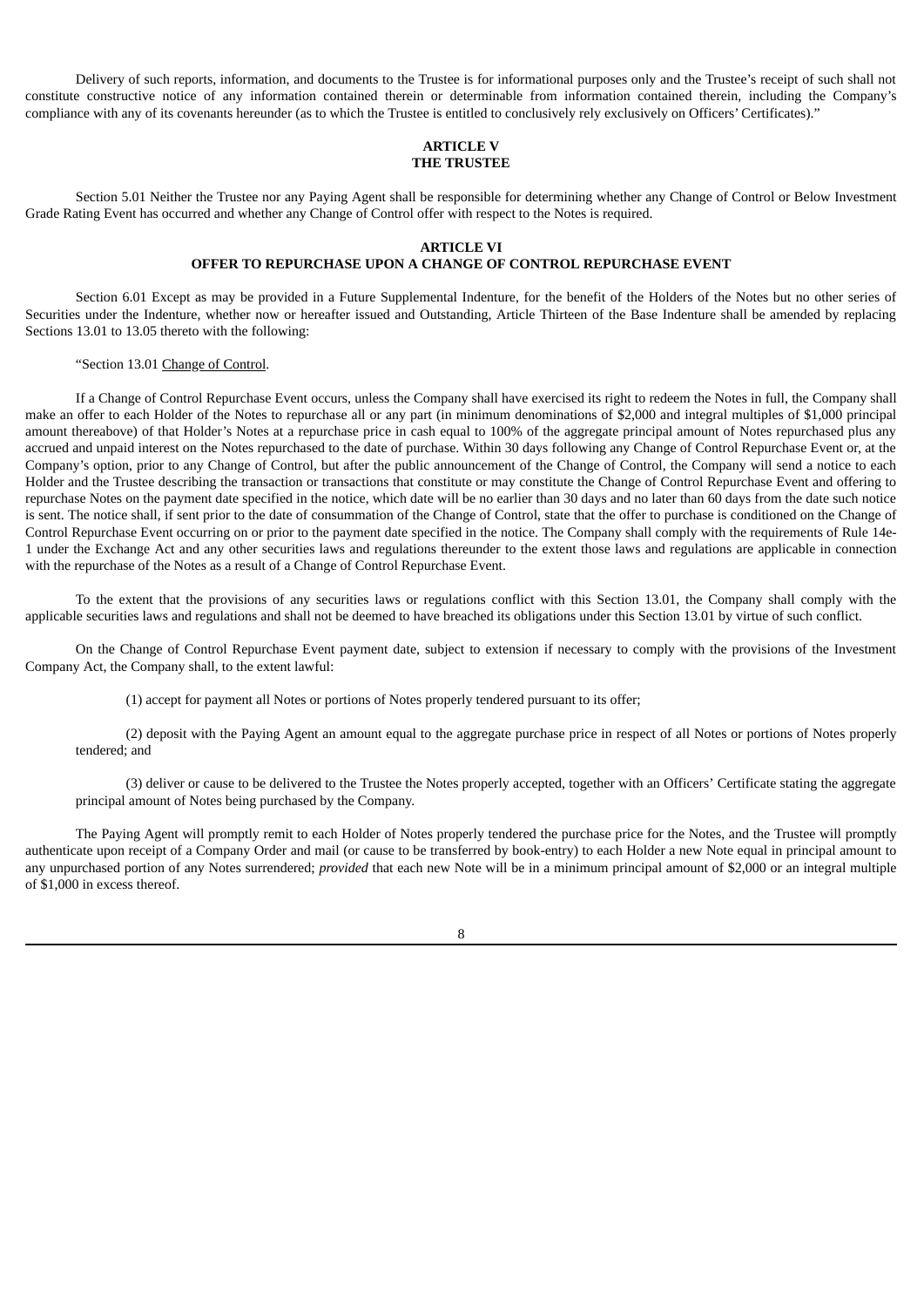If any Repayment Date upon a Change of Control Repurchase Event falls on a day that is not a Business Day, then the required payment will be made on the next succeeding Business Day and no additional interest will accrue as a result of such delayed payment.

The Company will not be required to make an offer to repurchase the Notes upon a Change of Control Repurchase Event if a third party makes an offer in respect of the Notes in the manner, at the time and otherwise in compliance with the requirements for an offer made by the Company and such third party purchases all Notes properly tendered and not withdrawn under its offer."

## **ARTICLE VII MISCELLANEOUS**

Section 7.01 This Fourth Supplemental Indenture and the Notes shall be governed by and construed in accordance with the laws of the State of New York, without regard to principles of conflicts of laws that would cause the application of laws of another jurisdiction. This Fourth Supplemental Indenture is subject to the provisions of the Trust Indenture Act that are required to be part of the Indenture and shall, to the extent applicable, be governed by such provisions. If any provision of the Indenture limits, qualifies or conflicts with the duties imposed by Section 318(c) of the Trust Indenture Act, the imposed duties will control.

Section 7.02 In case any provision in this Fourth Supplemental Indenture or in the Notes shall be invalid, illegal or unenforceable, the validity, legality and enforceability of the remaining provisions shall not in any way be affected or impaired thereby.

Section 7.03 This Fourth Supplemental Indenture may be executed in any number of counterparts, each of which will be an original, but such counterparts will together constitute but one and the same Fourth Supplemental Indenture. The exchange of copies of this Fourth Supplemental Indenture and of signature pages by facsimile, .pdf transmission, email or other electronic means shall constitute effective execution and delivery of this Fourth Supplemental Indenture for all purposes. Signatures of the parties hereto transmitted by facsimile, .pdf transmission, email or other electronic means shall be deemed to be their original signatures for all purposes. For the avoidance of doubt, all notices, approvals, consents, requests and any communications hereunder or with respect to this Fourth Supplemental Indenture and the Notes must be in writing (provided that any communication sent to Trustee hereunder must be in the form of a document that is signed manually or by way of a digital signature provided by DocuSign or Adobe (or such other digital signature provider as specified in writing to Trustee by the authorized representative), in English. The Company agrees to assume all risks arising out of the use of using digital signatures and electronic methods to submit communications to Trustee, including without limitation the risk of Trustee acting on unauthorized instructions, and the risk of interception and misuse by third parties.

Section 7.04 The Base Indenture, as supplemented and amended by this Fourth Supplemental Indenture, is in all respects ratified and confirmed, and the Base Indenture and this Fourth Supplemental Indenture shall be read, taken and construed as one and the same instrument with respect to the Notes. All provisions included in this Fourth Supplemental Indenture supersede any conflicting provisions included in the Base Indenture with respect to the Notes, unless not permitted by law. The Trustee accepts the trusts created by the Indenture, as supplemented by this Fourth Supplemental Indenture, and agrees to perform the same upon the terms and conditions of the Indenture, as supplemented by this Fourth Supplemental Indenture. All of the provisions contained in the Base Indenture in respect of the rights, privileges, immunities, indemnities, powers, and duties of the Trustee shall be applicable in respect of this Fourth Supplemental Indenture as fully and with like force and effect as though fully set forth in full herein.

Section 7.05 The provisions of this Fourth Supplemental Indenture shall become effective as of the date hereof.

Section 7.06 Notwithstanding anything else to the contrary herein, the terms and provisions of this Fourth Supplemental Indenture shall apply only to the Notes and shall not apply to any other series of Securities under the Indenture and this Fourth Supplemental Indenture shall not and does not otherwise affect, modify, alter, supplement or change the terms and provisions of any other series of Securities under the Indenture, whether now or hereafter issued and Outstanding.

Section 7.07 The recitals contained herein and in the Notes shall be taken as the statements of the Company, and the Trustee assumes no responsibility for their correctness. The Trustee makes no representations as to and shall not be responsible for the validity or sufficiency of this Fourth Supplemental Indenture, the Notes or any Additional Notes, except that the Trustee represents that it is duly authorized to execute and deliver this Fourth Supplemental Indenture, authenticate the Notes and any Additional Notes and perform its obligations hereunder. The Trustee shall not be accountable for the use or application by the Company of the Notes or any Additional Notes or the proceeds thereof.

[*Signature Page Follows*]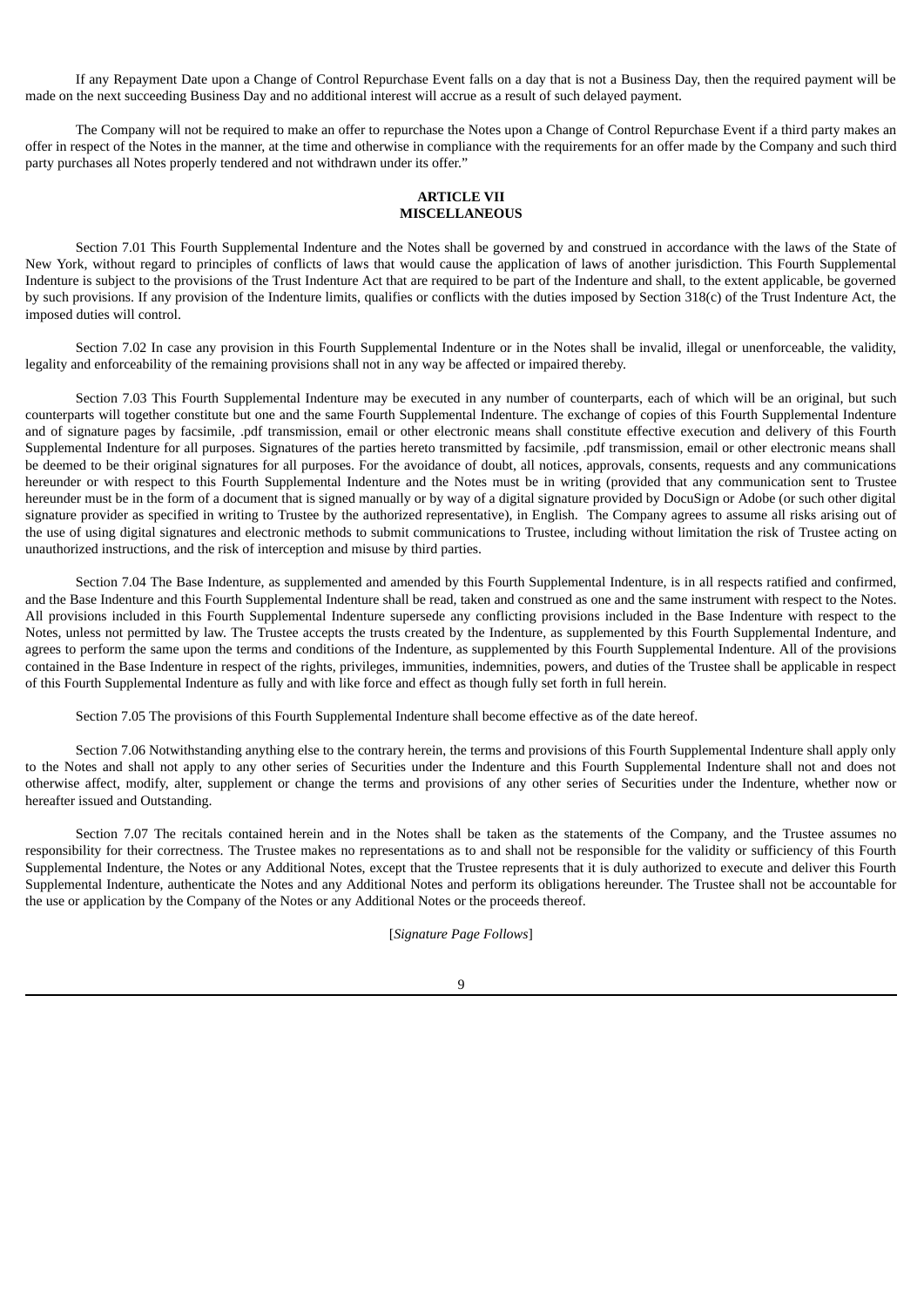IN WITNESS WHEREOF, the parties hereto have caused this Fourth Supplemental Indenture to be duly executed as of the date first above written.

## TRINITY CAPITAL INC.

/s/ Steven L. Brown

Name: Steven L. Brown Title: Chief Executive Officer

U.S. BANK NATIONAL ASSOCIATION, as Trustee

/s/ Stacy L. Mitchell Name: Stacy L. Mitchell Title: Vice President

[*Signature Page to Fourth Supplemental Indenture*]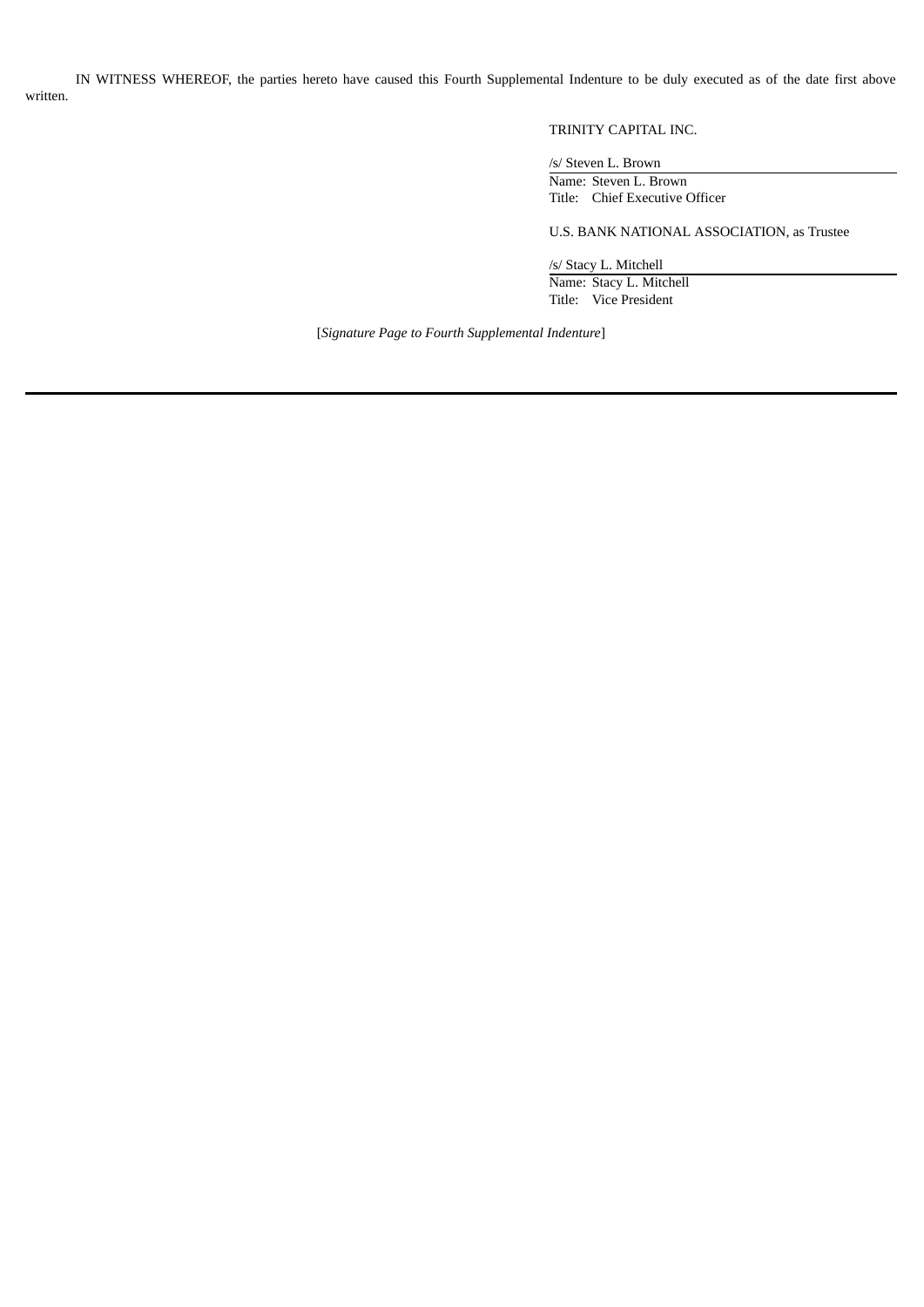## **Exhibit A – Form of Global Note**

THIS SECURITY IS A GLOBAL NOTE WITHIN THE MEANING OF THE INDENTURE HEREINAFTER REFERRED TO AND IS REGISTERED IN THE NAME OF THE DEPOSITORY TRUST COMPANY OR A NOMINEE THEREOF. THIS SECURITY MAY NOT BE EXCHANGED IN WHOLE OR IN PART FOR A SECURITY REGISTERED, AND NO TRANSFER OF THIS SECURITY IN WHOLE OR IN PART MAY BE REGISTERED, IN THE NAME OF ANY PERSON OTHER THAN THE DEPOSITORY TRUST COMPANY OR A NOMINEE THEREOF, EXCEPT IN THE LIMITED CIRCUMSTANCES DESCRIBED IN THE INDENTURE.

Unless this certificate is presented by an authorized representative of The Depository Trust Company to the issuer or its agent for registration of transfer, exchange or payment and such certificate issued in exchange for this certificate is registered in the name of Cede & Co., or such other name as requested by an authorized representative of The Depository Trust Company, any transfer, pledge or other use hereof for value or otherwise by or to any person is wrongful, as the registered owner hereof, Cede & Co., has an interest herein.

**Trinity Capital Inc.**

No. Initially \$

CUSIP No. 896442 AH3

ISIN No. US896442AH32

## 4.25% Notes due 2026

Trinity Capital Inc., a corporation duly organized and existing under the laws of Maryland (herein called the "Company", which term includes any successor Person under the Indenture hereinafter referred to), for value received, hereby promises to pay to Cede & Co., or registered assigns, the principal sum of [\_] dollars (U.S. \$[\_]), or such other principal sum as shall be set forth in the Schedule of Increases or Decreases attached hereto, on December 15, 2026, and to pay interest thereon from December 15, 2021 or from the most recent Interest Payment Date to which interest has been paid or duly provided for, semi-annually on June 15 and December 15 in each year, commencing June 15, 2022, at the rate of 4.25% per annum, until the principal hereof is paid or made available for payment. The interest so payable, and punctually paid or duly provided for, on any Interest Payment Date will, as provided in such Indenture, be paid to the Person in whose name this Security is registered at the close of business on the Regular Record Date for such interest, which shall be June 1 and December 1 (whether or not a Business Day), as the case may be, next preceding such Interest Payment Date. Any such interest not so punctually paid or duly provided for will forthwith cease to be payable to the Holder on such Regular Record Date and may either be paid to the Person in whose name this Security is registered at the close of business on a Special Record Date for the payment of such Defaulted Interest to be fixed by the Company, notice whereof shall be given to Holders of Securities of this series not less than 10 days prior to such Special Record Date, or be paid at any time in any other lawful manner not inconsistent with the requirements of any securities exchange on which the Securities of this series may be listed, and upon such notice as may be required by such exchange, all as more fully provided in said Indenture. This Security may be issued as part of a series.

Payment of the principal of (and premium, if any) and any such interest on this Security will be made at the Corporate Trust Office of the Paying Agent, which shall initially be the Trustee, in such coin or currency of the United States of America as at the time of payment is legal tender for payment of public and private debts; *provided*, *however*, that at the option of the Company payment of interest may be made by check mailed to the address of the Person entitled thereto as such address shall appear in the Security Register; *provided*, *further*, *however*, that so long as this Security is registered to Cede & Co., such payment will be made by wire transfer in accordance with the procedures established by the Depository Trust Company and the Trustee.

Reference is hereby made to the further provisions of this Security set forth on the reverse hereof, which further provisions shall for all purposes have the same effect as if set forth at this place.

Unless the certificate of authentication hereon has been executed by the Trustee referred to on the reverse hereof by manual signature, this Security shall not be entitled to any benefit under the Indenture or be valid or obligatory for any purpose.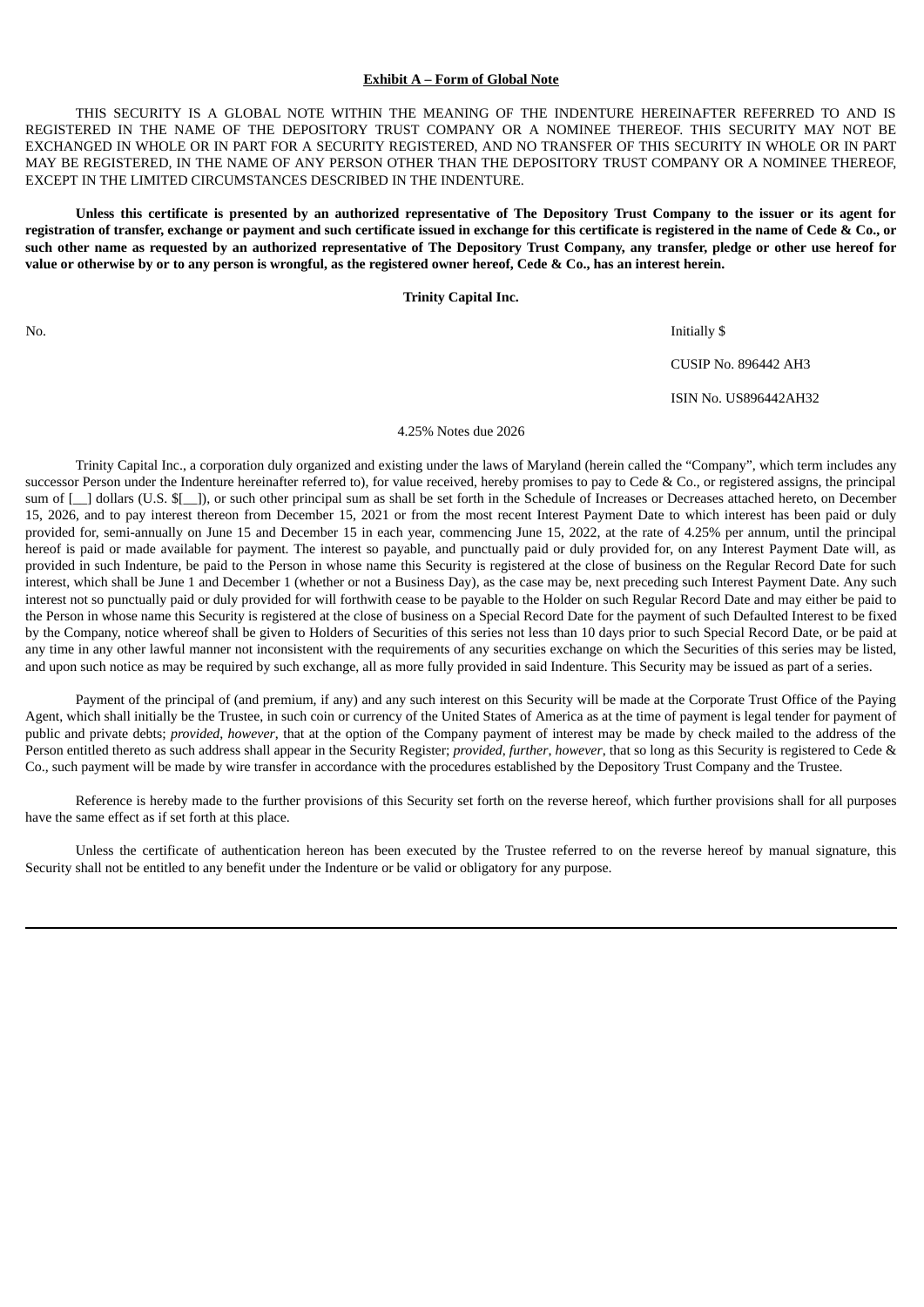## IN WITNESS WHEREOF, the Company has caused this instrument to be duly executed.

Dated:

## TRINITY CAPITAL INC.

By:

Name: Steven L. Brown Title: Chief Executive Officer

Attest:

Name: Sarah Stanton Title: Secretary

A-2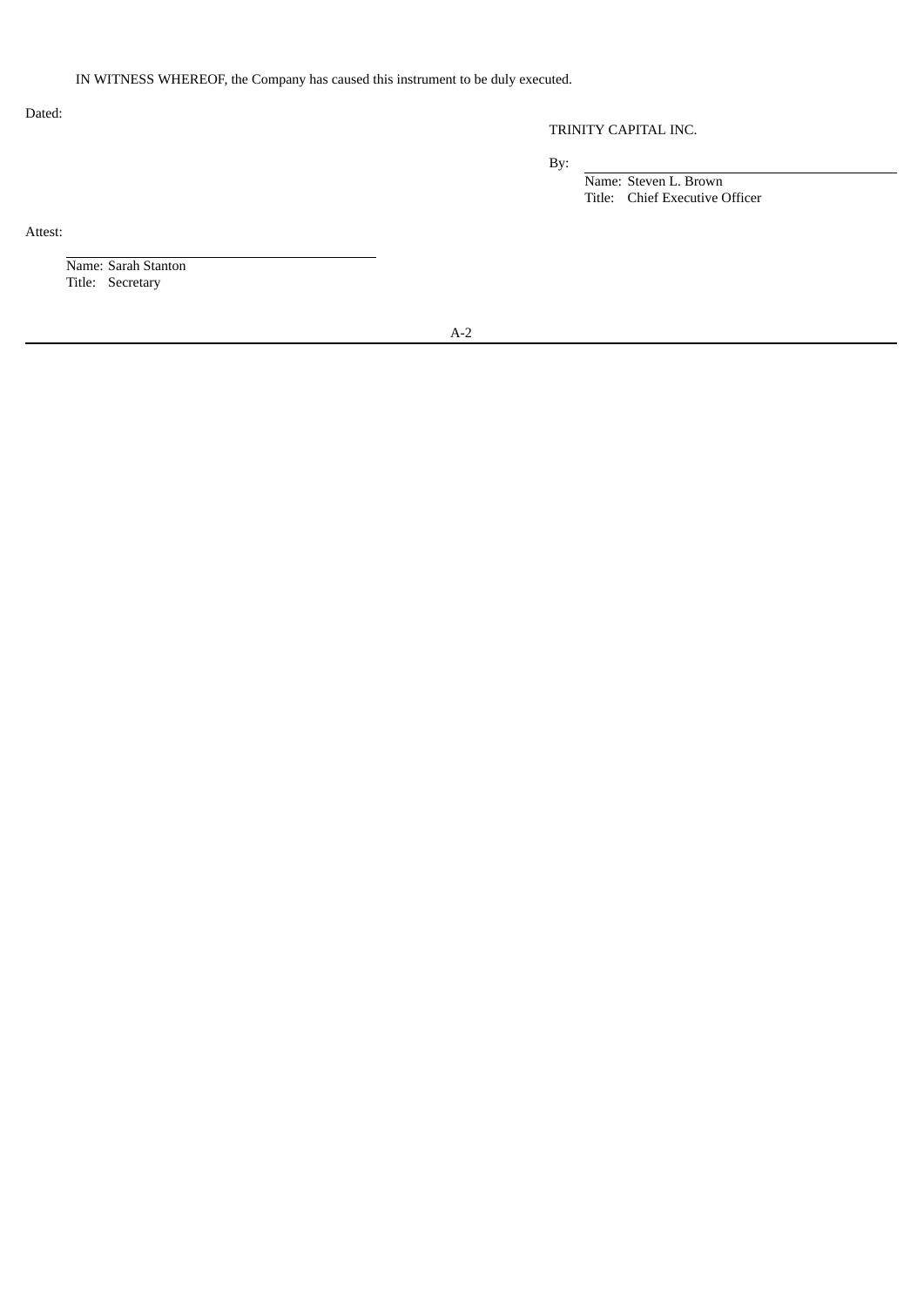This is one of the Securities of the series designated therein referred to in the within-mentioned Indenture.

Dated:

U.S. BANK NATIONAL ASSOCIATION, as Trustee

By:

Authorized Signatory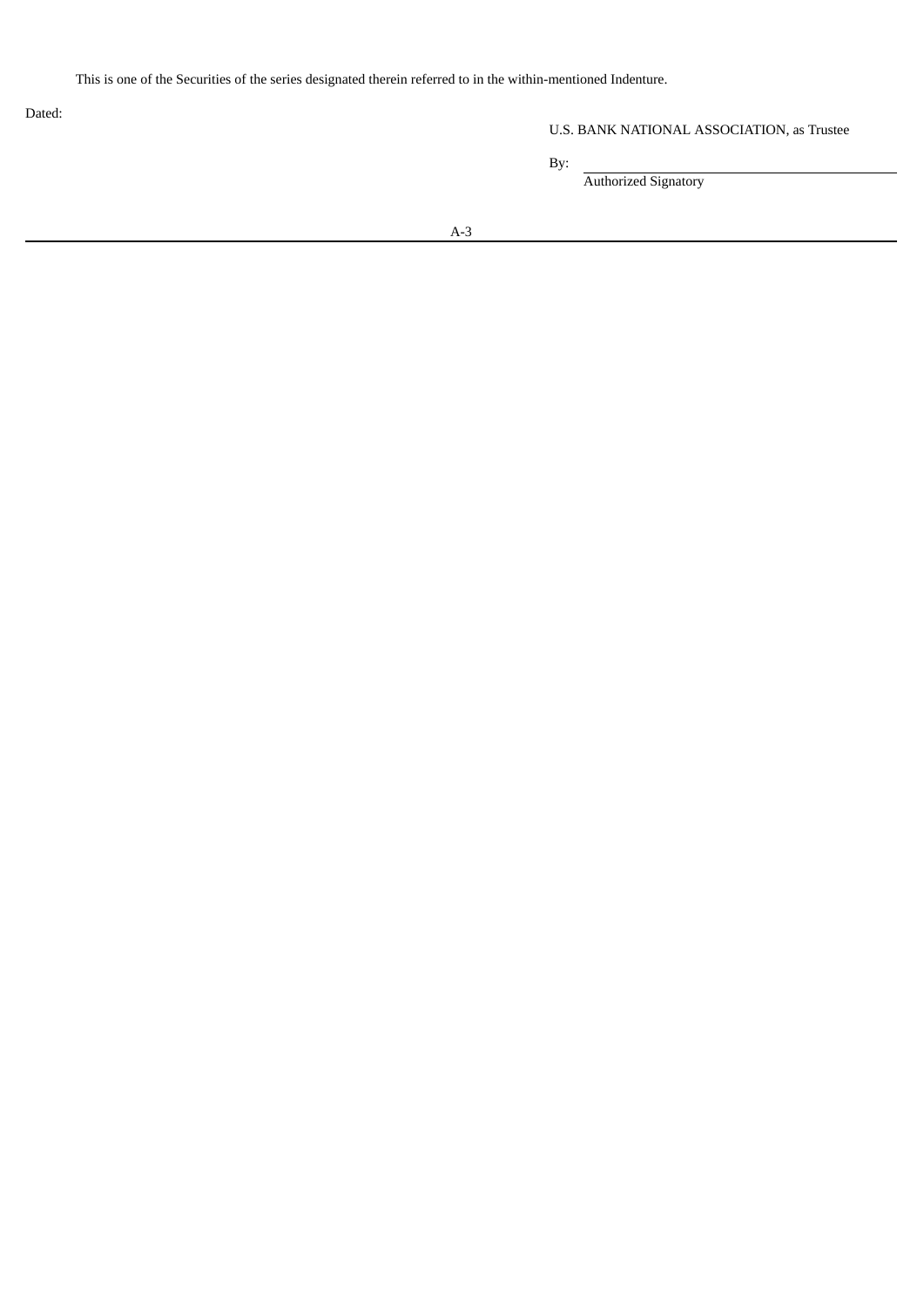## **[BACK OF NOTE]**

#### **Trinity Capital Inc.**

#### 4.25% Notes due 2026

This Security is one of a duly authorized issue of securities of the Company (herein called the "Securities"), issued and to be issued in one or more series under an Indenture, dated as of January 16, 2020 (herein called the "Base Indenture", which term shall have the meaning assigned to it in such instrument), between the Company and U.S. Bank National Association, as Trustee (herein called the "Trustee", which term includes any successor trustee under the Base Indenture), and reference is hereby made to the Base Indenture for a statement of the respective rights, limitations of rights, duties and immunities thereunder of the Company, the Trustee, and the Holders of the Securities and of the terms upon which the Securities are, and are to be, authenticated and delivered, as supplemented by the Fourth Supplemental Indenture, relating to the Securities, dated as of December 15, 2021, by and between the Company and the Trustee (herein called the "Fourth Supplemental Indenture"; and together with the Base Indenture, the "Indenture"). In the event of any conflict between the Base Indenture and the Fourth Supplemental Indenture, the Fourth Supplemental Indenture shall govern and control.

This Security is one of the series designated on the face hereof, initially limited in aggregate principal amount to \$75,000,000. Under a Board Resolution, Officers' Certificate pursuant to Board Resolutions or an indenture supplement, the Company may from time to time, without the consent of the Holders of Securities, issue additional Securities of this series (in any such case "Additional Securities") having the same ranking and the same interest rate, maturity, CUSIP number and other terms as the Securities, *provided* that such Additional Securities must either (i) be issued in a "qualified reopening" for U.S. Federal income tax purposes, with no more than a *de minimis* amount of original issue discount, or otherwise (ii) be part of the same issue as the Securities for U.S. federal income tax purposes. Any Additional Securities and the existing Securities will constitute a single series under the Indenture and all references to the relevant Securities herein shall include the Additional Securities unless the context otherwise requires. The aggregate amount of Outstanding Securities represented hereby may from time to time be reduced or increased, as appropriate, to reflect exchanges and redemptions.

The Securities of this series are subject to redemption in whole or in part at any time or from time to time, at the option of the Company, at a Redemption Price equal to the greater of the following amounts, plus, in each case, accrued and unpaid interest to, but excluding, the Redemption Date:

- (a) 100% of the principal amount of the Securities to be redeemed, or
- (b) the sum of the present values of the remaining scheduled payments of principal and interest (exclusive of accrued and unpaid interest to the Redemption Date) on the Securities to be redeemed, discounted to the Redemption Date on a semi-annual basis (assuming a 360-day year consisting of twelve 30-day months) using the applicable Treasury Rate plus 50 basis points; *provided*, *however*, that if the Company redeems any Securities on or after November 15, 2026, the Redemption Price for the Securities will be equal to 100% of the principal amount of the Securities to be redeemed, plus accrued and unpaid interest, if any, to, but excluding, the Redemption Date.

For purposes of calculating the Redemption Price in connection with the redemption of the Securities, on any Redemption Date, the following terms have the meanings set forth below:

"Treasury Rate" means, with respect to any Redemption Date, the rate per annum equal to the semi-annual equivalent yield-to-maturity of the Comparable Treasury Issue (computed as of the third Business Day immediately preceding the redemption), assuming a price for the Comparable Treasury Issue (expressed as a percentage of its principal amount) equal to the Comparable Treasury Price for such Redemption Date. The Redemption Price and the Treasury Rate will be determined by the Company. The Trustee shall have no duty to calculate the Redemption Price or the Treasury Rate nor shall it have any duty to review or verify the Company's calculations of the Redemption Price and Treasury Rate.

A-4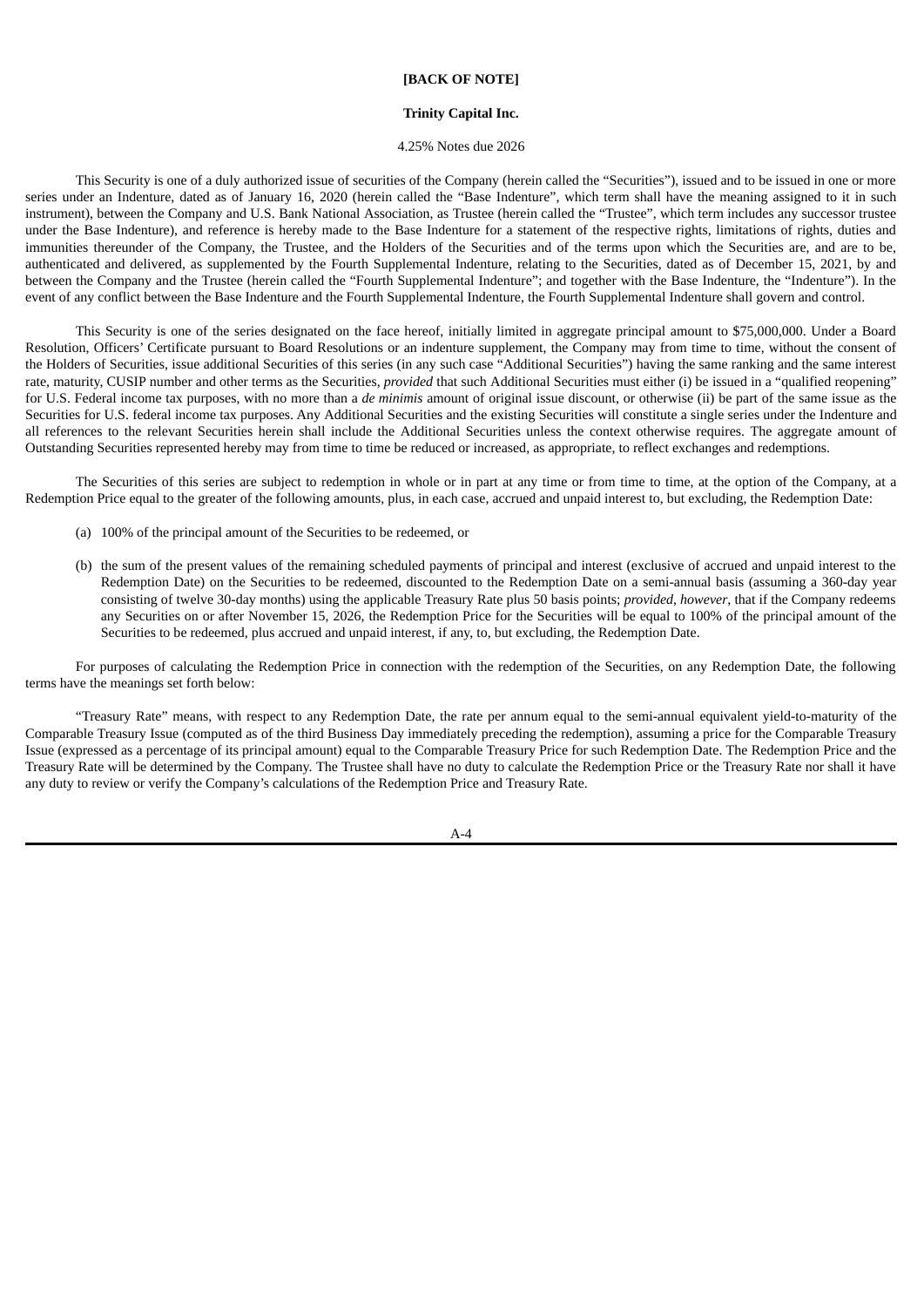"Comparable Treasury Issue" means the United States Treasury security selected by the Reference Treasury Dealer as having a maturity comparable to the remaining term of the Securities to be redeemed that would be utilized, at the time of selection and in accordance with customary financing practice, in pricing new issues of corporate debt securities of comparable maturity to the remaining term of the Securities being redeemed.

"Comparable Treasury Price" means (1) the average of the remaining Reference Treasury Dealer Quotations for the Redemption Date, after excluding the highest and lowest Reference Treasury Dealer Quotations, or (2) if the Quotation Agent obtains fewer than four such Reference Treasury Dealer Quotations, the average of all such quotations.

"Quotation Agent" means a Reference Treasury Dealer selected by the Company.

"Reference Treasury Dealer" means a primary U.S. government securities dealer in the United States selected by Keefe, Bruyette & Woods, Inc. (a "Primary Treasury Dealer") or any of its respective affiliates which is a Primary Treasury Dealer, and each of its respective successors, and any other treasury dealers selected by the Company; provided, however, that if any of the foregoing shall cease to be a Primary Treasury Dealer, the Company shall select another Primary Treasury Dealer.

"Reference Treasury Dealer Quotations" means, with respect to each Reference Treasury Dealer and any Redemption Date, the average, as determined by the Quotation Agent, of the bid and asked prices for the Comparable Treasury Issue (expressed in each case as a percentage of its principal amount) quoted in writing to the Quotation Agent by such Reference Treasury Dealer at 3:30 p.m. New York time on the third Business Day preceding such Redemption Date.

All determinations made by any Reference Treasury Dealer, including the Quotation Agent, with respect to determining the Redemption Price will be final and binding absent manifest error.

Notice of redemption shall be given in writing and mailed, first-class postage prepaid or by overnight courier guaranteeing next-day delivery, or sent electronically in accordance with Applicable Procedures with respect to Notes in global form, to each Holder of the Securities to be redeemed, not less than 30 nor more than 60 days prior to the Redemption Date, at the Holder's address appearing in the Security Register. All notices of redemption shall contain the information set forth in Section 11.04 of the Base Indenture.

Any exercise of the Company's option to redeem the Securities will be done in compliance with the Investment Company Act, to the extent applicable.

If the Company elects to redeem only a portion of the Securities, the particular Securities to be redeemed will be selected by the Trustee in accordance with the applicable procedures of the Depositary and in accordance with the Investment Company Act. In the event of redemption of this Security in part only, a new Security or Securities of this series and of like tenor for the unredeemed portion hereof will be issued in the name of the Holder hereof upon the cancellation hereof; *provided*, *however*, that no such partial redemption shall reduce the portion of the principal amount of a Security not redeemed to less than \$2,000.

Unless the Company defaults in payment of the Redemption Price, on and after the Redemption Date, interest will cease to accrue on the Securities called for redemption.

Holders will have the right to require the Company to repurchase their Securities upon the occurrence of a Change of Control Repurchase Event as set forth in the Indenture.

The Indenture contains provisions for defeasance at any time of the entire indebtedness of this Security or certain restrictive covenants and Events of Default with respect to this Security, in each case upon compliance with certain conditions set forth in the Indenture.

A-5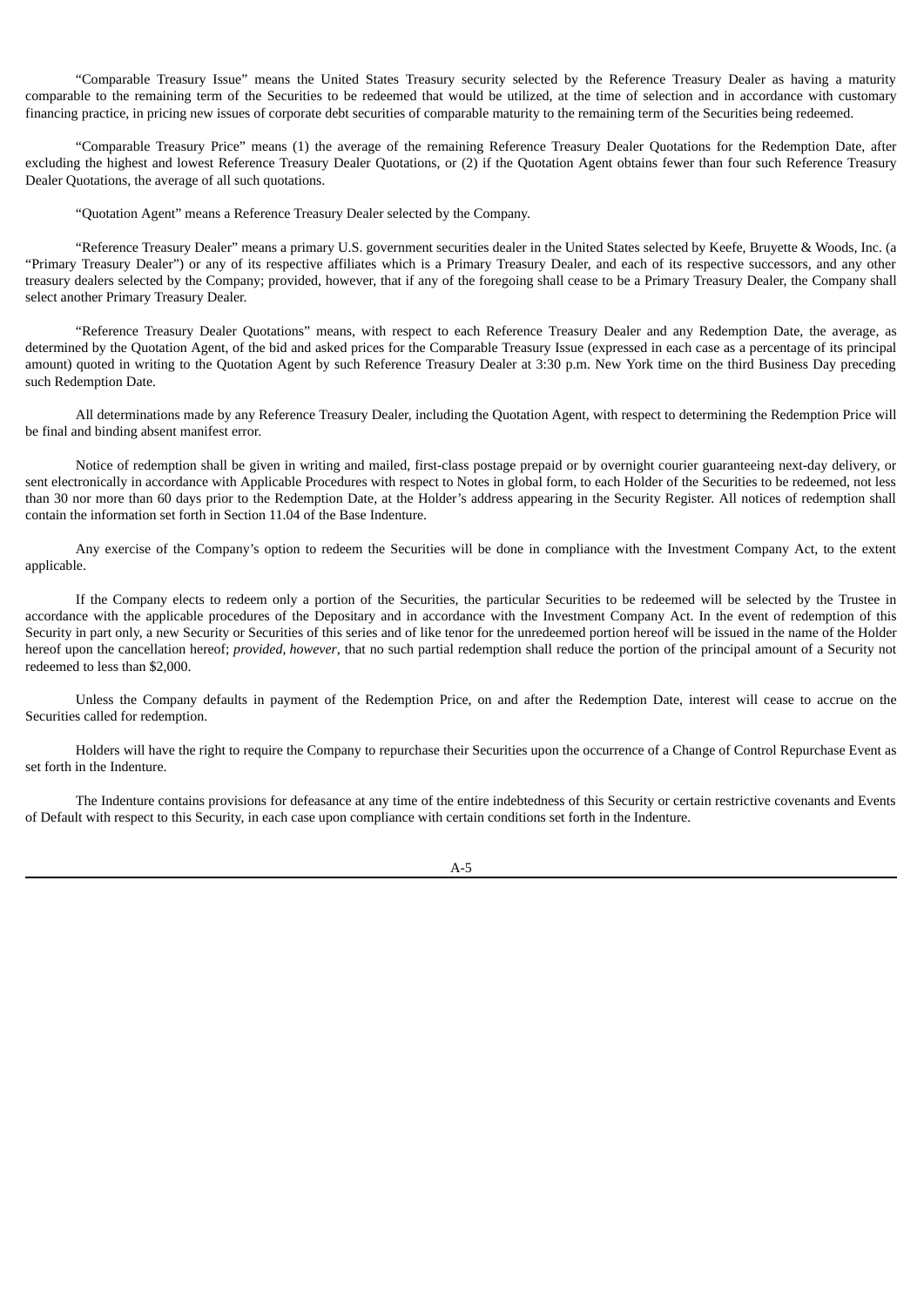If an Event of Default with respect to Securities of this series shall occur and be continuing (other than Events of Default related to certain events of bankruptcy, insolvency or reorganization as set forth in the Indenture), the principal of the Securities of this series may be declared due and payable in the manner and with the effect provided in the Indenture. In the case of certain events of bankruptcy, insolvency or reorganization described in the Indenture, 100% of the principal of and accrued and unpaid interest on the Securities will automatically become due and payable.

The Indenture permits, with certain exceptions as therein provided, the amendment thereof and the modification of the rights and obligations of the Company and the rights of the Holders of the Securities of each series to be affected under the Indenture at any time by the Company and the Trustee with the consent of the Holders of not less than a majority in principal amount of the Securities at the time Outstanding of each series to be affected. The Indenture also contains provisions permitting the Holders of specified percentages in principal amount of the Securities of each series at the time Outstanding, on behalf of the Holders of all Securities of such series, to waive compliance by the Company with certain provisions of the Indenture and certain past defaults under the Indenture and their consequences. Any such consent or waiver by the Holder of this Security shall be conclusive and binding upon such Holder and upon all future Holders of this Security and of any Security issued upon the registration of transfer hereof or in exchange herefor or in lieu hereof, whether or not notation of such consent or waiver is made upon this Security.

As provided in and subject to the provisions of the Indenture, the Holder of this Security shall not have the right to institute any proceeding with respect to the Indenture or for the appointment of a receiver or trustee or for any other remedy thereunder, unless such Holder shall have previously given the Trustee written notice of a continuing Event of Default with respect to the Securities of this series, the Holders of not less than 25% in principal amount of the Securities of this series at the time Outstanding shall have made written request to the Trustee to institute proceedings in respect of such Event of Default as Trustee and offered the Trustee indemnity and/or security satisfactory to it against the costs, expenses and liabilities to be incurred in compliance with such request, and the Trustee shall not have received from the Holders of a majority in principal amount of Securities of this series at the time Outstanding a direction inconsistent with such request, and shall have failed to institute any such proceeding, for 60 days after receipt of such notice, request and offer of indemnity and/or security. The foregoing shall not apply to any suit instituted by the Holder of this Security for the enforcement of any payment of principal hereof or any premium or interest hereon on or after the respective due dates expressed herein.

No reference herein to the Indenture and no provision of this Security or of the Indenture shall alter or impair the obligation of the Company, which is absolute and unconditional, to pay the principal of and any premium and interest on this Security at the times, place and rate, and in the coin or currency, herein prescribed.

As provided in the Indenture and subject to certain limitations therein set forth, the transfer of this Security is registrable in the Security Register, upon surrender of this Security for registration of transfer at the office or agency of the Company in any place where the principal of and any premium and interest on this Security are payable, duly endorsed by, or accompanied by a written instrument of transfer in form satisfactory to the Company and the Security Registrar duly executed by, the Holder hereof or his attorney duly authorized in writing, and thereupon one or more new Securities of this series and of like tenor, of authorized denominations and for the same aggregate principal amount, will be issued to the designated transferee or transferees.

The Securities of this series are issuable only in registered form without coupons in denominations of \$2,000 and any integral multiples of \$1,000 in excess thereof. As provided in the Indenture and subject to certain limitations therein set forth, Securities of this series are exchangeable for a like aggregate principal amount of Securities of this series and of like tenor of a different authorized denomination, as requested by the Holder surrendering the same.

No service charge shall be made for any such registration of transfer or exchange, but the Company or Trustee may require payment of a sum sufficient to cover any tax or other governmental charge payable in connection therewith.

Prior to due presentment of this Security for registration of transfer, the Company, the Trustee and any agent of the Company or the Trustee may treat the Person in whose name this Security is registered as the owner hereof for all purposes, whether or not this Security be overdue, and neither the Company, the Trustee nor any such agent shall be affected by notice to the contrary.

All terms used in this Security which are defined in the Indenture shall have the meanings assigned to them in the Indenture.

To the extent any provision of this Security conflicts with the express provisions of the Indenture, the provisions of the Indenture shall govern and be controlling.

The Indenture and this Security shall be governed by and construed in accordance with the laws of the State of New York, without regard to principles of conflicts of laws.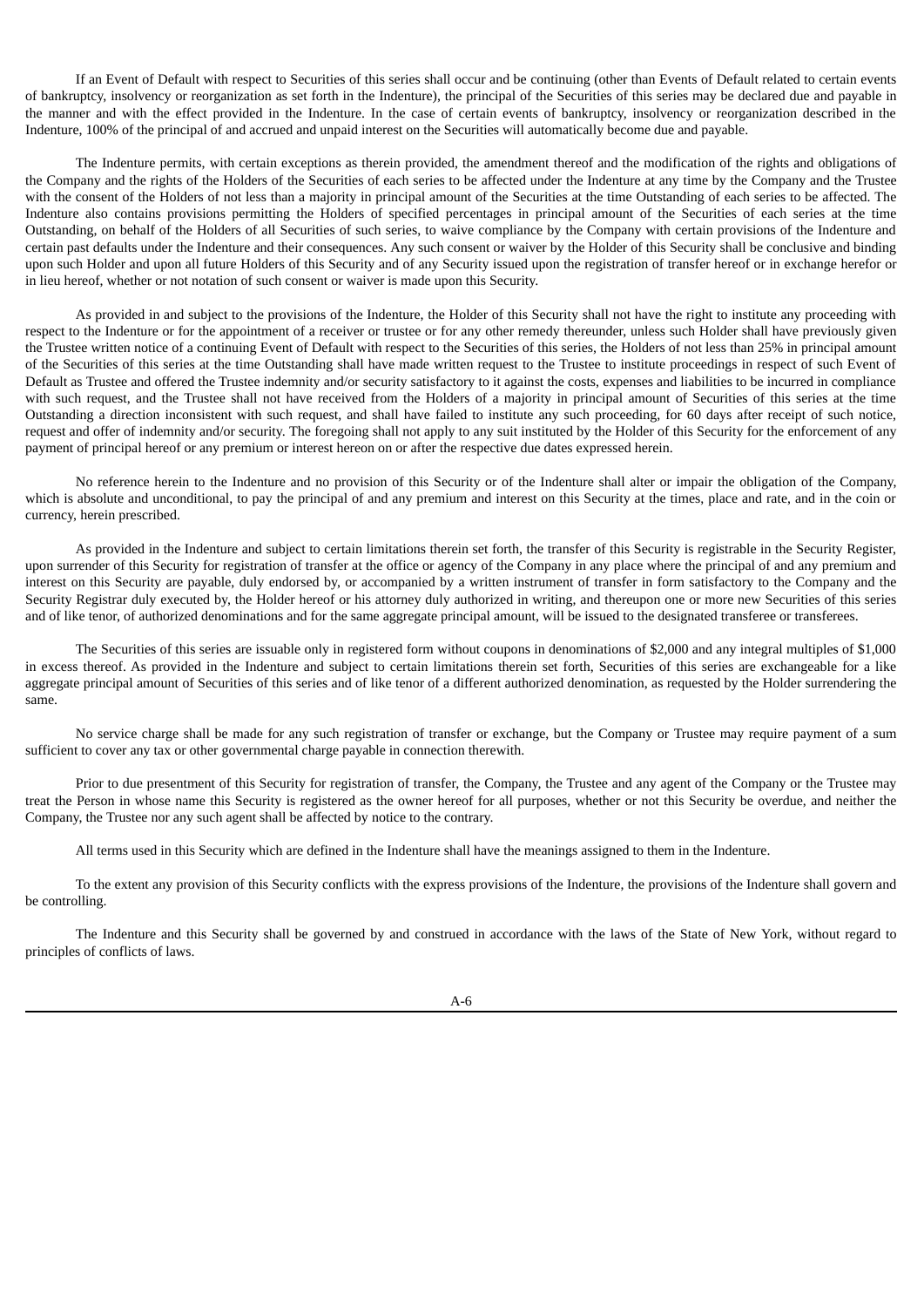## **ASSIGNMENT FORM**

To assign this Note, fill in the form below:

(I) or (we) assign and transfer this Note to:

> (INSERT ASSIGNEE'<sup>S</sup> LEGAL NAME) (Insert assignee's soc. sec. or tax I.D. no.) (Print or type assignee's name, address and zip code)

and irrevocably appoint

to transfer this Note on the books of the Company. The agent may substitute another to act for him.

Date:

Your Signature:

(Sign exactly as your name appears on the face of this Note)

Signature Guarantee\*:

\* Participant in a recognized Signature Guarantee Medallion Program (or other signature guarantor acceptable to the Trustee).

A-7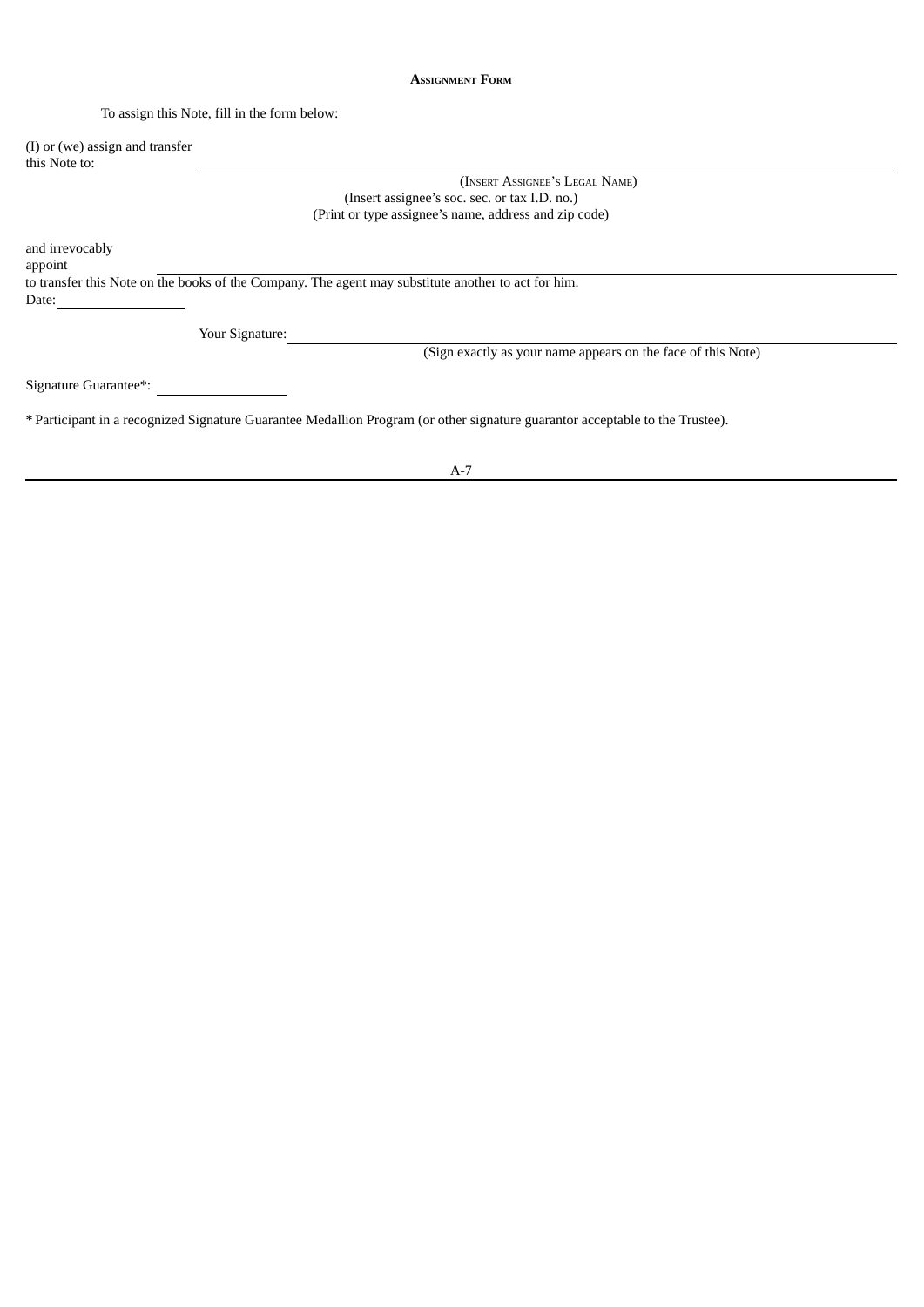## OPTION OF HOLDER TO ELECT PURCHASE

If you want to elect to have this Note purchased by the Company pursuant to Section 13.01 of the Indenture, check the box below:

## $\Box$  Section 13.01

If you want to elect to have only part of the Note purchased by the Company pursuant to Section 13.01 of the Indenture, state the amount you elect to have purchased:

| Date:                 |                         |                                                              |
|-----------------------|-------------------------|--------------------------------------------------------------|
|                       | Your Signature:         |                                                              |
|                       |                         | (Sign exactly as your name appears on the face of this Note) |
|                       | Tax Identification No.: |                                                              |
| Signature Guarantee*: |                         |                                                              |

\* Participant in a recognized Signature Guarantee Medallion Program (or other signature guarantor acceptable to the Trustee).

## A-8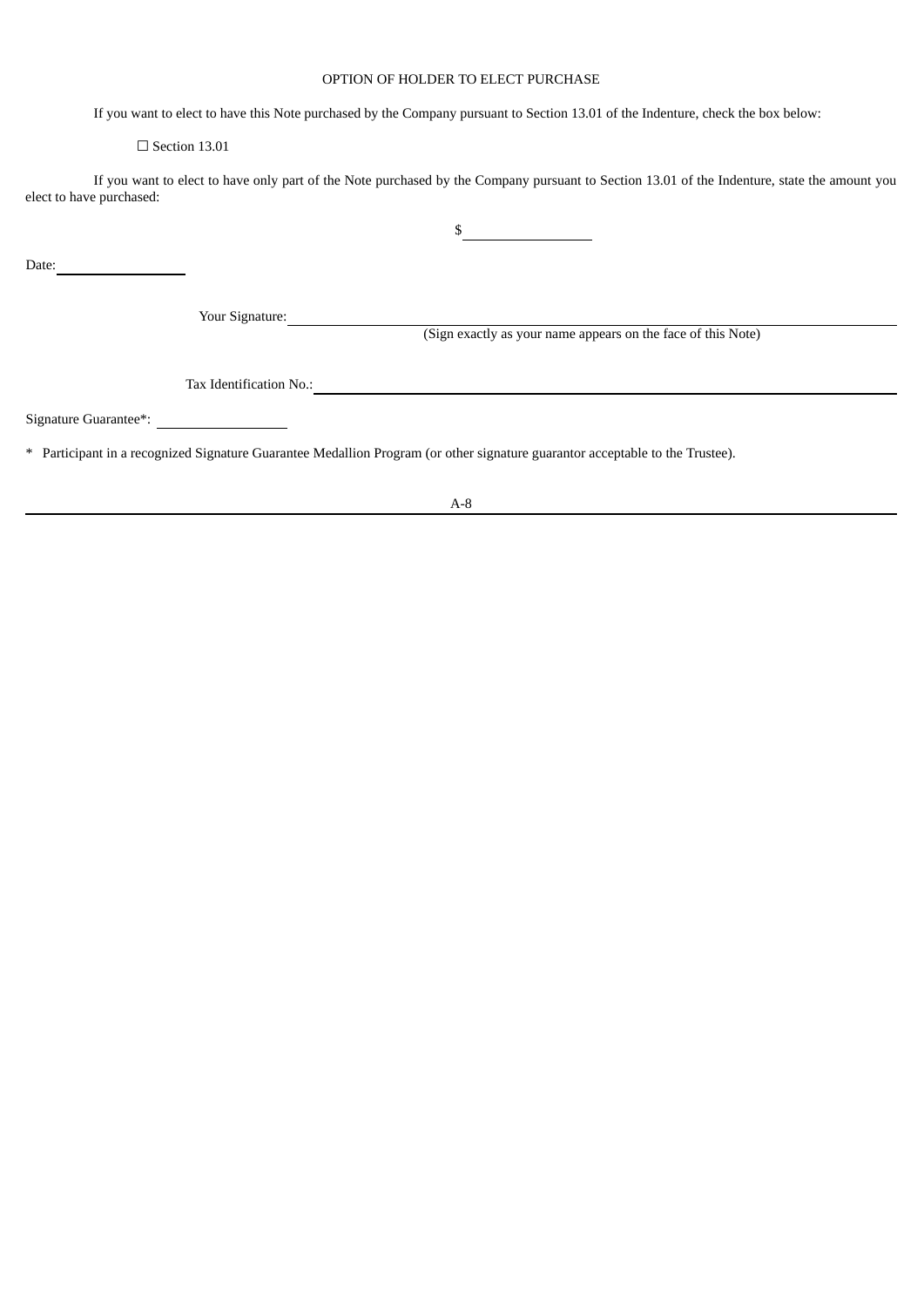## SCHEDULE OF INCREASES AND DECREASES OF GLOBAL NOTE

The initial principal amount of this Global Note is \$\_\_\_\_\_\_. The following increases and decreases to this Global Note have been made:

|                       | Principal Amount at   |                        |                             |
|-----------------------|-----------------------|------------------------|-----------------------------|
| Amount of Decrease in | Amount of Increase in | Maturity               | Signature of                |
| Principal Amount at   | Principal Amount at   | of this Global Note    | <b>Authorized Signatory</b> |
| Maturity              | Maturity              | Following such         | of Trustee or DTC           |
| of this Global Note   | of this Global Note   | decrease (or increase) | Custodian                   |
|                       |                       |                        |                             |
|                       |                       |                        |                             |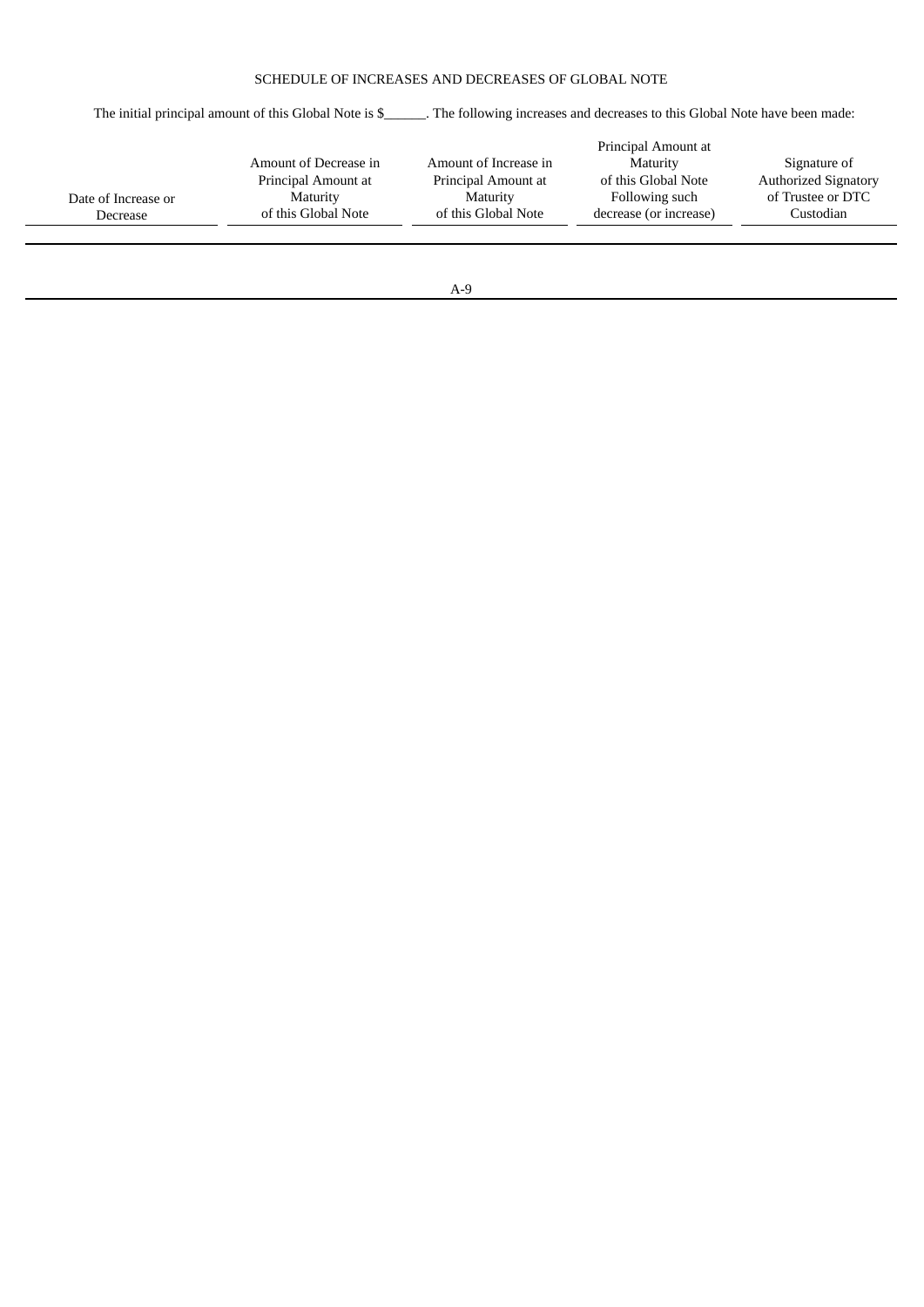# <span id="page-61-0"></span>**EVERSHEDS SUTHERLAND**

December 15, 2021

Trinity Capital Inc. 1 N. 1st Street, 3rd Floor Phoenix, Arizona 85004

## Ladies and Gentlemen:

We have acted as counsel to Trinity Capital Inc., a Maryland corporation (the "*Company*"), in connection with the registration statement on Form N-2 (File No. 333- 257818) (as amended as of the date hereof, the "*Registration Statement*") filed by the Company with the Securities and Exchange Commission (the "*Commission*") under the Securities Act of 1933, as amended (the "*Securities Act*"), which was (i) initially filed with the Commission on July 9, 2021, (ii) amended by the pre-effective amendment thereto filed with the Commission on August 11, 2021, and (iii) declared effective by the Commission on August 12, 2021, relating to the public offering of securities of the Company that may be offered by the Company from time to time as set forth in the prospectus dated August 12, 2021, which was included in the Registration Statement, and which forms a part of the Registration Statement (the "Prospectus"), and as may be set forth from time to time in one or more supplements to the Prospectus. This opinion letter is rendered in connection with the public offering of \$75,000,000 in aggregate principal amount of the Company's 4.25% unsecured notes due 2026 (the "*Notes*"), as described in the Prospectus and a prospectus supplement dated December 10, 2021 (the "*Prospectus Supplement*"). All of the Notes are to be sold by the Company as described in the Registration Statement and related Prospectus and Prospectus Supplement.

The Notes will be issued pursuant to the indenture, dated as of January 16, 2020, entered into between the Company and U.S. Bank National Association, as trustee (the "*Trustee*"), as supplemented by a fourth supplemental indenture, dated as of December 15, 2021, to be entered into between the Company and the Trustee (collectively, the "*Indenture*").

As counsel to the Company, we have participated in the preparation of the Registration Statement and have examined the originals or copies of the following:

- (i) The Articles of Amendment and Restatement of the Company, certified as of a recent date by the State Department of Assessments and Taxation of the State of Maryland (the "*SDAT*");
- (ii) A Certificate of Good Standing with respect to the Company issued by the SDAT as of a recent date;

Eversheds Sutherland (US) LLP is part of a global legal practice, operating through various separate and distinct legal entities, under Eversheds Sutherland. For a full description of the structure and a list of offices, please visit www.eversheds-sutherland.com.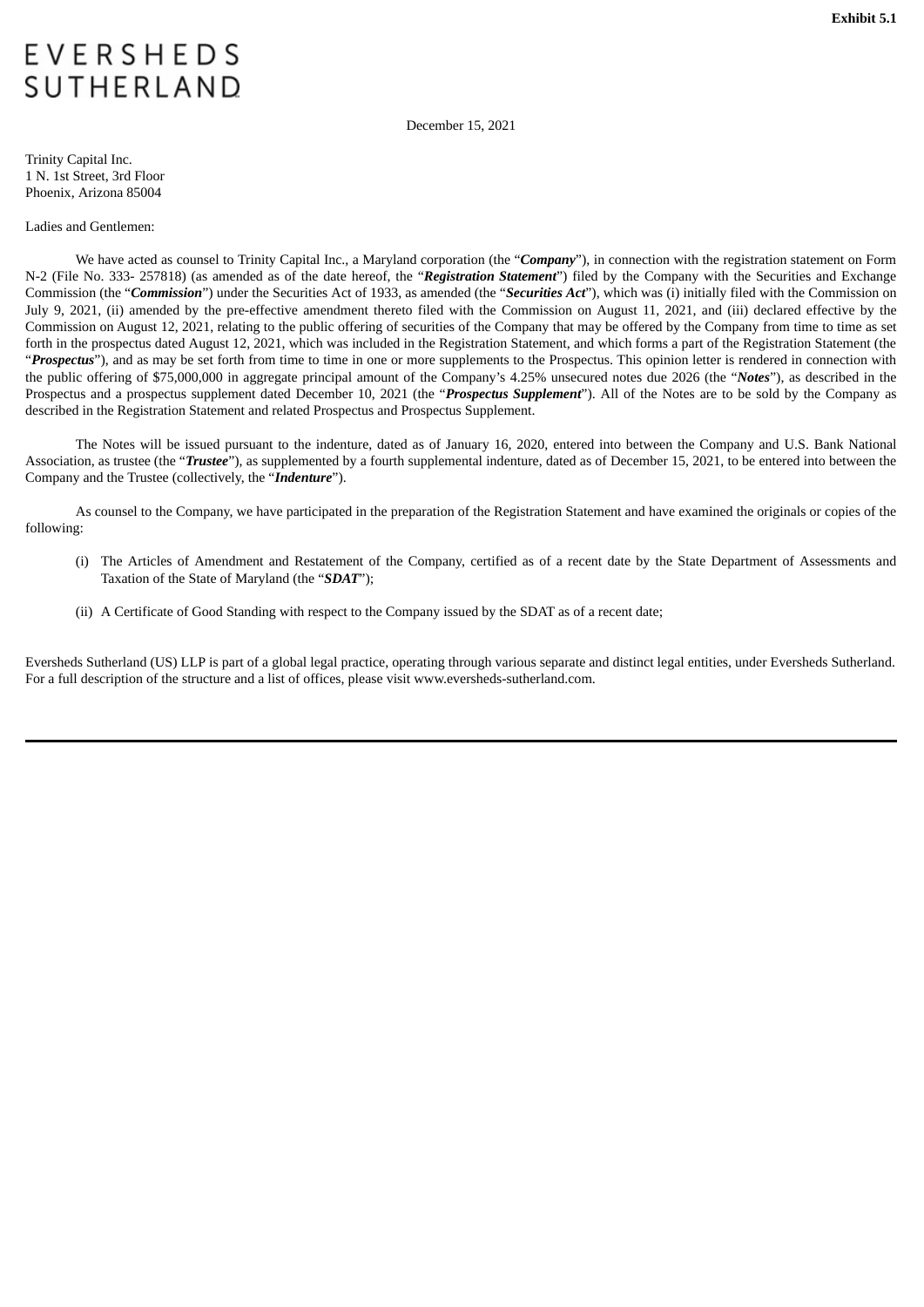# **EVERSHEDS SUTHERLAND**

- (iii) The resolutions of the board of directors, or a duly authorized committee thereof, of the Company relating to, among other things, (a) the authorization and approval of the preparation and filing of the Registration Statement and (b) the authorization, execution and delivery of the Indenture;
- (iv) the Indenture; and
- (v) a specimen copy of the form of the Notes to be issued pursuant to the Indenture in the form attached to the Indenture.

With respect to such examination and our opinion expressed herein, we have assumed, without any independent investigation or verification, (i) the genuineness of all signatures on all documents submitted to us for examination, (ii) the legal capacity of all natural persons, (iii) the authenticity of all documents submitted to us as originals, (iv) the conformity to original documents of all documents submitted to us as conformed or reproduced copies and the authenticity of the originals of such copied documents, (v) that all certificates issued by public officials have been properly issued, (vi) the accuracy and completeness of all corporate records made available to us by the Company, (vii) that the Indenture will be a valid and legally binding obligation of the parties thereto (other than the Company) and (iii) that at the time of issuance of the Notes, after giving effect to such issuance, the Company will be in compliance with Section 18(a)(1)(A) of the Investment Company Act, giving effect to Section 61(a) of the Investment Company Act.

This opinion letter has been prepared, and should be interpreted, in accordance with customary practice followed in the preparation of opinion letters by lawyers who regularly give, and such customary practice followed by lawyers who on behalf of their clients regularly advise opinion recipients regarding, opinion letters of this kind.

As to certain matters of fact relevant to the opinion in this opinion letter, we have relied upon certificates and/or representations of officers of the Company. We have also relied on certificates and confirmations of public officials. We have not independently established the facts, or in the case of certificates or confirmations of public officials, the other statements, so relied upon.

The opinion set forth below is limited to the contract laws of the State of New York, as in effect on the date hereof, and we express no opinion with respect to any other laws of the State of New York or the laws of any other jurisdiction. Without limiting the preceding sentence, we express no opinion as to any state securities or broker-dealer laws or regulations thereunder relating to the offer, issuance or sale of the Notes.

On the basis of and subject to the foregoing, and subject to the all of the assumptions, qualifications and limitations set forth in this opinion letter, we are of the opinion that, when the Notes are duly executed and delivered by duly authorized officers of the Company and duly authenticated by the Trustee, all in accordance with the provisions of the Indenture, and delivered to the purchasers thereof against payment of the agreed consideration therefor, the Notes will constitute valid and legally binding obligations of the Company, enforceable against the Company in accordance with their terms, except as such enforceability may be limited by applicable bankruptcy, insolvency, reorganization, receivership, moratorium, fraudulent conveyance, and other similar laws affecting the rights and remedies of creditors generally and to general principles of equity (including without limitation the availability of specific performance or injunctive relief and the application of concepts of materiality, reasonableness, good faith and fair dealing), regardless of whether considered in a proceeding at law or in equity.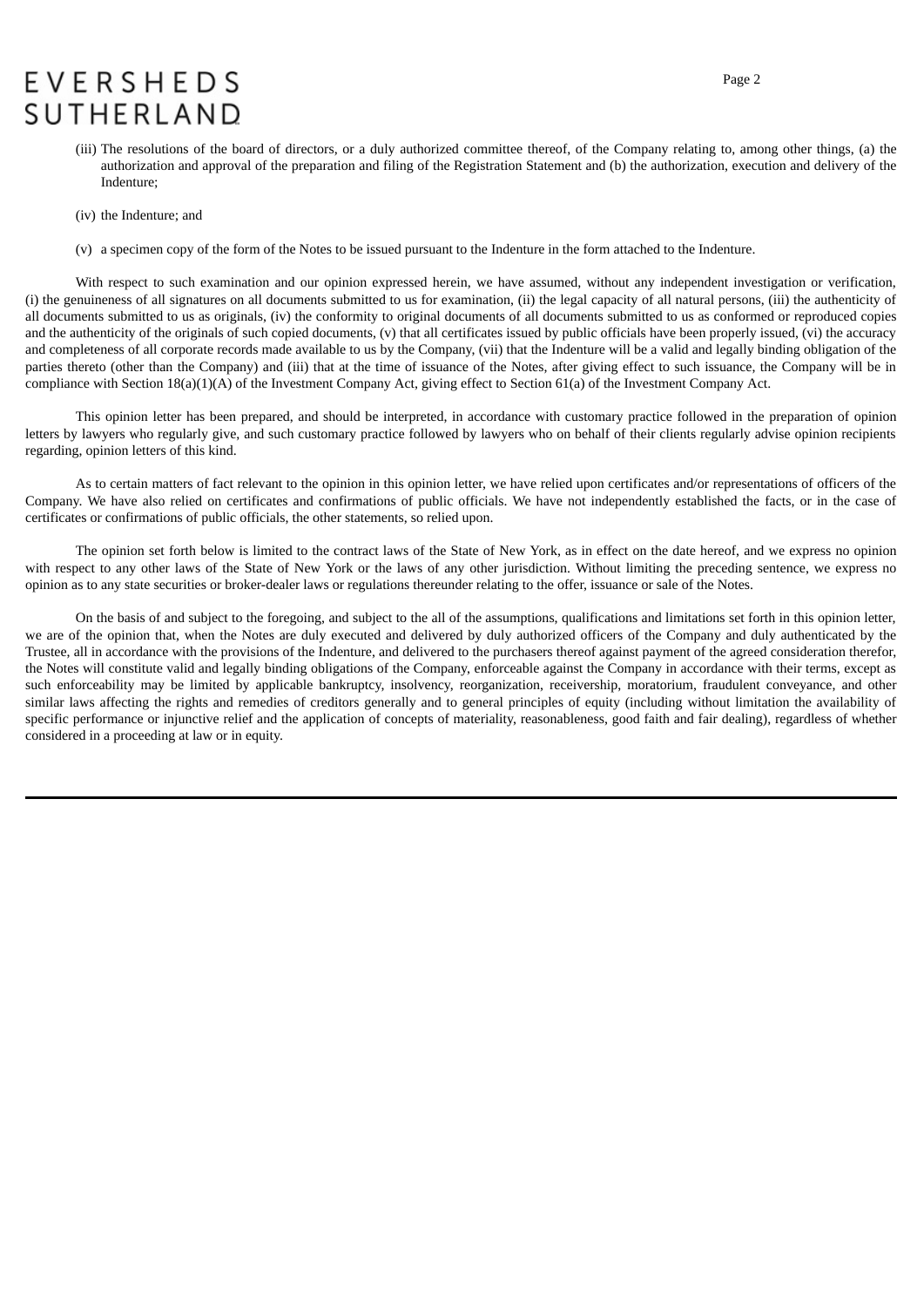# **EVERSHEDS** SUTHERLAND

The opinion expressed in this opinion letter (a) is strictly limited to the matters stated in this opinion letter, and without limiting the foregoing, no other opinions are to be inferred and (b) is only as of the date of this opinion letter, and we are under no obligation, and do not undertake, to advise the Company or any other person or entity either of any change of law or fact that occurs, or of any fact that comes to our attention, after the date of this opinion letter, even though such change or such fact may affect the legal analysis or a legal conclusion in this opinion letter.

We hereby consent to the filing of this opinion as an exhibit to the Company's Current Report on Form 8-K, dated December 15, 2021, and to the reference to our firm in the "Legal Matters" section in the Prospectus and Prospectus Supplement. We do not admit by giving this consent that we are in the category of persons whose consent is required under Section 7 of the Securities Act.

/s/ EVERSHEDS SUTHERLAND (US) LLP